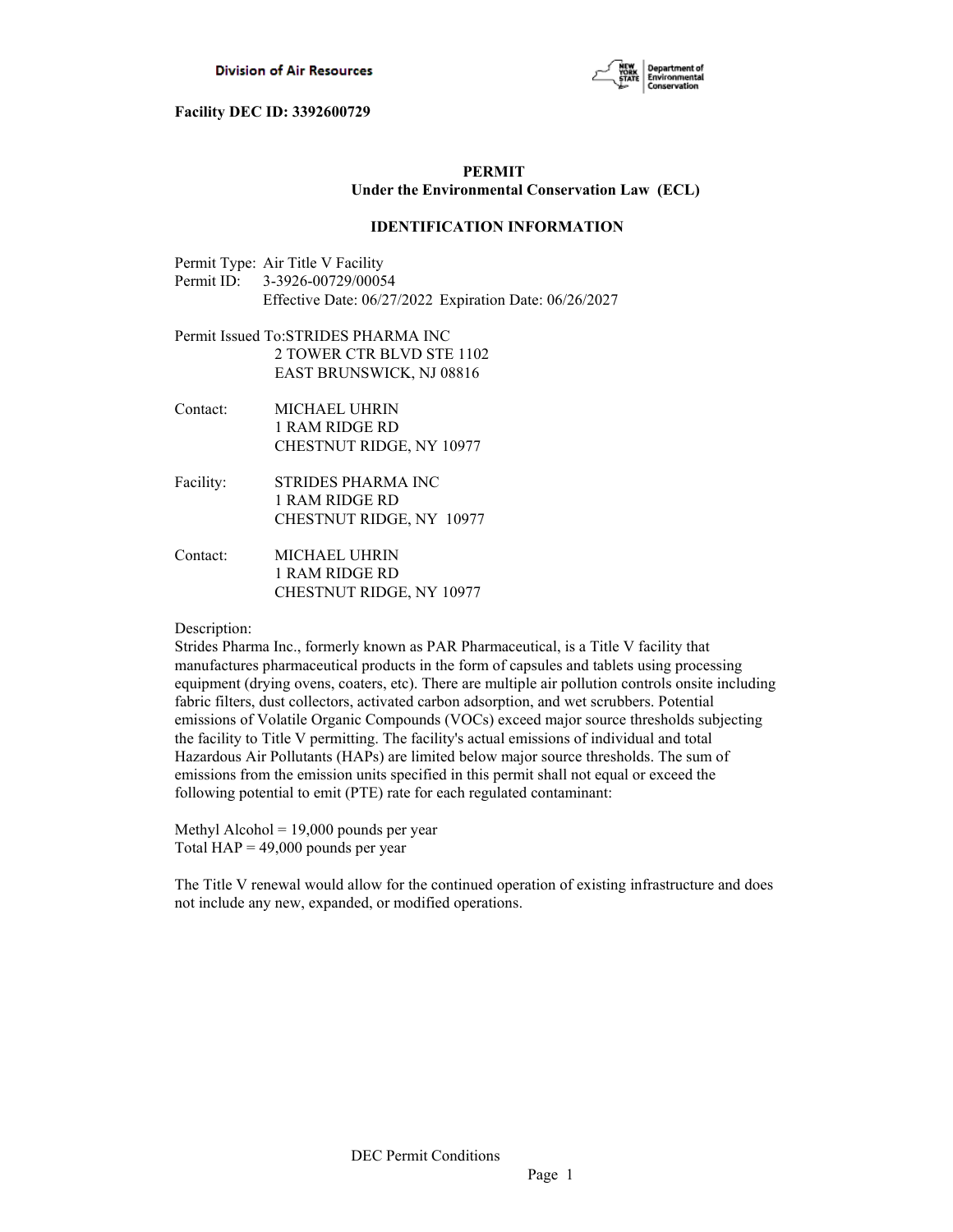

By acceptance of this permit, the permittee agrees that the permit is contingent upon strict compliance with the ECL, all applicable regulations, the General Conditions specified and any Special Conditions included as part of this permit.

Permit Administrator: REBECCA S CRIST

 21 S PUTT CORNERS RD NEW PALTZ, NY 12561

Authorized Signature:  $\frac{1}{\sqrt{2\pi}}$  Date:  $\frac{1}{\sqrt{2\pi}}$  Date:  $\frac{1}{\sqrt{2\pi}}$  /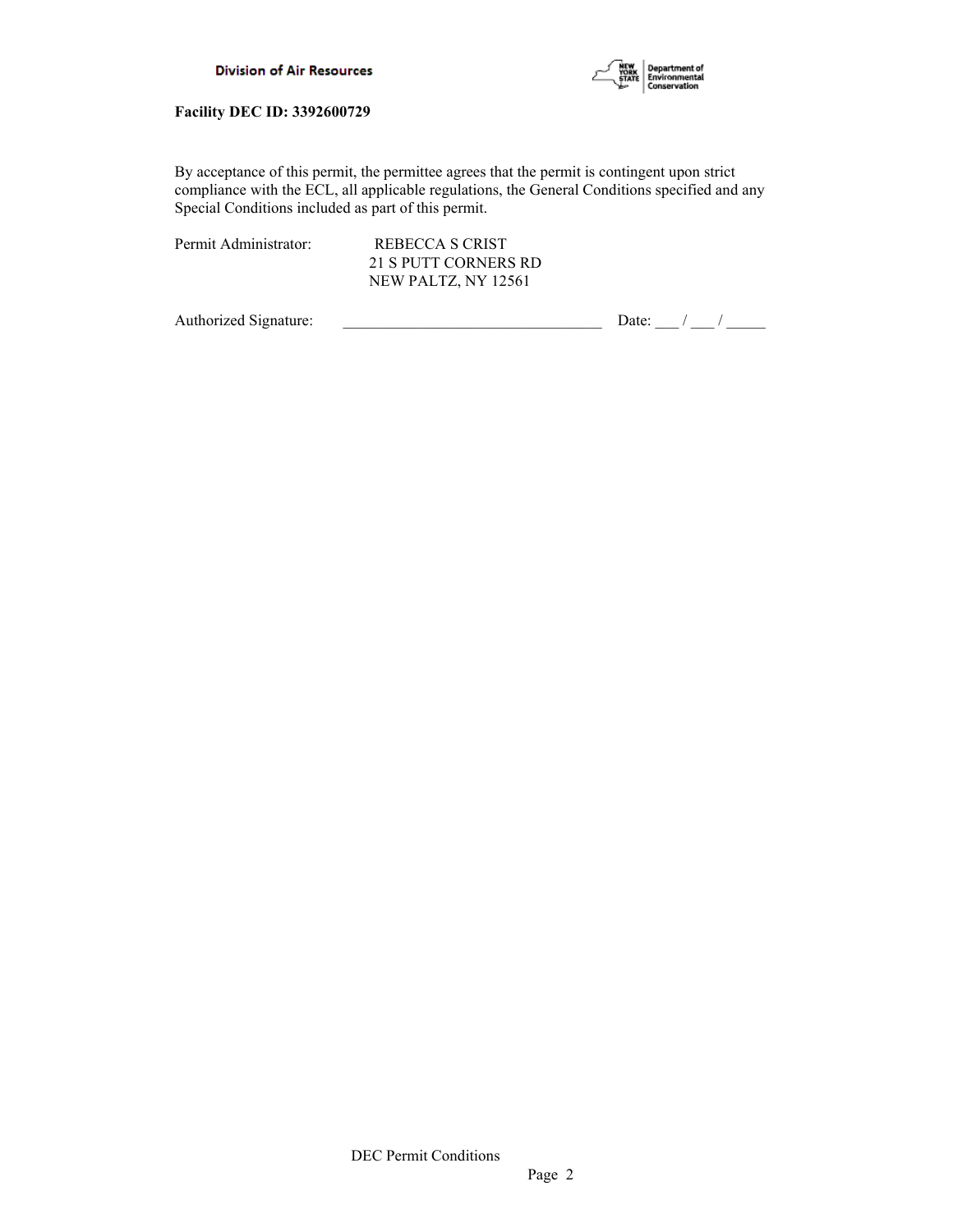



## **Notification of Other State Permittee Obligations**

Item A: Permittee Accepts Legal Responsibility and Agrees to Indemnification

 The permittee expressly agrees to indemnify and hold harmless the Department of Environmental Conservation of the State of New York, its representatives, employees and agents ("DEC") for all claims, suits, actions, and damages, to the extent attributable to the permittee's acts or omissions in connection with the compliance permittee's undertaking of activities in connection with, or operation and maintenance of, the facility or facilities authorized by the permit whether in compliance or not in any compliance with the terms and conditions of the permit. This indemnification does not extend to any claims, suits, actions, or damages to the extent attributable to DEC's own negligent or intentional acts or omissions, or to any claims, suits, or actions naming the DEC and arising under article 78 of the New York Civil Practice Laws and Rules or any citizen suit or civil rights provision under federal or state laws.

Item B: Permittee's Contractors to Comply with Permit

 The permittee is responsible for informing its independent contractors, employees, agents and assigns of their responsibility to comply with this permit, including all special conditions while acting as the permittee's agent with respect to the permitted activities, and such persons shall be subject to the same sanctions for violations of the Environmental Conservation Law as those prescribed for the permittee.

Item C: Permittee Responsible for Obtaining Other Required Permits

 The permittee is responsible for obtaining any other permits, approvals, lands, easements and rights-of-way that may be required to carry out the activities that are authorized by this permit.

Item D: No Right to Trespass or Interfere with Riparian Rights

 This permit does not convey to the permittee any right to trespass upon the lands or interfere with the riparian rights of others in order to perform the permitted work nor does it authorize the impairment of any rights, title, or interest in real or personal property held or vested in a person not a party to the permit.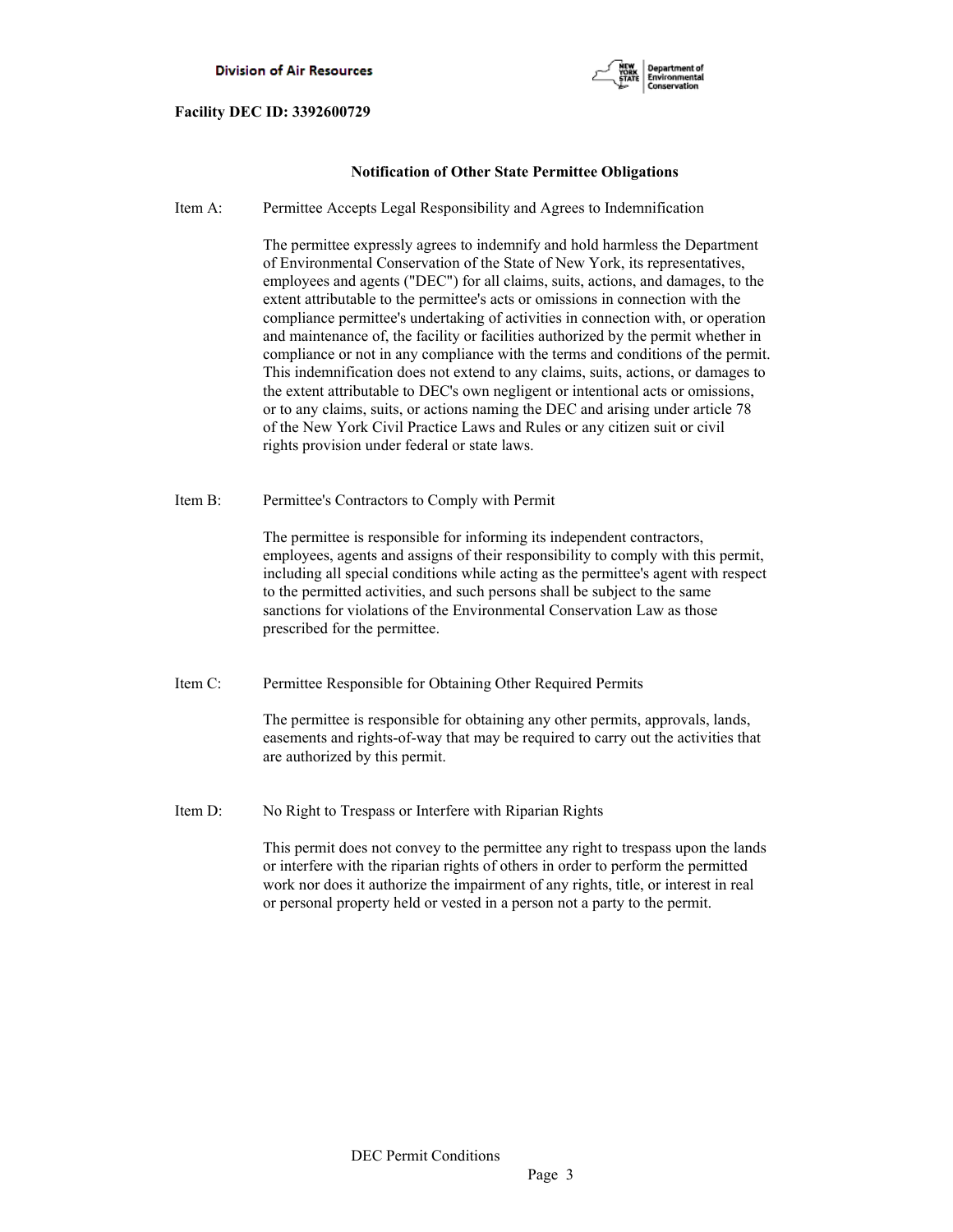

## **PAGE LOCATION OF CONDITIONS**

## **PAGE**

## **DEC GENERAL CONDITIONS General Provisions**

- 5 1 Facility Inspection by the Department
- 5 2 Relationship of this Permit to Other Department Orders and Determinations
- 5 3 Applications for permit renewals, modifications and transfers
- 6 4 Permit modifications, suspensions or revocations by the Department  **Facility Level**
- 6 5 Submission of application for permit modification or renewal -REGION 3 HEADQUARTERS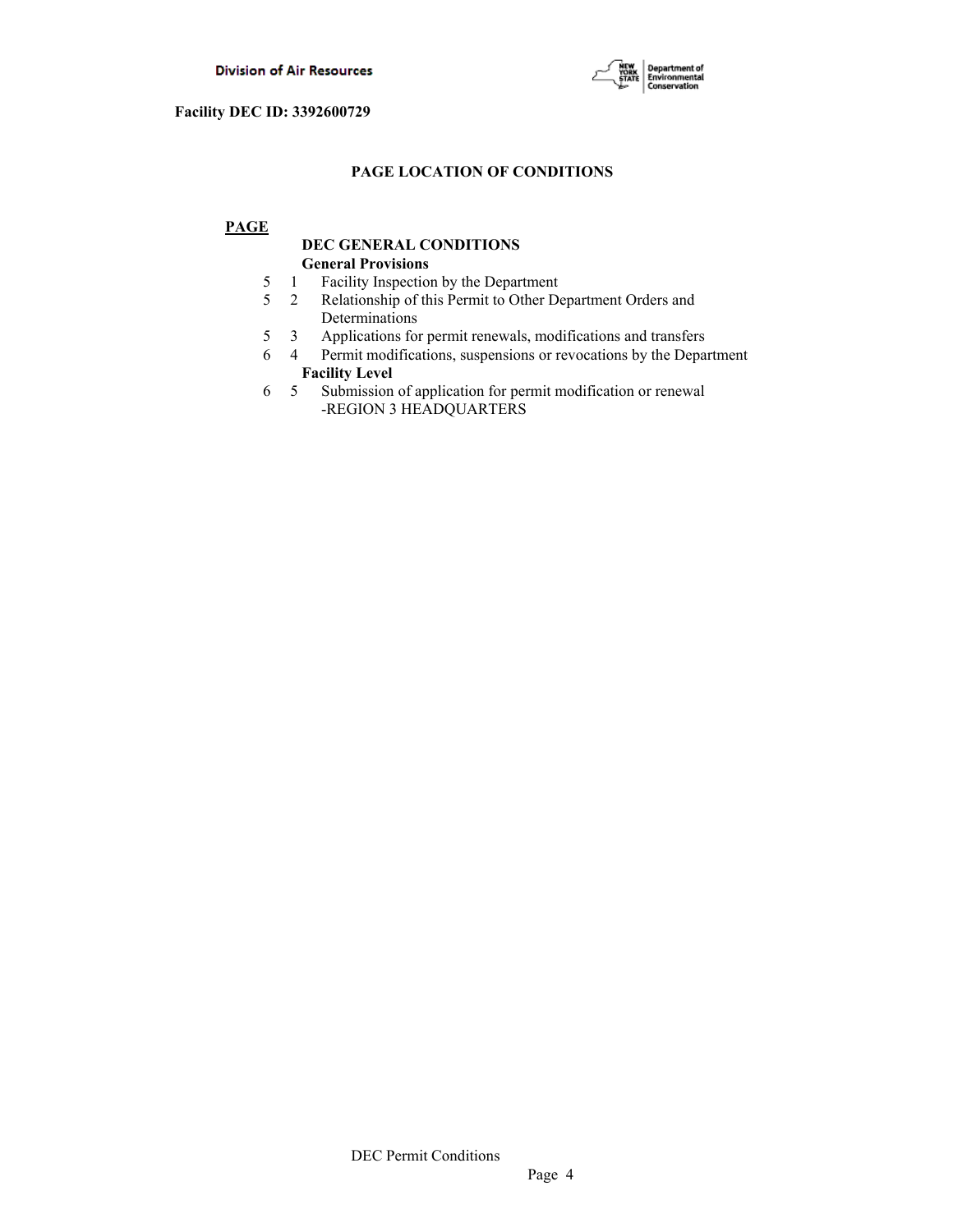

## **DEC GENERAL CONDITIONS \*\*\*\* General Provisions \*\*\*\* For the purpose of your Title V permit, the following section contains state-only enforceable terms and conditions. GENERAL CONDITIONS - Apply to ALL Authorized Permits.**

## **Condition 1: Facility Inspection by the Department Applicable State Requirement: ECL 19-0305**

## **Item 1.1:**

The permitted site or facility, including relevant records, is subject to inspection at reasonable hours and intervals by an authorized representative of the Department of Environmental Conservation (the Department) to determine whether the permittee is complying with this permit and the ECL. Such representative may order the work suspended pursuant to ECL 71-0301 and SAPA 401(3).

## **Item 1.2:**

The permittee shall provide a person to accompany the Department's representative during an inspection to the permit area when requested by the Department.

## **Item 1.3:**

A copy of this permit, including all referenced maps, drawings and special conditions, must be available for inspection by the Department at all times at the project site or facility. Failure to produce a copy of the permit upon request by a Department representative is a violation of this permit.

## **Condition 2: Relationship of this Permit to Other Department Orders and Determinations Applicable State Requirement: ECL 3-0301 (2) (m)**

## **Item 2.1:**

Unless expressly provided for by the Department, issuance of this permit does not modify, supersede or rescind any order or determination previously issued by the Department or any of the terms, conditions or requirements contained in such order or determination.

## **Condition 3: Applications for permit renewals, modifications and transfers Applicable State Requirement: 6 NYCRR 621.11**

## **Item 3.1:**

The permittee must submit a separate written application to the Department for renewal, modification or transfer of this permit. Such application must include any forms or supplemental information the Department requires. Any renewal, modification or transfer granted by the Department must be in writing.

## Item3.2:

The permittee must submit a renewal application at least 180 days before the expiration of permits for Title V and State Facility Permits.

## **Item 3.3**

Permits are transferrable with the approval of the department unless specifically prohibited by the statute, regulation or another permit condition. Applications for permit transfer should be

DEC Permit Conditions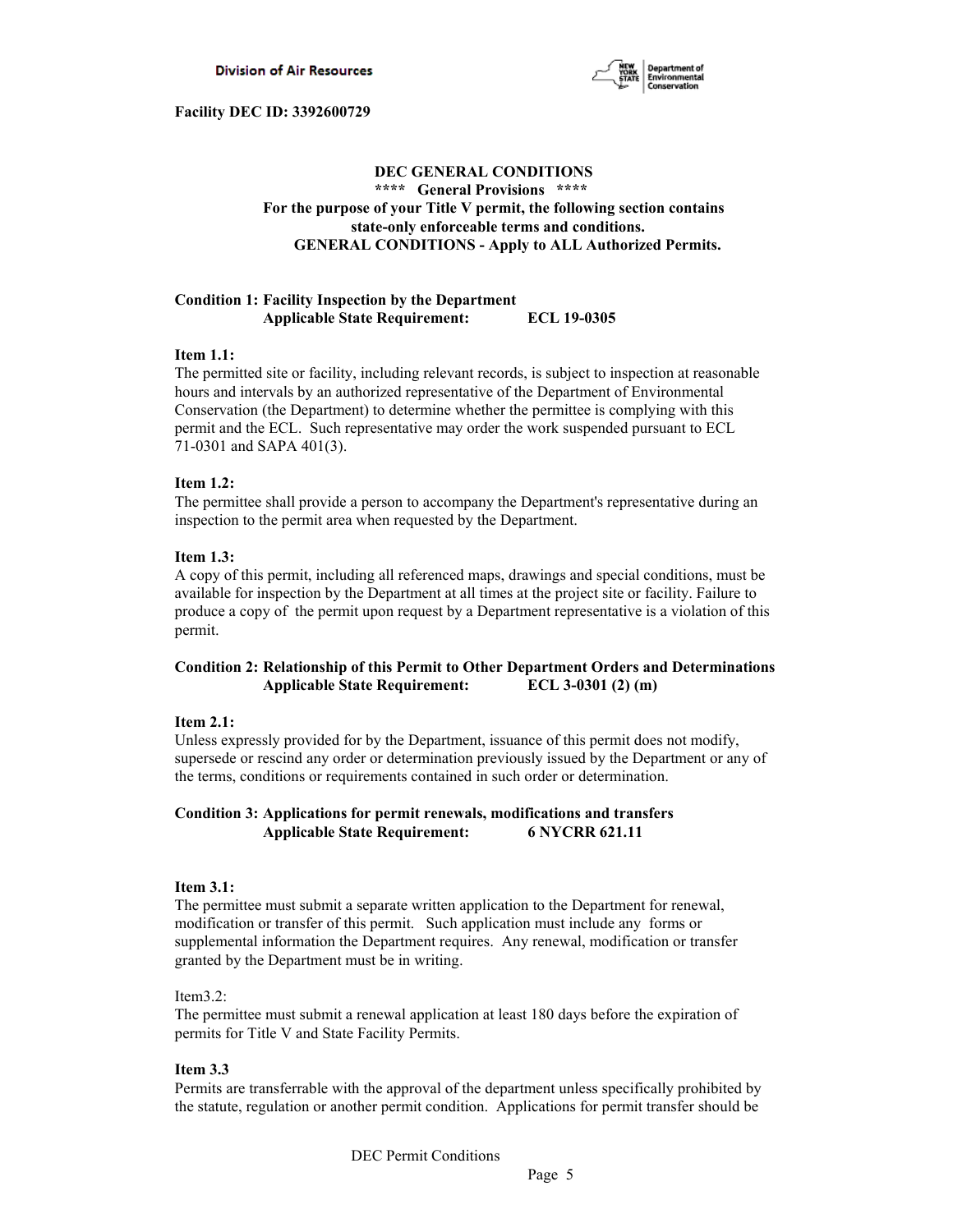



submitted prior to actual transfer of ownership.

## **Condition 4: Permit modifications, suspensions or revocations by the Department Applicable State Requirement: 6 NYCRR 621.13**

#### **Item 4.1:**

The Department reserves the right to exercise all available authority to modify, suspend, or revoke this permit in accordance with 6NYCRR Part 621. The grounds for modification, suspension or revocation include:

a) materially false or inaccurate statements in the permit application or supporting papers; b) failure by the permittee to comply with any terms or conditions of the permit; c) exceeding the scope of the project as described in the permit application; d) newly discovered material information or a material change in environmental conditions, relevant technology or applicable law or regulations since the issuance of the existing permit; e) noncompliance with previously issued permit conditions, orders of the commissioner, any provisions of the Environmental Conservation Law or regulations of the Department related to the permitted activity.

## **\*\*\*\* Facility Level \*\*\*\***

## **Condition 5: Submission of application for permit modification or renewal -REGION 3 HEADQUARTERS Applicable State Requirement: 6 NYCRR 621.6 (a)**

**Item 5.1:**

Submission of applications for permit modification or renewal are to be submitted to: NYSDEC Regional Permit Administrator Region 3 Headquarters Division of Environmental Permits 21 South Putt Corners Road New Paltz, NY 12561-1696 (845) 256-3054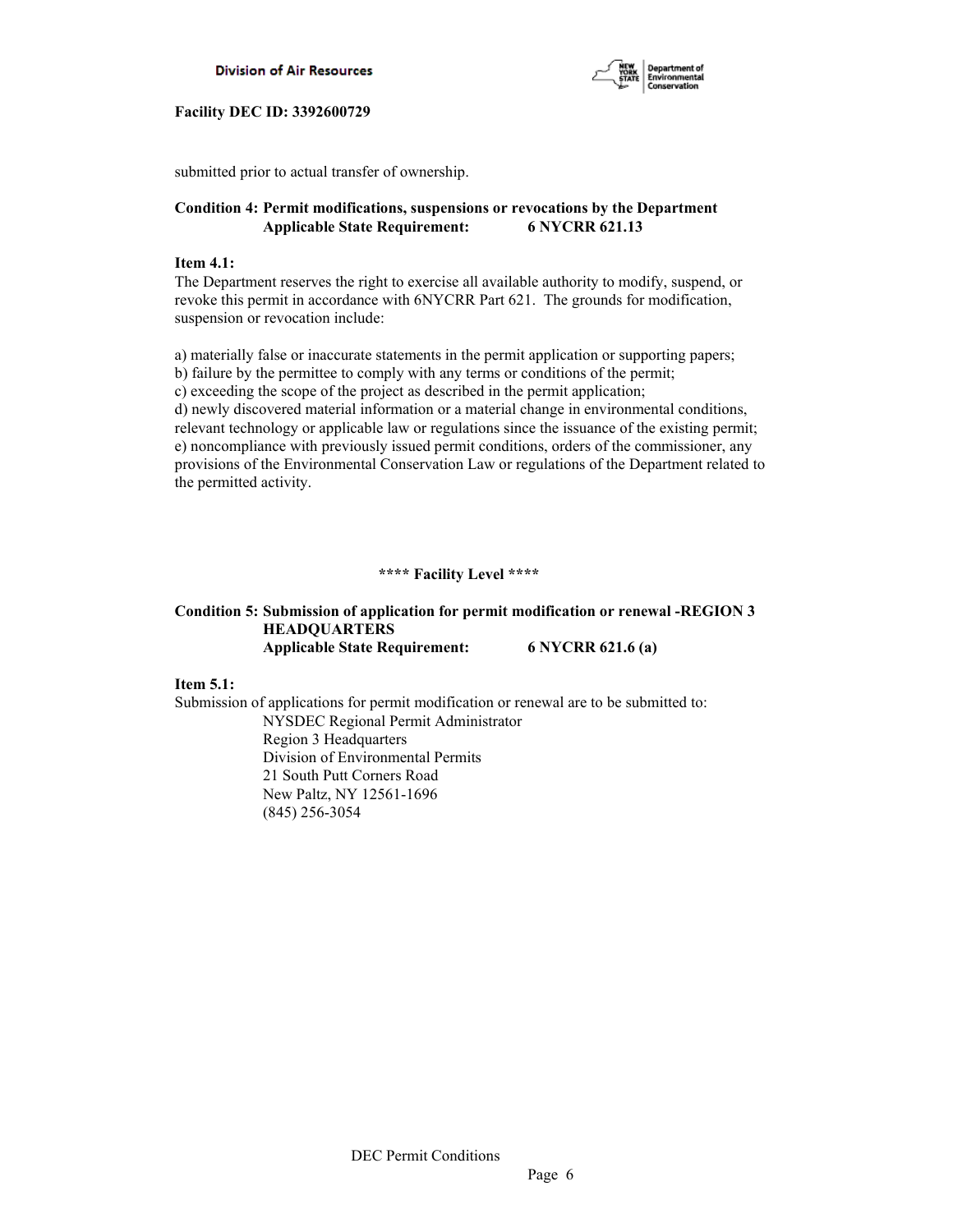

## **Permit Under the Environmental Conservation Law (ECL)**

ARTICLE 19: AIR POLLUTION CONTROL - TITLE V PERMIT

## IDENTIFICATION INFORMATION

Permit Issued To:STRIDES PHARMA INC 2 TOWER CTR BLVD STE 1102 EAST BRUNSWICK, NJ 08816

Facility: STRIDES PHARMA INC 1 RAM RIDGE RD CHESTNUT RIDGE, NY 10977

Authorized Activity By Standard Industrial Classification Code: 2834 - PHARMACEUTICAL PREPARATIONS

Permit Effective Date: 06/27/2022 Permit Expiration Date: 06/26/2027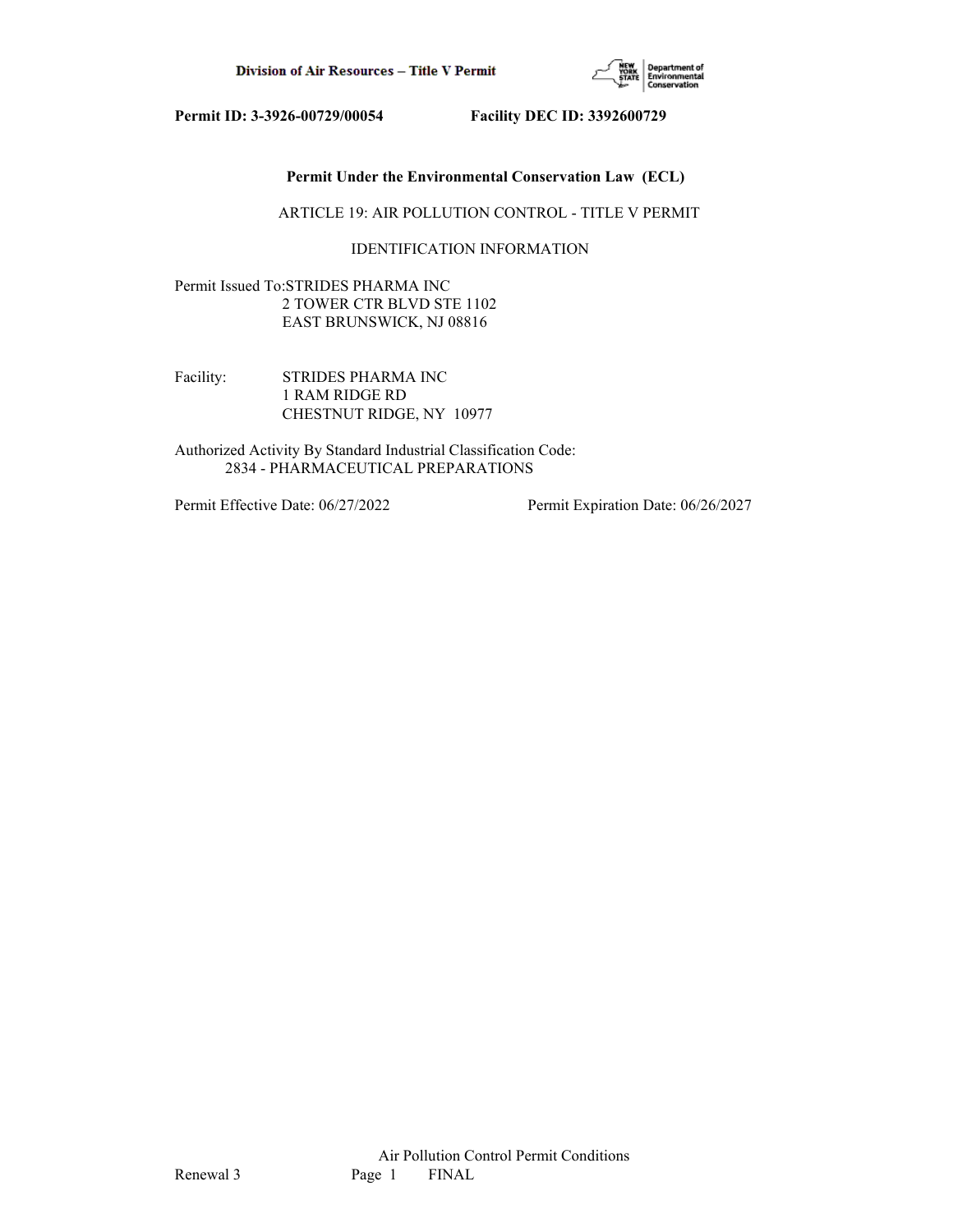

## **PAGE LOCATION OF CONDITIONS**

| <b>PAGE</b>      |                                                                                                          |
|------------------|----------------------------------------------------------------------------------------------------------|
|                  | <b>FEDERALLY ENFORCEABLE CONDITIONS</b>                                                                  |
|                  | <b>Facility Level</b>                                                                                    |
| $\boldsymbol{7}$ | 1 6 NYCRR 200.6: Acceptable Ambient Air Quality                                                          |
| $8\,$            | 2 6 NYCRR 201-6.4 (a) (7): Fees                                                                          |
| 8                | 3 6 NYCRR 201-6.4 (c): Recordkeeping and Reporting of                                                    |
|                  | <b>Compliance Monitoring</b>                                                                             |
| 8                | 4 6 NYCRR 201-6.4 (c) (2): Records of Monitoring,                                                        |
|                  | Sampling, and Measurement                                                                                |
| 9                | 5 6 NYCRR 201-6.4 (c) (3) (ii): Compliance Certification                                                 |
| 11               | 6 6 NYCRR 201-6.4 (e): Compliance Certification                                                          |
| 13               | 7 6 NYCRR 202-2.1: Compliance Certification                                                              |
| 13               | 8 6 NYCRR 202-2.5: Recordkeeping requirements                                                            |
| 14               | 9 6 NYCRR 215.2: Open Fires - Prohibitions                                                               |
| 15               | 10 6 NYCRR 200.7: Maintenance of Equipment                                                               |
| 15               | 11 6 NYCRR 201-1.7: Recycling and Salvage                                                                |
| 15               | 12 6 NYCRR 201-1.8: Prohibition of Reintroduction of                                                     |
|                  | Collected Contaminants to the air                                                                        |
| 15               | 13 6 NYCRR 201-3.2 (a): Exempt Sources - Proof of Eligibility                                            |
| 16               | 14 6 NYCRR 201-3.2 (a): Compliance Certification                                                         |
| 16               | 15 6 NYCRR 201-3.3 (a): Trivial Sources - Proof of Eligibility                                           |
| 16               | 16 6 NYCRR 201-6.4 (a) (4): Requirement to Provide Information                                           |
| 17               | 17 6 NYCRR 201-6.4 (a) (8): Right to Inspect                                                             |
| 17               | 18 40 CFR Part 68: Accidental release provisions.                                                        |
| 18               | 19 40CFR 82, Subpart F: Recycling and Emissions Reduction                                                |
| 18<br>23         | 20 6 NYCRR Subpart 201-6: Emission Unit Definition                                                       |
| 24               | 21 6 NYCRR Subpart 201-6: Compliance Certification                                                       |
| 25               | 22 6 NYCRR Subpart 201-6: Compliance Certification<br>23 6 NYCRR Subpart 201-6: Compliance Certification |
| 25               | 24 6 NYCRR 201-6.4 (d) (4): Progress Reports Due Semiannually                                            |
| 26               | 25 6 NYCRR 201-6.4 (f): Operational Flexibility                                                          |
| 26               | 26 6 NYCRR Subpart 201-7: Facility Permissible Emissions                                                 |
| 26               | *27 6 NYCRR Subpart 201-7: Capping Monitoring Condition                                                  |
| 28               | *28 6 NYCRR Subpart 201-7: Capping Monitoring Condition                                                  |
| 29               | 29 6 NYCRR 202-1.1: Required Emissions Tests - Facility Level                                            |
| 29               | 30 6 NYCRR 211.2: Visible Emissions Limited                                                              |
| 30               | 31 6 NYCRR 212-1.6 (a): Compliance Certification                                                         |
| 30               | 32 6 NYCRR 212-1.7 (b) (3): Compliance Certification                                                     |
| 31               | 33 6 NYCRR 212-2.4 (b): Compliance Certification                                                         |
| 33               | 34 6 NYCRR 212-2.4 (b): Compliance Certification                                                         |
| 34               | 35 6 NYCRR 212-3.1 (c) (4) (i): Compliance Certification                                                 |
| 35               | 36 6 NYCRR 212-3.1 (c) (4) (i): Compliance Certification                                                 |
| 36               | 37 6 NYCRR 225-1.2 (d): Compliance Certification                                                         |
|                  | <b>Emission Unit Level</b>                                                                               |
| 37               | 38 6 NYCRR Subpart 201-6: Emission Point Definition By Emission Unit                                     |
| 42               | 39 6 NYCRR Subpart 201-6: Process Definition By Emission Unit                                            |
| 52               | 40 6 NYCRR Subpart 201-7: Emission Unit Permissible Emissions                                            |

## **STATE ONLY ENFORCEABLE CONDITIONS**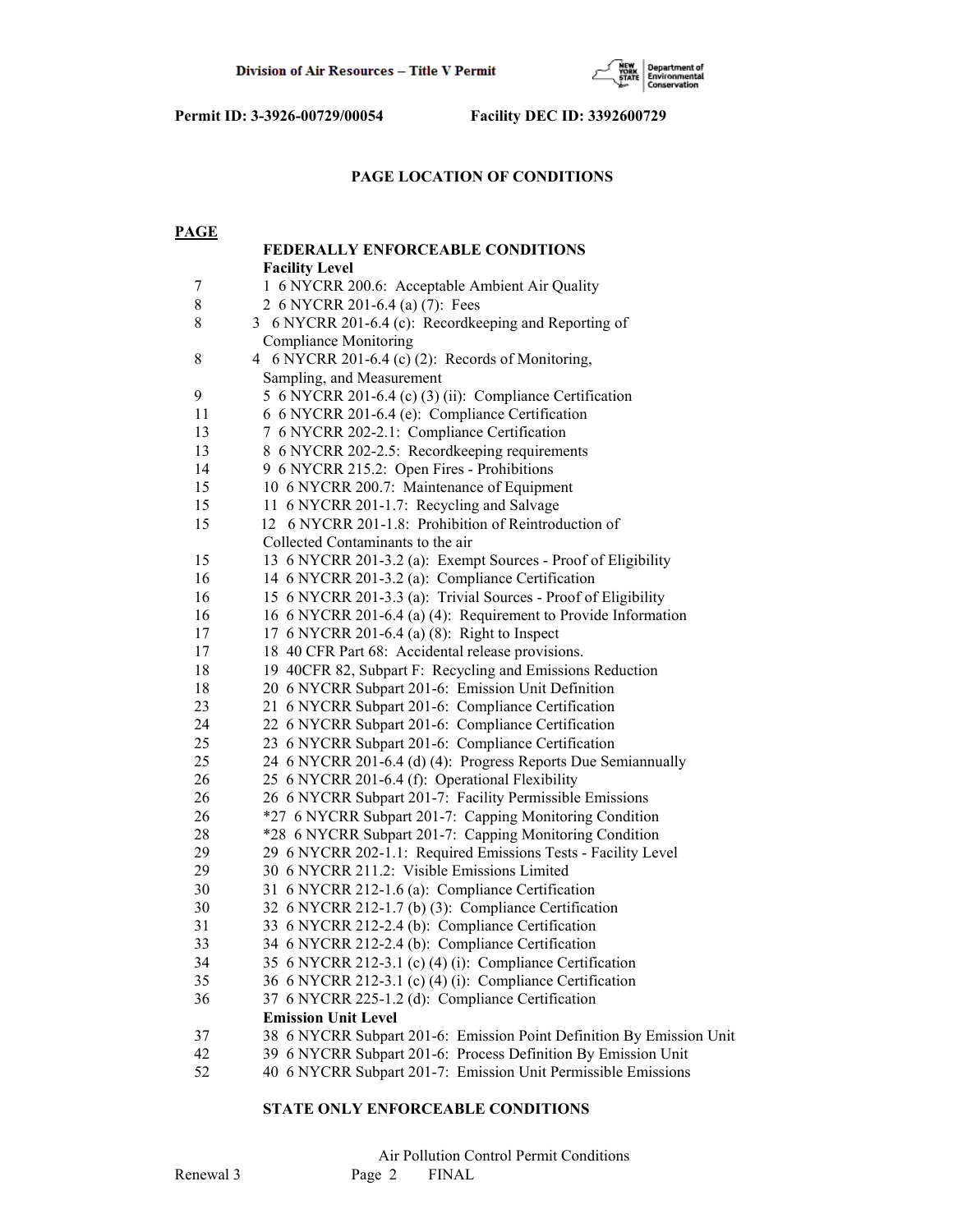

|    | <b>Facility Level</b>                                             |
|----|-------------------------------------------------------------------|
| 54 | 41 ECL 19-0301: Contaminant List                                  |
| 54 | 42 6 NYCRR 201-1.4: Malfunctions and Start-up/Shutdown Activities |
| 55 | 43 6 NYCRR 201-6.5 (a): CLCPA Applicability                       |
| 56 | 44 6 NYCRR 211.1: Air pollution prohibited                        |
| 56 | 45 6 NYCRR 212-2.3 (b): Compliance Demonstration                  |
| 57 | 46 6 NYCRR 212-2.3 (b): Compliance Demonstration                  |
| 58 | 47 6 NYCRR 212-2.3 (b): Compliance Demonstration                  |
| 59 | 48 6 NYCRR 212-2.3 (b): Compliance Demonstration                  |

NOTE: \* preceding the condition number indicates capping.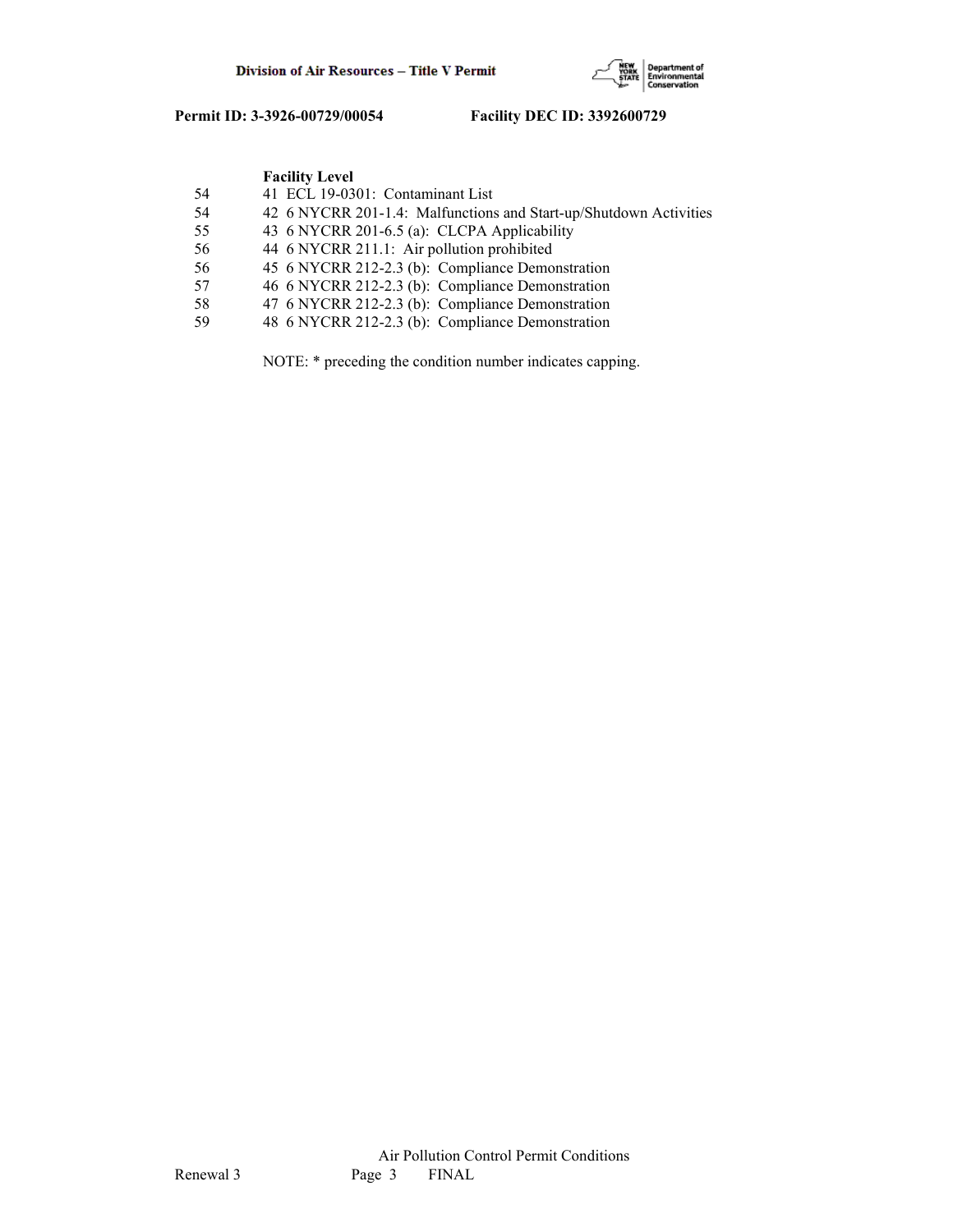

## **FEDERALLY ENFORCEABLE CONDITIONS** Renewal 3/FINAL **\*\*\*\* Facility Level \*\*\*\***

## **NOTIFICATION OF GENERAL PERMITTEE OBLIGATIONS The items listed below are not subject to the annual compliance certification requirements under Title V. Permittees may also have other obligations under regulations of general applicability.**

## **Item A: Public Access to Recordkeeping for Title V Facilities - 6 NYCRR 201-1.10 (b)**

 The Department will make available to the public any permit application, compliance plan, permit, and monitoring and compliance certification report pursuant to Section 503(e) of the Act, except for information entitled to confidential treatment pursuant to 6 NYCRR Part 616 - Public Access to records and Section 114(c) of the Act.

## **Item B: Timely Application for the Renewal of Title V Permits - 6 NYCRR 201-6.2 (a) (4)**

 Owners and/or operators of facilities having an issued Title V permit shall submit a complete application at least 180 days, but not more than eighteen months, prior to the date of permit expiration for permit renewal purposes.

## **Item C: Certification by a Responsible Official - 6 NYCRR 201-6.2 (d) (12)**

 Any application, form, report or compliance certification required to be submitted pursuant to the federally enforceable portions of this permit shall contain a certification of truth, accuracy and completeness by a responsible official. This certification shall state that based on information and belief formed after reasonable inquiry, the statements and information in the document are true, accurate, and complete.

**Item D: Requirement to Comply With All Conditions - 6 NYCRR 201-6.4 (a) (2)**

 The permittee must comply with all conditions of the Title V facility permit. Any permit non-compliance constitutes a violation of the Act and is grounds for enforcement action; for permit termination, revocation and reissuance, or modification; or for denial of a permit renewal application.

**Item E: Permit Revocation, Modification, Reopening, Reissuance or Termination, and Associated Information Submission Requirements - 6 NYCRR 201-6.4 (a) (3)** This permit may be modified, revoked, reopened and reissued, or terminated for cause. The filing of a request by the permittee for a permit modification, revocation and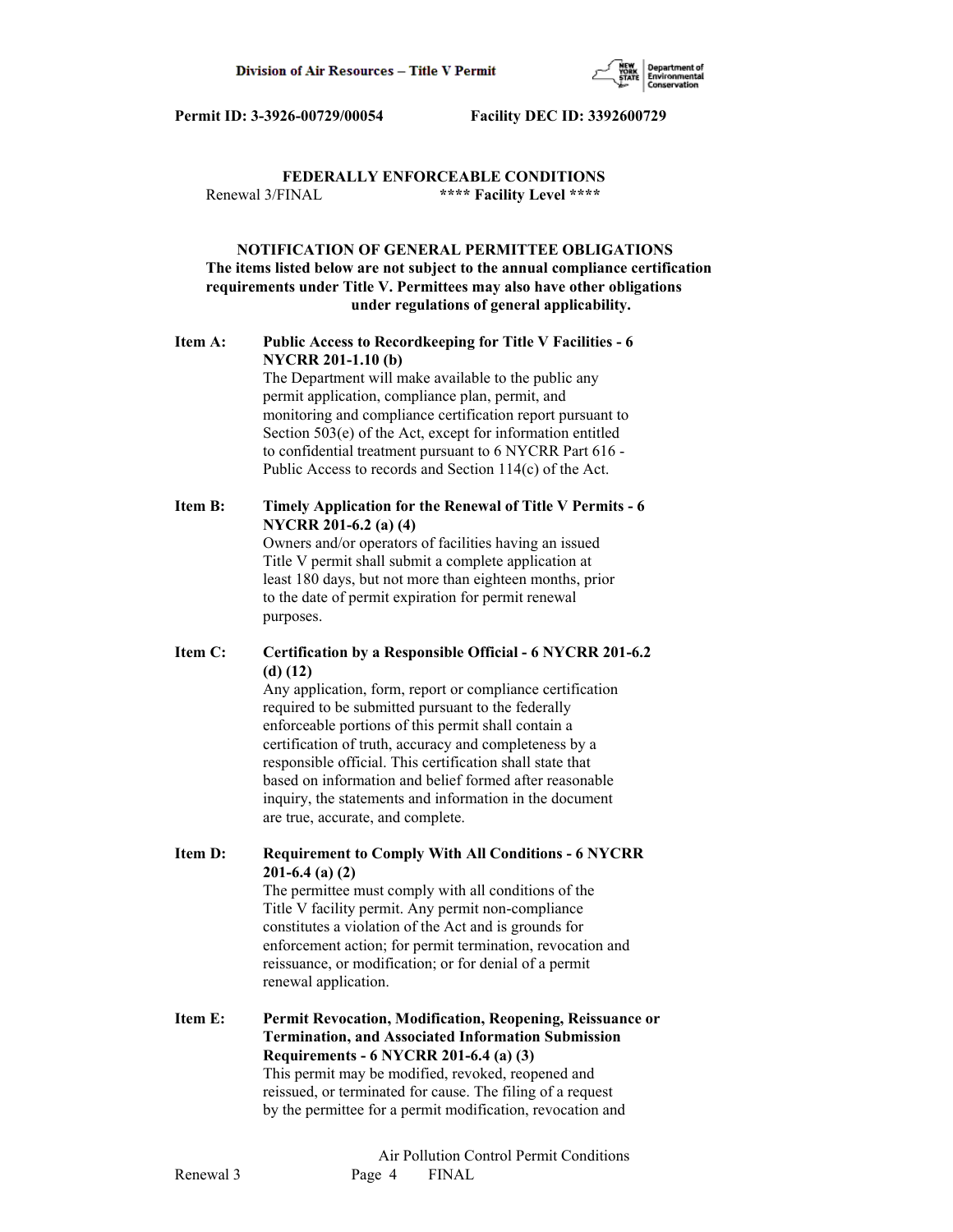

 reissuance, or termination, or of a notification of planned changes or anticipated noncompliance does not stay any permit condition.

**Item F: Cessation or Reduction of Permitted Activity Not a Defense - 6 NYCRR 201-6.4 (a) (5)** It shall not be a defense for a permittee in an enforcement action to claim that a cessation or reduction in the permitted activity would have been necessary in order to maintain compliance with the conditions of this permit.

#### **Item G: Property Rights - 6 NYCRR 201-6.4 (a) (6)**

 This permit does not convey any property rights of any sort or any exclusive privilege.

## **Item H: Severability - 6 NYCRR 201-6.4 (a) (9)**

 If any provisions, parts or conditions of this permit are found to be invalid or are the subject of a challenge, the remainder of this permit shall continue to be valid.

#### **Item I: Permit Shield - 6 NYCRR 201-6.4 (g)**

 All permittees granted a Title V facility permit shall be covered under the protection of a permit shield, except as provided under 6 NYCRR Subpart 201-6. Compliance with the conditions of the permit shall be deemed compliance with any applicable requirements as of the date of permit issuance, provided that such applicable requirements are included and are specifically identified in the permit, or the Department, in acting on the permit application or revision, determines in writing that other requirements specifically identified are not applicable to the major stationary source, and the permit includes the determination or a concise summary thereof. Nothing herein shall preclude the Department from revising or revoking the permit pursuant to 6 NYCRR Part 621 or from exercising its summary abatement authority. Nothing in this permit shall alter or affect the following:

 i. The ability of the Department to seek to bring suit on behalf of the State of New York, or the Administrator to seek to bring suit on behalf of the United States, to immediately restrain any person causing or contributing to pollution presenting an imminent and substantial endangerment to public health, welfare or the environment to stop the emission of air pollutants causing or contributing to such pollution;

ii. The liability of a permittee of the Title V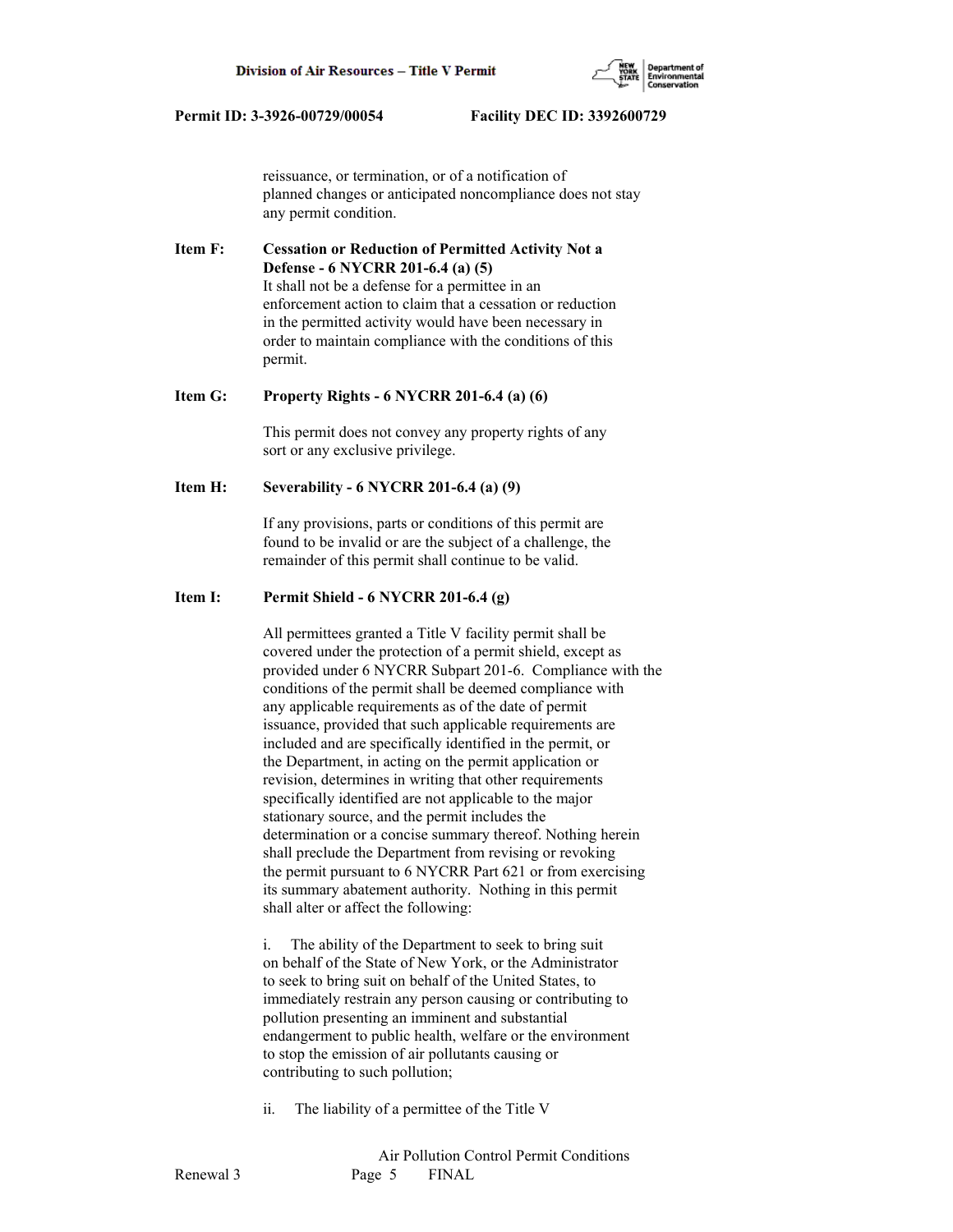

 facility for any violation of applicable requirements prior to or at the time of permit issuance;

 iii. The applicable requirements of Title IV of the Act;

 iv. The ability of the Department or the Administrator to obtain information from the permittee concerning the ability to enter, inspect and monitor the facility.

## **Item J: Reopening for Cause - 6 NYCRR 201-6.4 (i)**

 This Title V permit shall be reopened and revised under any of the following circumstances:

 i. When additional applicable requirements under the act become applicable to a title V facility with a remaining permit term of three or more years, a reopening shall be completed not later than 18 months after promulgation of the applicable requirement. No such reopening is required if the effective date of the requirement is later than the date on which the permit is due to expire, unless the original permit or any of its terms and conditions has been extended by the department pursuant to the provisions of section 201- 6.6 of this Subpart.

 ii. The Department or the Administrator determines that the permit contains a material mistake or that inaccurate statements were made in establishing the emissions standards or other terms or conditions of the permit.

 iii. The Department or the Administrator determines that the Title V permit must be revised or reopened to assure compliance with applicable requirements.

 iv. If the permitted facility is an "affected source" subject to the requirements of Title IV of the Act, and additional requirements (including excess emissions requirements) become applicable. Upon approval by the Administrator, excess emissions offset plans shall be deemed to be incorporated into the permit.

 Proceedings to reopen and issue Title V facility permits shall follow the same procedures as apply to initial permit issuance but shall affect only those parts of the permit for which cause to reopen exists.

 Reopenings shall not be initiated before a notice of such intent is provided to the facility by the Department at least thirty days in advance of the date that the permit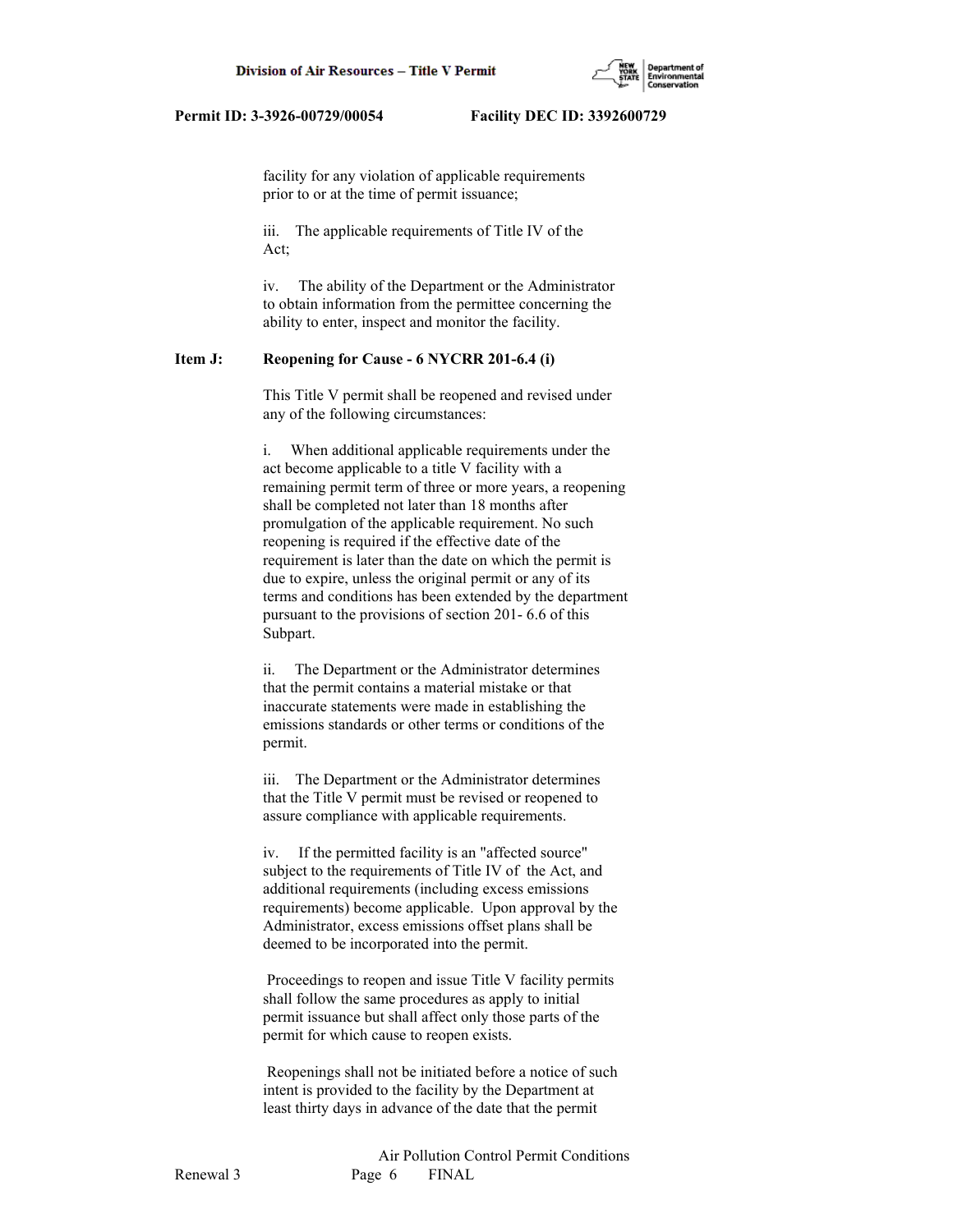

 is to be reopened, except that the Department may provide a shorter time period in the case of an emergency.

**Item K: Permit Exclusion - ECL 19-0305** The issuance of this permit by the Department and the receipt thereof by the Applicant does not and shall not be construed as barring, diminishing, adjudicating or in any way affecting any legal, administrative or equitable rights or claims, actions, suits, causes of action or demands whatsoever that the Department may have against the Applicant for violations based on facts and circumstances alleged to have occurred or existed prior to the effective date of this permit, including, but not limited to, any enforcement action authorized pursuant to the provisions of applicable federal law, the Environmental Conservation Law of the State of New York (ECL) and Chapter III of the Official Compilation of the Codes, Rules and Regulations of the State of New York (NYCRR). The issuance of this permit also shall not in any way affect pending or future enforcement actions under the Clean Air Act brought by the United States or any person.

**Item L: Federally Enforceable Requirements - 40 CFR 70.6 (b)** All terms and conditions in this permit required by the Act or any applicable requirement, including any provisions designed to limit a facility's potential to emit, are enforceable by the Administrator and citizens under the Act. The Department has, in this permit, specifically designated any terms and conditions that are not required under the Act or under any of its applicable requirements as being enforceable under only state regulations.

## **MANDATORY FEDERALLY ENFORCEABLE PERMIT CONDITIONS SUBJECT TO ANNUAL CERTIFICATIONS AT ALL TIMES**

 **The following federally enforceable permit conditions are mandatory for all Title V permits and are subject to annual compliance certification requirements at all times.**

**Condition 1: Acceptable Ambient Air Quality Effective between the dates of 06/27/2022 and 06/26/2027**

## **Applicable Federal Requirement:6 NYCRR 200.6**

## **Item 1.1:**

Notwithstanding the provisions of 6 NYCRR Chapter III, Subchapter A, no person shall allow or permit any air contamination source to emit air contaminants in quantities which alone or in combination with emissions from other air contamination sources would contravene any applicable ambient air quality standard and/or cause air pollution. In such cases where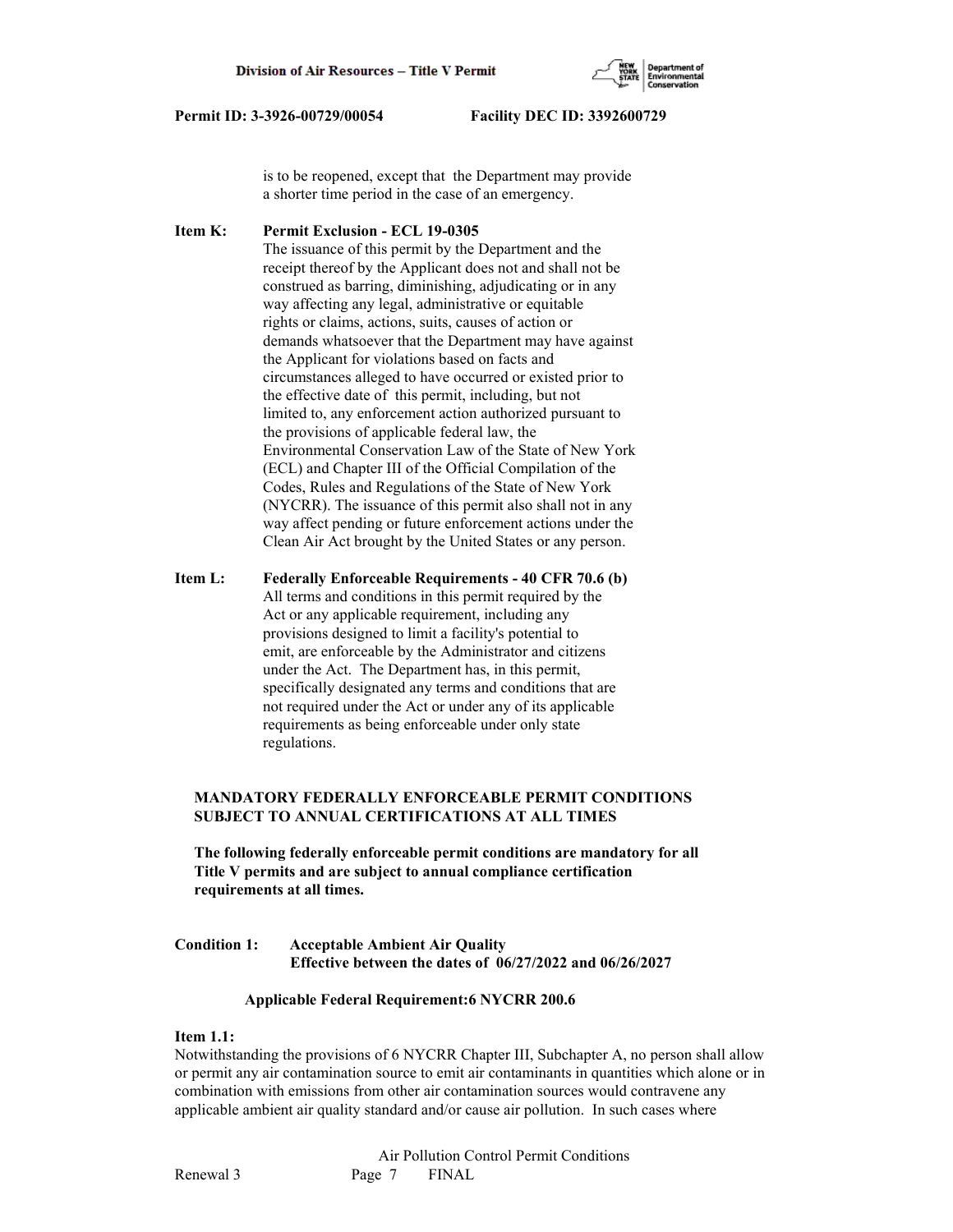

contravention occurs or may occur, the Commissioner shall specify the degree and/or method of emission control required.

## **Condition 2: Fees Effective between the dates of 06/27/2022 and 06/26/2027**

## **Applicable Federal Requirement:6 NYCRR 201-6.4 (a) (7)**

## **Item 2.1:**

The owner and/or operator of a stationary source shall pay fees to the Department consistent with the fee schedule authorized by ECL 72-0303.

## **Condition 3: Recordkeeping and Reporting of Compliance Monitoring Effective between the dates of 06/27/2022 and 06/26/2027**

## **Applicable Federal Requirement:6 NYCRR 201-6.4 (c)**

## **Item 3.1:**

The following information must be included in any required compliance monitoring records and reports:

(i) The date, place, and time of sampling or measurements;

(ii) The date(s) analyses were performed;

(iii)The company or entity that performed the analyses;

(iv) The analytical techniques or methods used including quality assurance and quality control procedures if required;

(v) The results of such analyses including quality assurance data where required; and

(vi) The operating conditions as existing at the time of sampling or measurement.

Any deviation from permit requirements must be clearly identified in all records and reports. Reports must be certified by a responsible official, consistent with Section 201-6.2 of Part 201.

## **Condition 4: Records of Monitoring, Sampling, and Measurement Effective between the dates of 06/27/2022 and 06/26/2027**

## **Applicable Federal Requirement:6 NYCRR 201-6.4 (c) (2)**

## **Item 4.1:**

Compliance monitoring and recordkeeping shall be conducted according to the terms and conditions contained in this permit and shall follow all quality assurance requirements found in applicable regulations. Records of all monitoring data and support information must be retained for a period of at least 5 years from the date of the monitoring, sampling, measurement, report, or application. Support information includes all calibration and maintenance records and all original strip-chart recordings for continuous monitoring instrumentation, and copies of all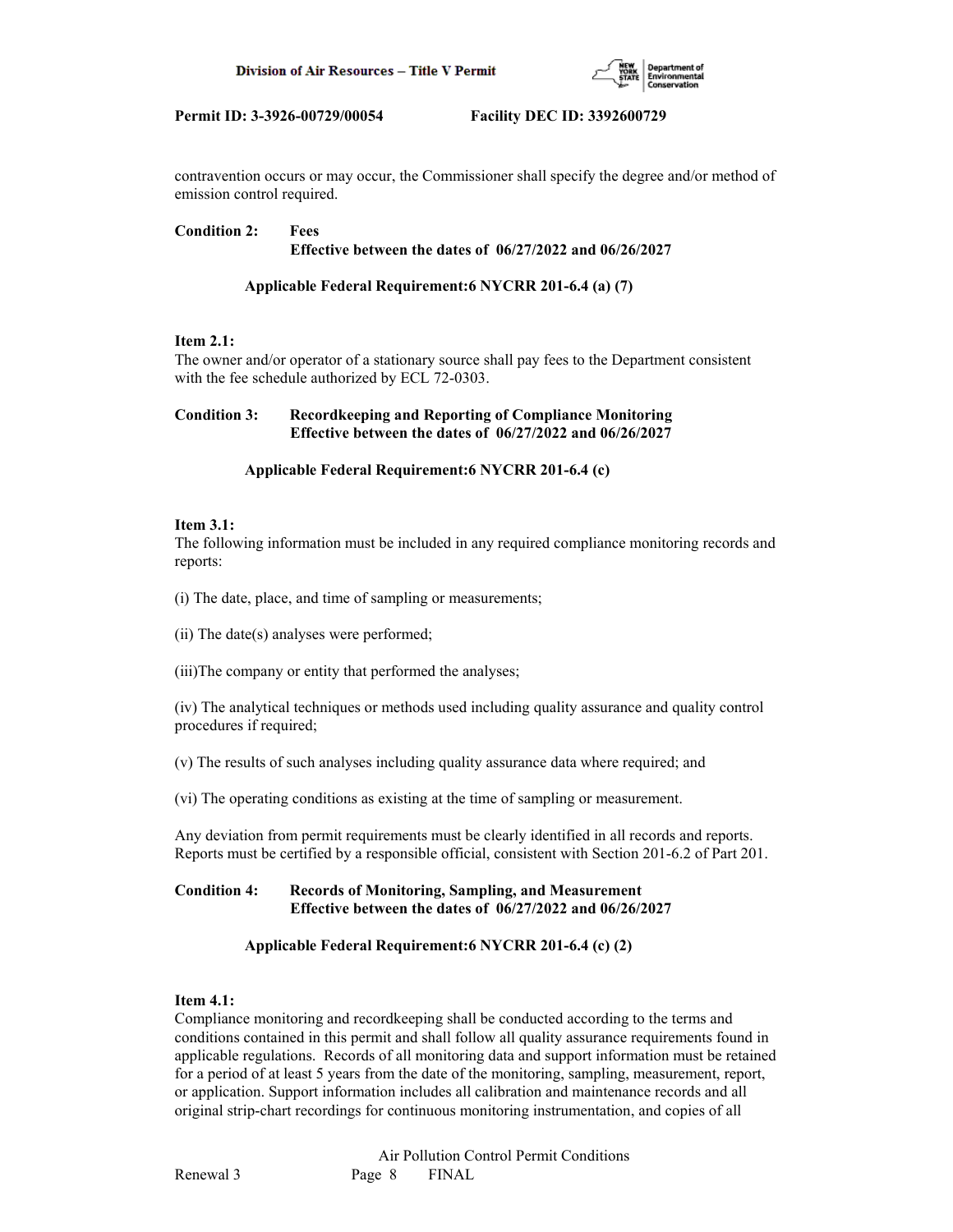

reports required by the permit.

## **Condition 5: Compliance Certification Effective between the dates of 06/27/2022 and 06/26/2027**

#### **Applicable Federal Requirement:6 NYCRR 201-6.4 (c) (3) (ii)**

#### **Item 5.1:**

The Compliance Certification activity will be performed for the Facility.

#### **Item 5.2:**

Compliance Certification shall include the following monitoring:

## Monitoring Type: RECORD KEEPING/MAINTENANCE PROCEDURES Monitoring Description:

 To meet the requirements of this facility permit with respect to reporting, the permittee must:

 Submit reports of any required monitoring at a minimum frequency of every 6 months, based on a calendar year reporting schedule. These reports shall be submitted to the Department within 30 days after the end of a reporting period. All instances of deviations from permit requirements must be clearly identified in such reports. All required reports must be certified by the responsible official for this facility.

 Notify the Department and report permit deviations and incidences of noncompliance stating the probable cause of such deviations, and any corrective actions or preventive measures taken. Where the underlying applicable requirement contains a definition of prompt or otherwise specifies a time frame for reporting deviations, that definition or time frame shall govern. Where the underlying applicable requirement fails to address the time frame for reporting deviations, reports of deviations shall be submitted to the permitting authority based on the following schedule:

 (1) For emissions of a hazardous air pollutant (as identified in an applicable regulation) that continue for more than an hour in excess of permit requirements, the report must be made within 24 hours of the occurrence.

 (2) For emissions of any regulated air pollutant, excluding those listed in paragraph (1) of this section, that continue for more than two hours in excess of permit requirements, the report must be made within 48 hours.

(3) For all other deviations from permit requirements,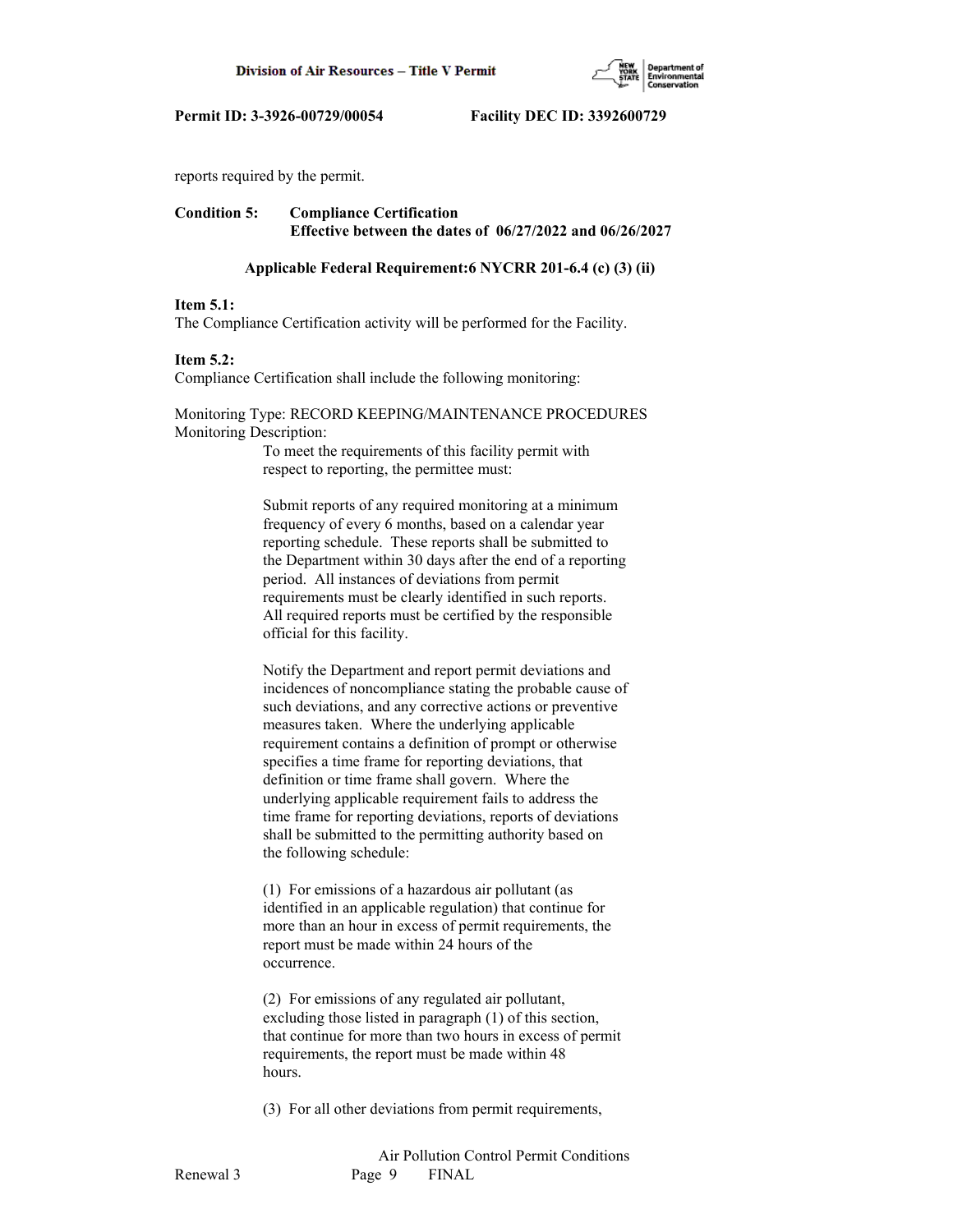the report shall be contained in the 6 month monitoring report required above.

 (4) This permit may contain a more stringent reporting requirement than required by paragraphs  $(1)$ ,  $(2)$  or  $(3)$  above. If more stringent reporting requirements have been placed in this permit or exist in applicable requirements that apply to this facility, the more stringent reporting requirement shall apply.

 If above paragraphs (1) or (2) are met, the source must notify the permitting authority by telephone during normal business hours at the Regional Office of jurisdiction for this permit, attention Regional Air Pollution Control Engineer (RAPCE) according to the timetable listed in paragraphs (1) and (2) of this section. For deviations and incidences that must be reported outside of normal business hours, on weekends, or holidays, the DEC Spill Hotline phone number at 1-800-457-7362 shall be used. A written notice, certified by a responsible official consistent with 6 NYCRR Part 201-6.2(d)(12), must be submitted within 10 working days of an occurrence for deviations reported under (1) and (2). All deviations reported under paragraphs (1) and (2) of this section must also be identified in the 6 month monitoring report required above.

 The provisions of 6 NYCRR 201-1.4 shall apply if the permittee seeks to have a violation excused unless otherwise limited by regulation. In order to have a violation of a federal regulation (such as a new source performance standard or national emissions standard for hazardous air pollutants) excused, the specific federal regulation must provide for an affirmative defense during start-up, shutdowns, malfunctions or upsets. Notwithstanding any recordkeeping and reporting requirements in 6 NYCRR 201-1.4, reports of any deviations shall not be on a less frequent basis than the reporting periods described in paragraphs (1) and (4) above.

 In the case of any condition contained in this permit with a reporting requirement of "Upon request by regulatory agency" the permittee shall include in the semiannual report, a statement for each such condition that the monitoring or recordkeeping was performed as required or requested and a listing of all instances of deviations from these requirements.

 In the case of any emission testing performed during the previous six month reporting period, either due to a request by the Department, EPA, or a regulatory requirement, the permittee shall include in the semiannual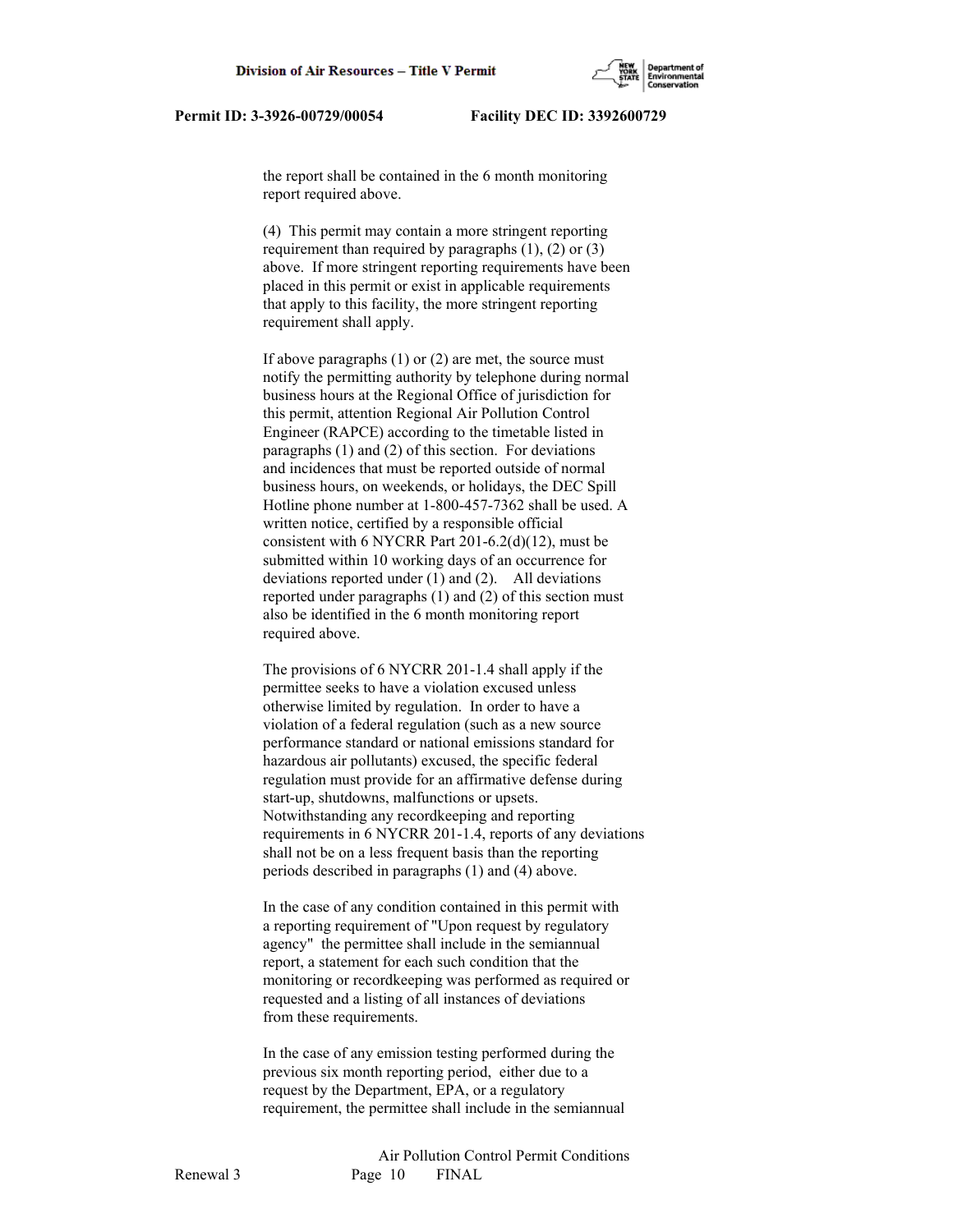

 report a summary of the testing results and shall indicate whether or not the Department or EPA has approved the results.

 All semiannual reports may be submitted electronically or physically. Electronic reports shall be submitted using the Department's Air Compliance and Emissions Electronic-Reporting system (ACE). If the facility owner or operator elects to send physical copies instead, two copies shall be sent to the Department (one copy to the regional air pollution control engineer (RAPCE) in the regional office and one copy to the Bureau of Quality Assurance (BQA) in the DEC central office) and one copy shall be sent to the Administrator (or his or her representative). Mailing addresses for the above referenced persons are contained in the monitoring condition for 6 NYCRR Part 201-6.4(e), contained elsewhere in this permit.

Reporting Requirements: SEMI-ANNUALLY (CALENDAR) Reports due 30 days after the reporting period. The initial report is due 7/30/2022. Subsequent reports are due every 6 calendar month(s).

## **Condition 6: Compliance Certification Effective between the dates of 06/27/2022 and 06/26/2027**

## **Applicable Federal Requirement:6 NYCRR 201-6.4 (e)**

## **Item 6.1:**

The Compliance Certification activity will be performed for the Facility.

## **Item 6.2:**

Compliance Certification shall include the following monitoring:

Monitoring Type: RECORD KEEPING/MAINTENANCE PROCEDURES Monitoring Description:

> Requirements for compliance certifications with terms and conditions contained in this facility permit include the following:

i. Compliance certifications shall contain:

 - the identification of each term or condition of the permit that is the basis of the certification;

- the compliance status;

- whether compliance was continuous or intermittent;

 - the method(s) used for determining the compliance status of the facility, currently and over the reporting period consistent with the monitoring and related record keeping and reporting requirements of this permit;

 - such other facts as the Department may require to determine the compliance status of the facility as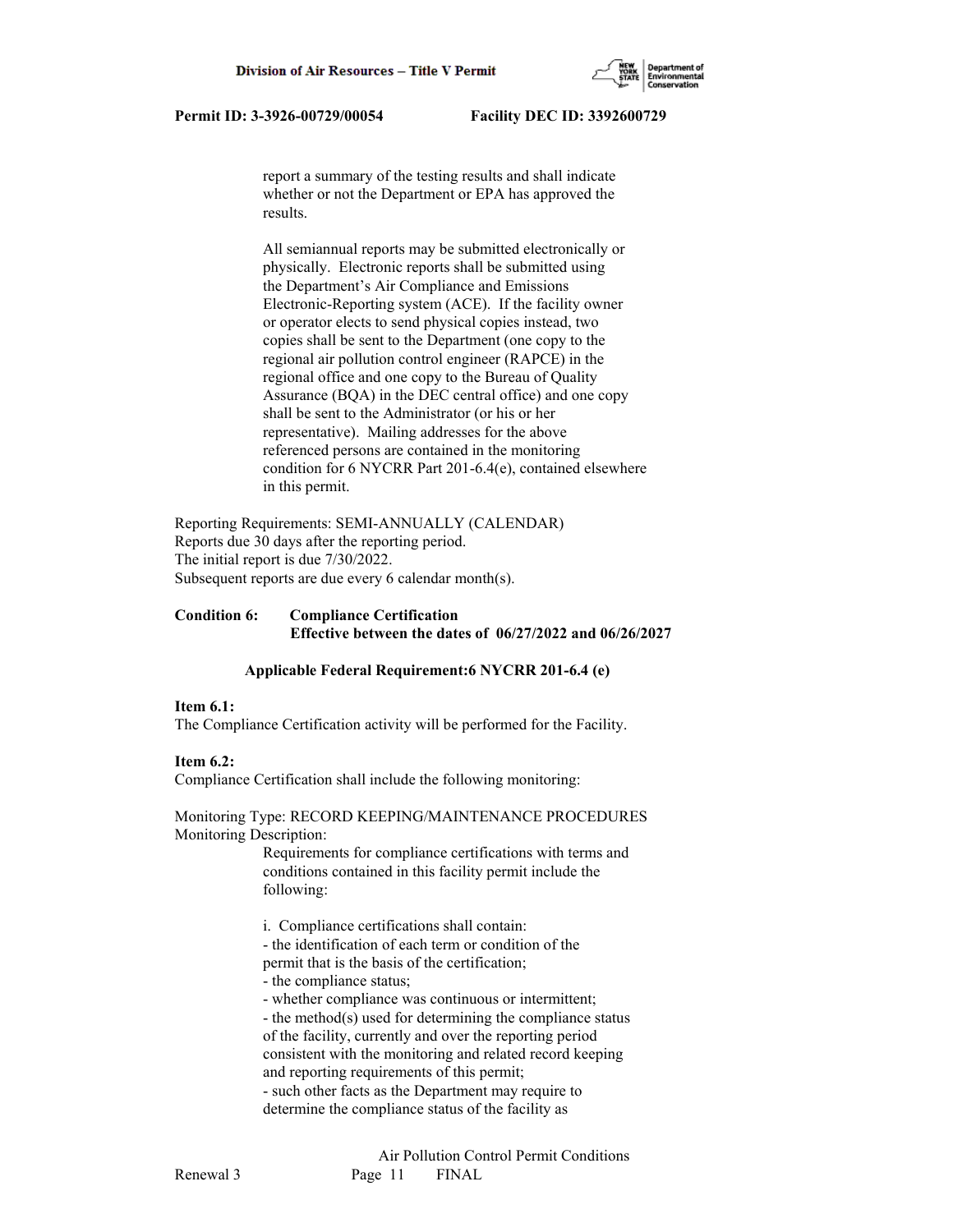specified in any special permit terms or conditions; and

 - such additional requirements as may be specified elsewhere in this permit related to compliance certification.

 ii. The responsible official must include in the annual certification report all terms and conditions contained in this permit which are identified as being subject to certification, including emission limitations, standards, or work practices. That is, the provisions labeled herein as "Compliance Certification" are not the only provisions of this permit for which an annual certification is required.

 iii. Compliance certifications shall be submitted annually. Certification reports are due 30 days after the anniversary date of four consecutive calendar quarters. The first report is due 30 days after the calendar quarter that occurs just prior to the permit anniversary date, unless another quarter has been acceptable by the Department.

 iv. All annual compliance certifications may be submitted electronically or physically. Electronic reports shall be submitted using the Department's Air Compliance and Emissions Electronic-Reporting system (ACE). If the facility owner or operator elects to send physical copies instead, two copies shall be sent to the Department (one copy to the regional air pollution control engineer (RAPCE) in the regional office and one copy to the Bureau of Quality Assurance (BQA) in the DEC central office) and one copy shall be sent to the Administrator (or his or her representative). The mailing addresses for the above referenced persons are:

 Chief – Air Compliance Branch USEPA Region 2 DECA/ACB 290 Broadway, 21st Floor New York, NY 10007

The address for the RAPCE is as follows:

 Regional Air Pollution Control Engineer NYSDEC 21 South Putt Corners Road New Paltz, NY 12561-1696

The address for the BQA is as follows:

**NYSDEC** Bureau of Quality Assurance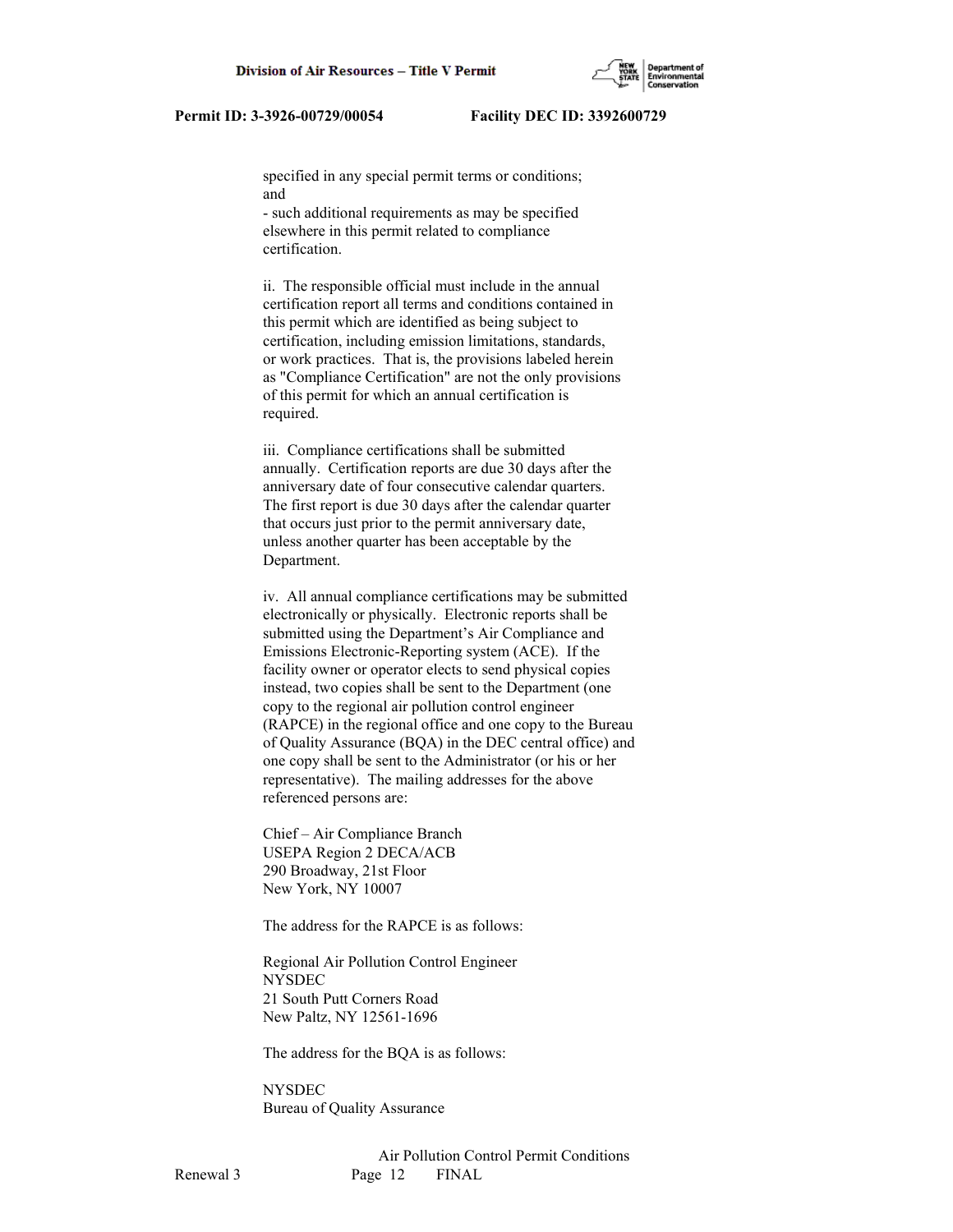

## 625 Broadway Albany, NY 12233-3258

Monitoring Frequency: ANNUALLY Reporting Requirements: ANNUALLY (CALENDAR) Reports due 30 days after the reporting period. The initial report is due 1/30/2023. Subsequent reports are due on the same day each year

## **Condition 7: Compliance Certification Effective between the dates of 06/27/2022 and 06/26/2027**

## **Applicable Federal Requirement:6 NYCRR 202-2.1**

## **Item 7.1:**

The Compliance Certification activity will be performed for the Facility.

## **Item 7.2:**

Compliance Certification shall include the following monitoring:

Monitoring Type: RECORD KEEPING/MAINTENANCE PROCEDURES Monitoring Description:

> Emission statements are to be electronically submitted and are required by any new or renewed Title V permits issued after January 1, 2021. The first reporting year under this provision will be the reporting year in which the permit was issued or reporting year 2025 (emission statements due in 2026), whichever is earlier.

Monitoring Frequency: ANNUALLY Reporting Requirements: ANNUALLY (CALENDAR) Reports due 0 days after the reporting period. The initial report is due 4/15/2023. Subsequent reports are due every 12 calendar month(s).

## **Condition 8: Recordkeeping requirements Effective between the dates of 06/27/2022 and 06/26/2027**

## **Applicable Federal Requirement:6 NYCRR 202-2.5**

## **Item 8.1:**

(a) The following records shall be maintained for at least five years:

(1) a copy of each emission statement submitted to the department; and

(2) records indicating how the information submitted in the emission statement was determined, including any calculations, data, measurements, and estimates used.

(b) These records shall be made available at the facility to the representatives of the department upon request during normal business hours.

## **Condition 9: Open Fires - Prohibitions**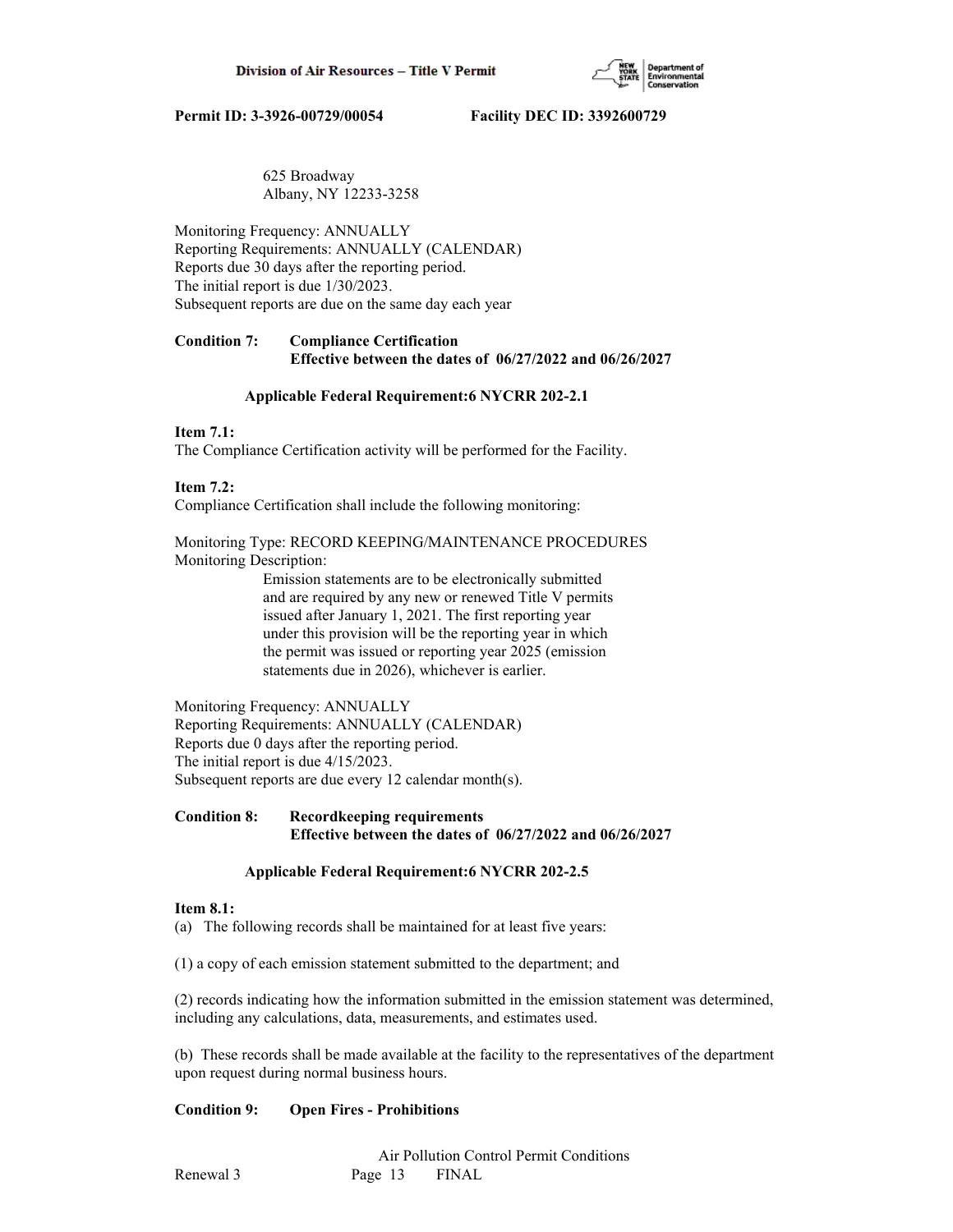

#### **Effective between the dates of 06/27/2022 and 06/26/2027**

#### **Applicable Federal Requirement:6 NYCRR 215.2**

## **Item 9.1:**

Except as allowed by Title 6 NYCRR Section 215.3, no person shall burn, cause, suffer, allow or permit the burning of any materials in an open fire.

#### **Item 9.2**

Per Section 215.3, burning in an open fire, provided it is not contrary to other law or regulation, will be allowed as follows:

(a) On-site burning in any town with a total population less than 20,000 of downed limbs and branches (including branches with attached leaves or needles) less than six inches in diameter and eight feet in length between May 15th and the following March 15th. For the purposes of this subdivision, the total population of a town shall include the population of any village or portion thereof located within the town. However, this subdivision shall not be construed to allow burning within any village.

(b) Barbecue grills, maple sugar arches and similar outdoor cooking devices when actually used for cooking or processing food.

(c) Small fires used for cooking and camp fires provided that only charcoal or untreated wood is used as fuel and the fire is not left unattended until extinguished.

(d) On-site burning of agricultural wastes as part of a valid agricultural operation on contiguous agricultural lands larger than five acres actively devoted to agricultural or horticultural use,

provided such waste is actually grown or generated on those lands and such waste is capable of being fully burned within a 24-hour period.

(e) The use of liquid petroleum fueled smudge pots to prevent frost damage to crops.

(f) Ceremonial or celebratory bonfires where not otherwise prohibited by law, provided that only untreated wood or other agricultural products are used as fuel and the fire is not left unattended until extinguished.

(g) Small fires that are used to dispose of a flag or religious item, and small fires or other smoke producing process where not otherwise prohibited by law that are used in connection with a religious ceremony.

(h) Burning on an emergency basis of explosive or other dangerous or contraband materials by police or other public safety organization.

(i) Prescribed burns performed according to Part 194 of this Title.

(j) Fire training, including firefighting, fire rescue, and fire/arson investigation training, performed under applicable rules and guidelines of the New York State Department of State's Office of Fire Prevention and Control. For fire training performed on acquired structures, the structures must be emptied and stripped of any material that is toxic, hazardous or likely to emit toxic smoke (such as asbestos, asphalt shingles and vinyl siding or other vinyl products) prior to burning and must be at least 300 feet from other occupied structures. No more than one structure per lot or within a 300 foot radius (whichever is bigger) may be burned in a training exercise.

(k) Individual open fires as approved by the Director of the Division of Air Resources as may be required in response to an outbreak of a plant or animal disease upon request by the commissioner of the Department of Agriculture and Markets, or for the destruction of invasive plant and insect species.

(l) Individual open fires that are otherwise authorized under the environmental conservation law, or by rule or regulation of the Department.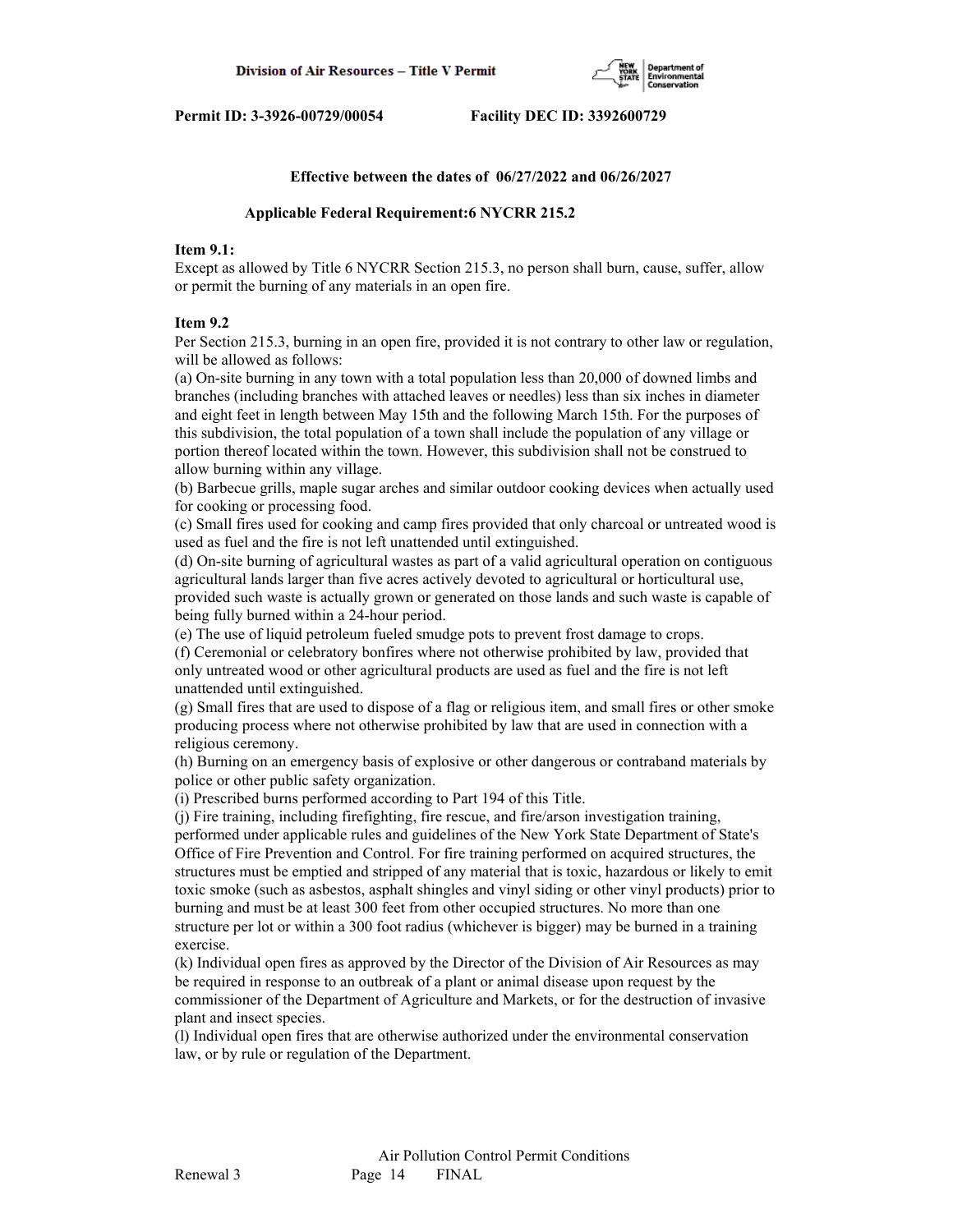

## **MANDATORY FEDERALLY ENFORCEABLE PERMIT CONDITIONS SUBJECT TO ANNUAL CERTIFICATIONS ONLY IF APPLICABLE**

 **The following federally enforceable permit conditions are mandatory for all Title V permits and are subject to annual compliance certification requirements only if effectuated during the reporting period. [NOTE: The corresponding annual compliance certification for those conditions not effectuated during the reporting period shall be specified as "not applicable".]**

**Condition 10: Maintenance of Equipment Effective between the dates of 06/27/2022 and 06/26/2027**

 **Applicable Federal Requirement:6 NYCRR 200.7**

## **Item 10.1:**

Any person who owns or operates an air contamination source which is equipped with an emission control device shall operate such device and keep it in a satisfactory state of maintenance and repair in accordance with ordinary and necessary practices, standards and procedures, inclusive of manufacturer's specifications, required to operate such device effectively.

## **Condition 11: Recycling and Salvage Effective between the dates of 06/27/2022 and 06/26/2027**

## **Applicable Federal Requirement:6 NYCRR 201-1.7**

## **Item 11.1:**

Where practical, the owner or operator of an air contamination source shall recycle or salvage air contaminants collected in an air cleaning device according to the requirements of the ECL.

## **Condition 12: Prohibition of Reintroduction of Collected Contaminants to the air**

 **Effective between the dates of 06/27/2022 and 06/26/2027**

## **Applicable Federal Requirement:6 NYCRR 201-1.8**

#### **Item 12.1:**

No person shall unnecessarily remove, handle or cause to be handled, collected air contaminants from an air cleaning device for recycling, salvage or disposal in a manner that would reintroduce them to the outdoor atmosphere.

## **Condition 13: Exempt Sources - Proof of Eligibility Effective between the dates of 06/27/2022 and 06/26/2027**

## **Applicable Federal Requirement:6 NYCRR 201-3.2 (a)**

## **Item 13.1:**

The owner or operator of an emission source or activity that is listed as being exempt may be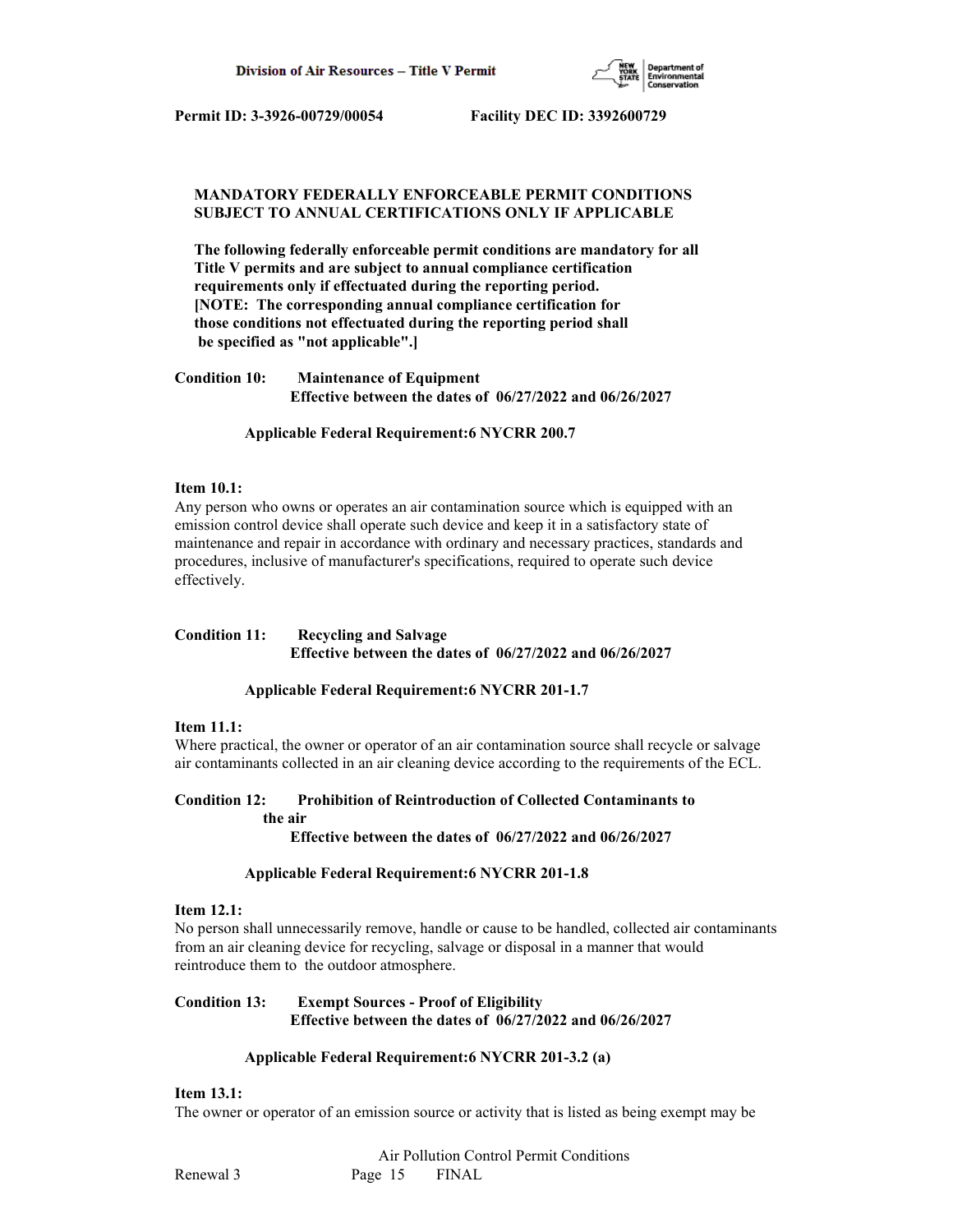

required to certify that it is operated within the specific criteria described in this Subpart. The owner or operator of any such emission source or activity must maintain all records necessary for demonstrating compliance with this Subpart on-site for a period of five years, and make them available to representatives of the department upon request.

## **Condition 14: Compliance Certification Effective between the dates of 06/27/2022 and 06/26/2027**

## **Applicable Federal Requirement:6 NYCRR 201-3.2 (a)**

## **Item 14.1:**

The Compliance Certification activity will be performed for the Facility.

## **Item 14.2:**

Compliance Certification shall include the following monitoring:

Monitoring Type: WORK PRACTICE INVOLVING SPECIFIC OPERATIONS Monitoring Description: AS PROOF OF EXEMPT ELIGIBILITY FOR THE EMERGENCY GENERATORS, THE FACILITY MUST MAINTAIN MONTHLY RECORDS WHICH DEMONSTRATE THAT EACH ENGINE IS OPERATED LESS THAN 500 HOURS PER YEAR, ON A 12-MONTH ROLLING TOTAL BASIS.

Work Practice Type: HOURS PER YEAR OPERATION Upper Permit Limit: 500.0 hours Monitoring Frequency: MONTHLY Averaging Method: ANNUAL MAXIMUM ROLLED MONTHLY Reporting Requirements: UPON REQUEST BY REGULATORY AGENCY

## **Condition 15: Trivial Sources - Proof of Eligibility Effective between the dates of 06/27/2022 and 06/26/2027**

## **Applicable Federal Requirement:6 NYCRR 201-3.3 (a)**

## **Item 15.1:**

The owner or operator of an emission source or activity that is listed as being trivial in this Section may be required to certify that it is operated within the specific criteria described in this Subpart. The owner or operator of any such emission source or activity must maintain all required records on-site for a period of five years and make them available to representatives of the department upon request.

## **Condition 16: Requirement to Provide Information Effective between the dates of 06/27/2022 and 06/26/2027**

## **Applicable Federal Requirement:6 NYCRR 201-6.4 (a) (4)**

## **Item 16.1:**

The owner and/or operator shall furnish to the department, within a reasonable time, any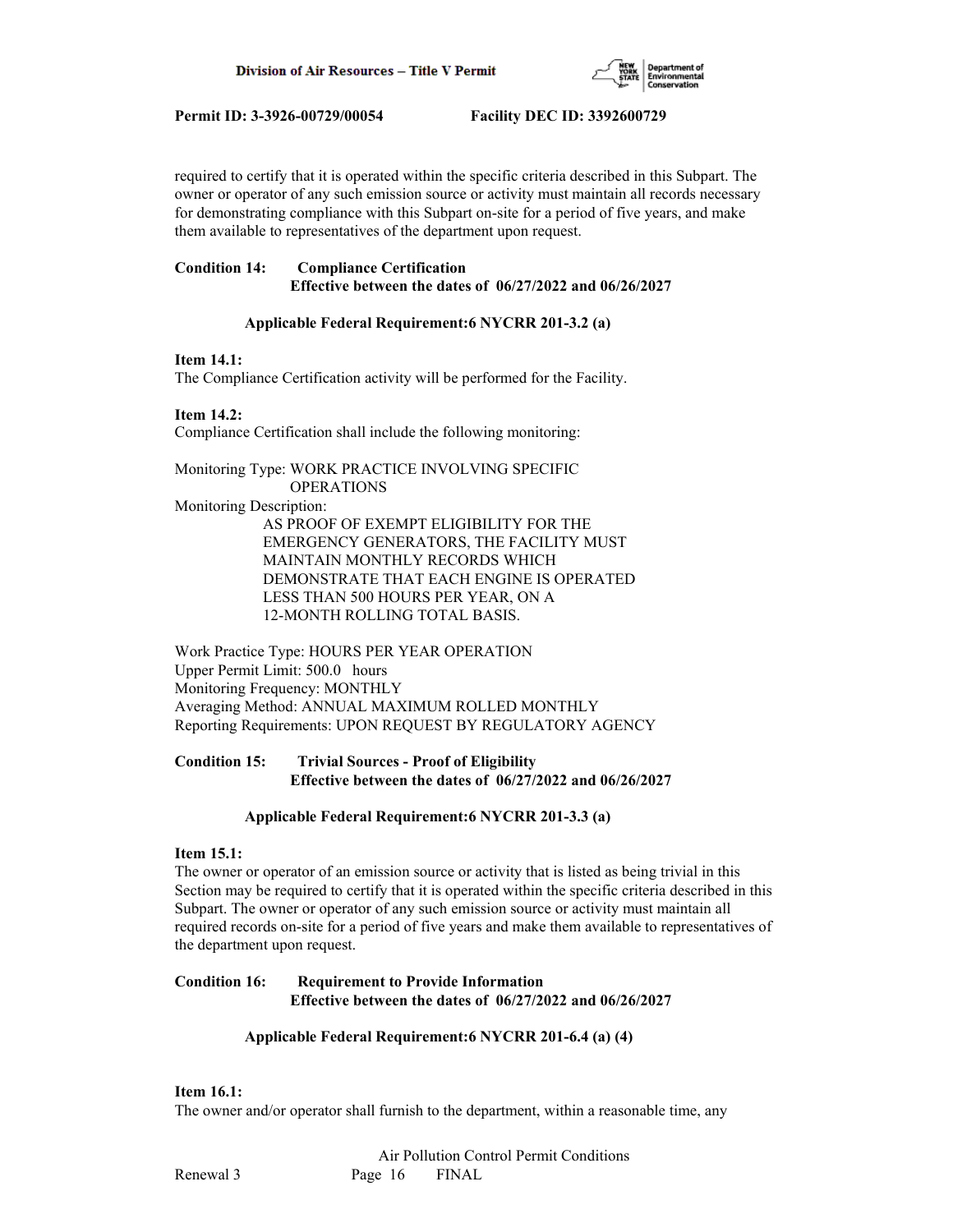

information that the department may request in writing to determine whether cause exists for modifying, revoking and reissuing, or terminating the permit or to determine compliance with the permit. Upon request, the permittee shall also furnish to the department copies of records required to be kept by the permit or, for information claimed to be confidential, the permittee may furnish such records directly to the administrator along with a claim of confidentiality, if the administrator initiated the request for information or otherwise has need of it.

## **Condition 17: Right to Inspect Effective between the dates of 06/27/2022 and 06/26/2027**

## **Applicable Federal Requirement:6 NYCRR 201-6.4 (a) (8)**

## **Item 17.1:**

The department or an authorized representative shall be allowed upon presentation of credentials and other documents as may be required by law to:

(i) enter upon the permittee's premises where a facility subject to the permitting requirements of this Subpart is located or emissions-related activity is conducted, or where records must be kept under the conditions of the permit;

(ii) have access to and copy, at reasonable times, any records that must be kept under the conditions of the permit;

(iii) inspect at reasonable times any emission sources, equipment (including monitoring and air pollution control equipment), practices, and operations regulated or required under the permit; and

(iv) sample or monitor at reasonable times substances or parameters for the purpose of assuring compliance with the permit or applicable requirements.

## **Condition 18: Accidental release provisions. Effective between the dates of 06/27/2022 and 06/26/2027**

## **Applicable Federal Requirement:40 CFR Part 68**

## **Item 18.1:**

If a chemical is listed in Tables 1,2,3 or 4 of 40 CFR §68.130 is present in a process in quantities greater than the threshold quantity listed in Tables 1,2,3 or 4, the following requirements will apply:

a) The owner or operator shall comply with the provisions of 40 CFR Part 68 and;

b) The owner or operator shall submit at the time of permit issuance (if not previously submitted) one of the following, if such quantities are present:

1) A compliance schedule for meeting the requirements of 40 CFR Part 68 by the date provided in 40 CFR §68.10(a) or,

2) A certification statement that the source is in compliance with all requirements of 40 CFR Part 68, including the registration and submission of the Risk Management Plan. Information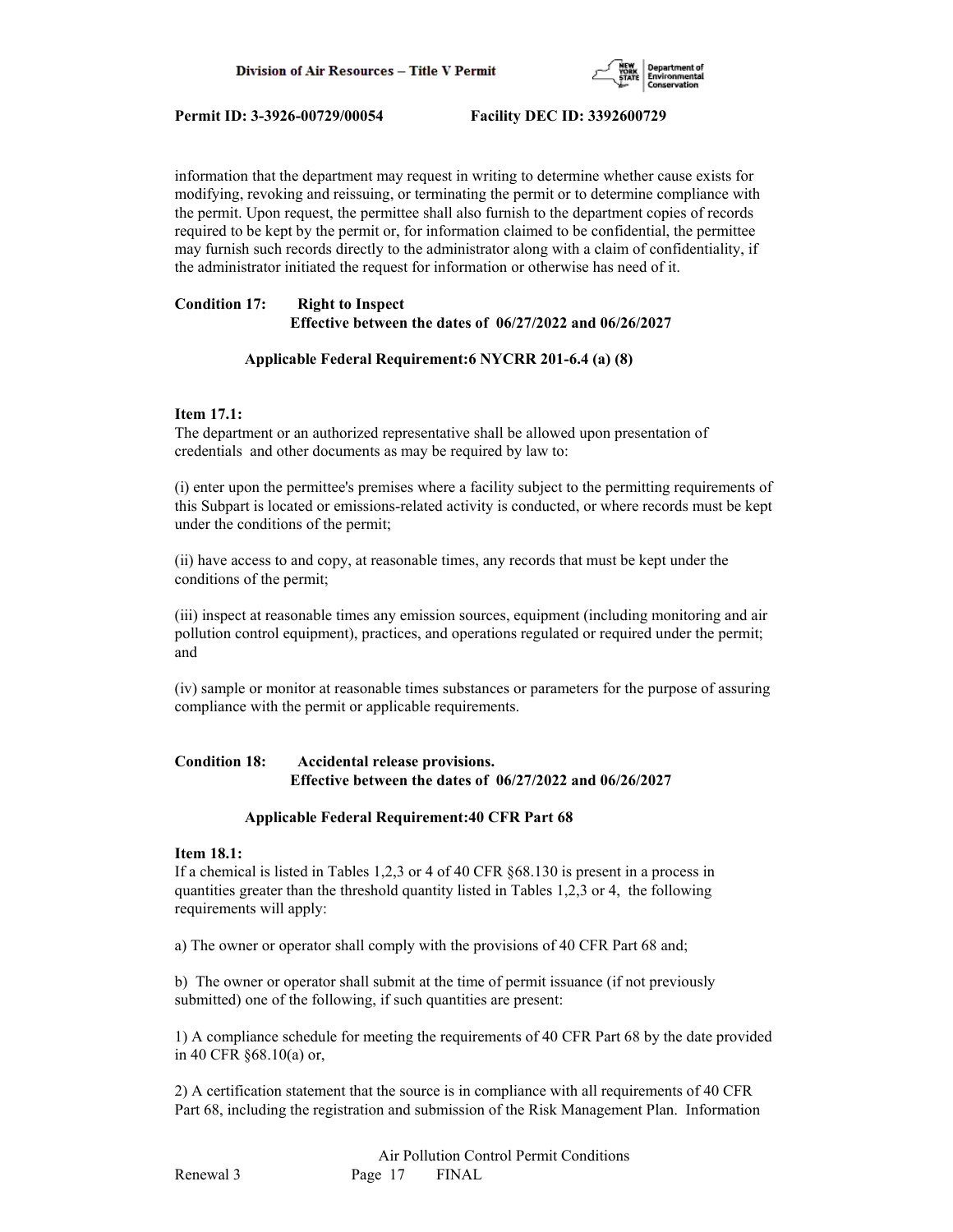

should be submitted to:

Risk Management Plan Reporting Center C/O CSC 8400 Corporate Dr Carrollton, Md. 20785

## **Condition 19: Recycling and Emissions Reduction Effective between the dates of 06/27/2022 and 06/26/2027**

## **Applicable Federal Requirement:40CFR 82, Subpart F**

## **Item 19.1:**

The permittee shall comply with all applicable provisions of 40 CFR Part 82.

## **The following conditions are subject to annual compliance certification requirements for Title V permits only.**

## **Condition 20: Emission Unit Definition Effective between the dates of 06/27/2022 and 06/26/2027**

## **Applicable Federal Requirement:6 NYCRR Subpart 201-6**

## **Item 20.1:**

The facility is authorized to perform regulated processes under this permit for: Emission Unit: 0-0000A Emission Unit Description: Drying pharmaceutical products using oven No. 4 and oven

No. 5. Products are aqueous based only.

Building(s): 01

#### **Item 20.2:**

The facility is authorized to perform regulated processes under this permit for: Emission Unit: 0-0000B

Emission Unit Description:

 Drying aqueous based pharmaceutical products using an aeromatic fluidized bed dryer. Emissions are exhausted through emission point 00003.

Building(s): 01

## **Item 20.3:**

The facility is authorized to perform regulated processes under this permit for: Emission Unit: 0-0000C Emission Unit Description: Chemical storage room.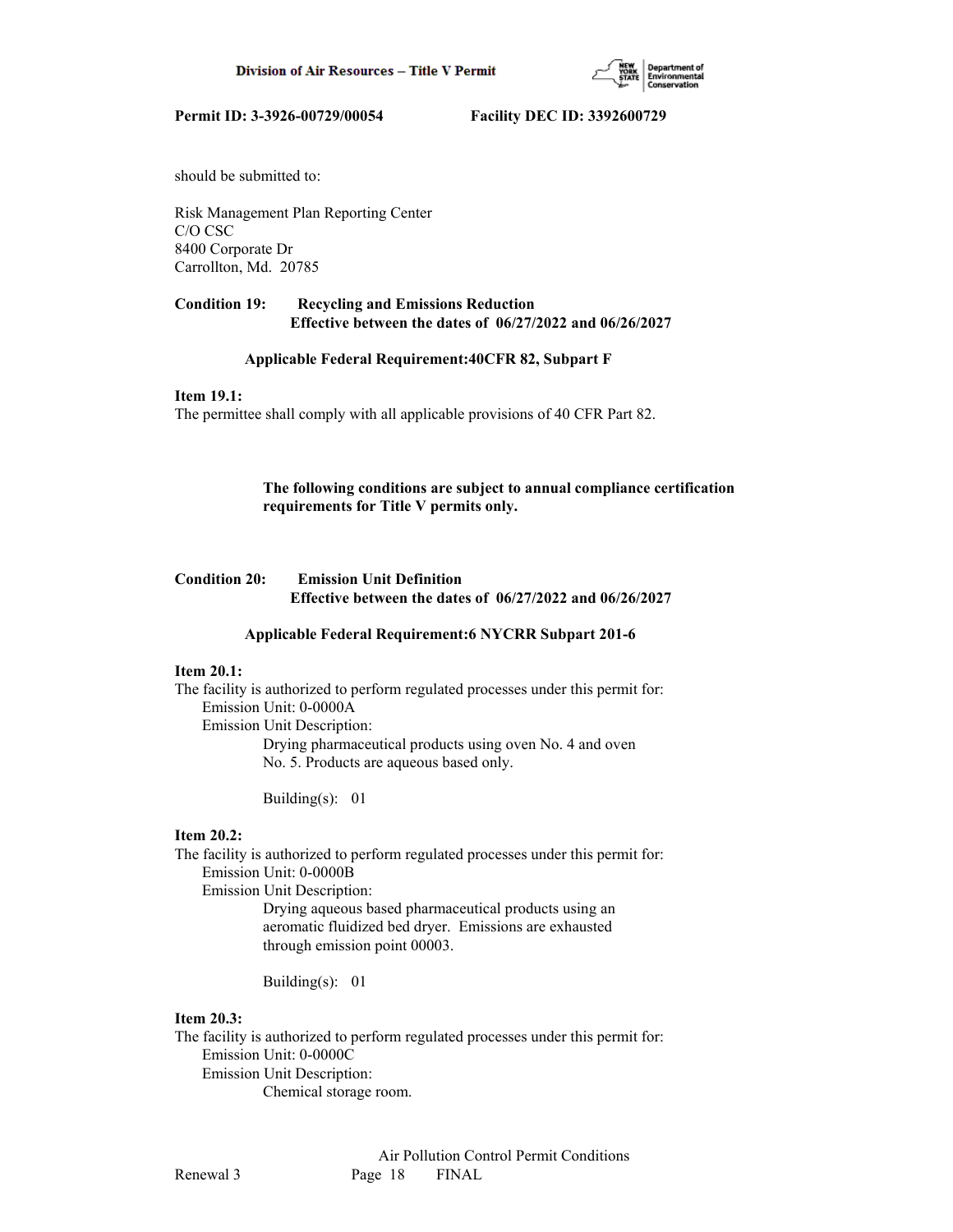

Building(s): 01

## **Item 20.4:**

The facility is authorized to perform regulated processes under this permit for: Emission Unit: 0-0000E

Emission Unit Description:

 Aqueous coating of pharmaceutical tablets. Particulate emissions are controlled by a dust collector exhausted to emission point 00020.

Building(s): 01

#### **Item 20.5:**

The facility is authorized to perform regulated processes under this permit for: Emission Unit: 0-0000F

Emission Unit Description:

 Aqueous coating of pharmaceutical tablets. Particulate emissions are controlled by a dust collector exhausted to emission point 00021.

Building(s): 01

#### **Item 20.6:**

The facility is authorized to perform regulated processes under this permit for:

Emission Unit: 0-0000G

Emission Unit Description:

 Aqueous based compu-lab tablet coater. Particulate emissions are controlled by a dust collector exhausted to emission point 00022.

Building(s): 01

## **Item 20.7:**

The facility is authorized to perform regulated processes under this permit for: Emission Unit: 0-0000H

Emission Unit Description:

 This emission unit defines overall facility fugitive volatile organic compound (VOC) emissions associated with sanitizing solvents used and batch production of pharmaceutical products. Fugitive VOC emissions are assumed exhausting through emission point 00023.

Building(s): 01

## **Item 20.8:**

The facility is authorized to perform regulated processes under this permit for: Emission Unit: 0-0000I

Emission Unit Description:

 Operations associated with the compression area. Particulate emissions are controlled by a dust collector (0DC04) exhausted to emission point 00024.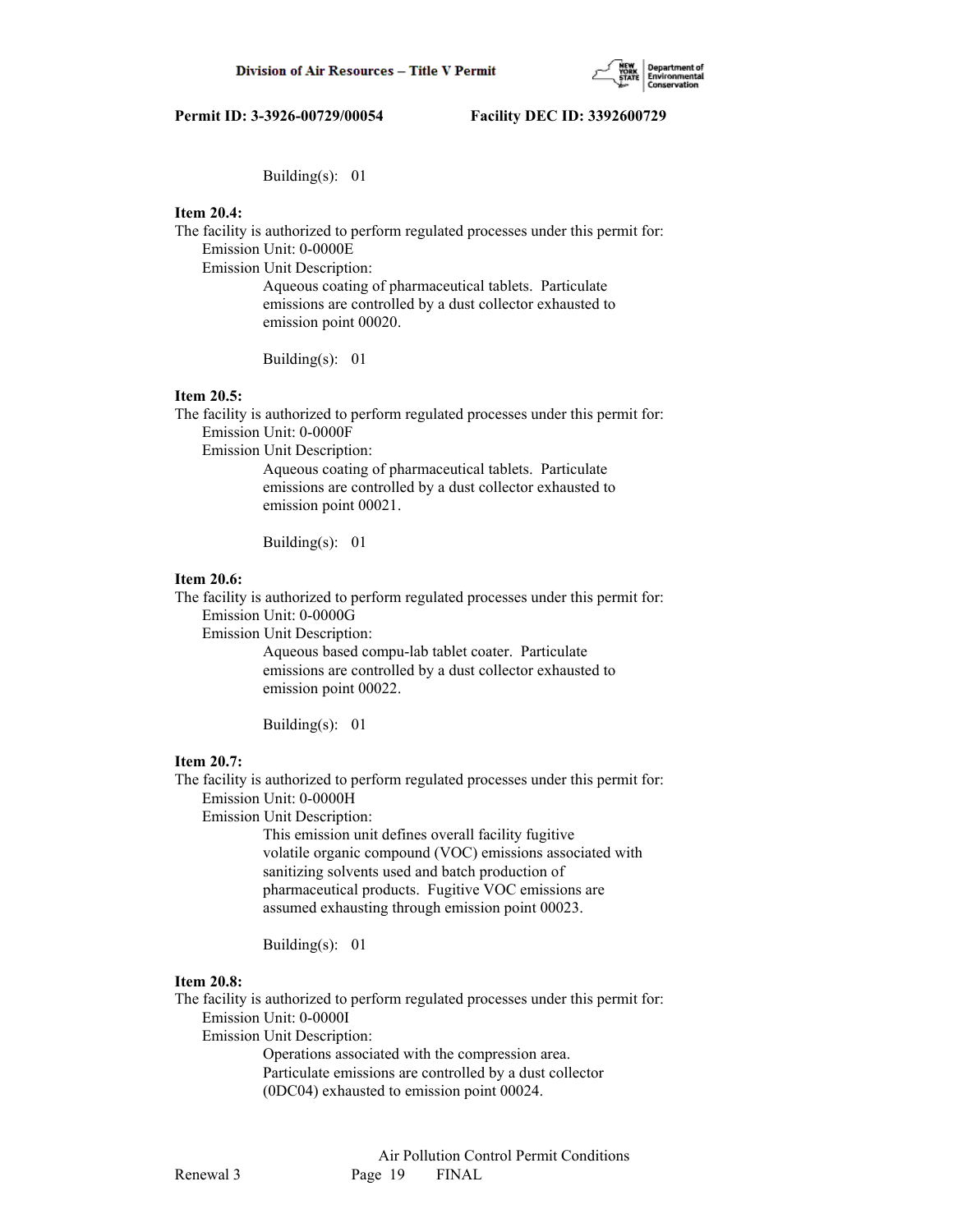

Building(s): 01

## **Item 20.9:**

The facility is authorized to perform regulated processes under this permit for: Emission Unit: 0-0000J

Emission Unit Description:

 Operations associated with the granulation area. Particulate emissions are controlled by a dust collector (0DC05) exhausted to emission point 00025.

Building(s): 01

#### **Item 20.10:**

The facility is authorized to perform regulated processes under this permit for: Emission Unit: 0-0000K Emission Unit Description:

Chemical storage building.

Building(s): 03

## **Item 20.11:**

The facility is authorized to perform regulated processes under this permit for: Emission Unit: 0-0000L

Emission Unit Description:

 Operations associated with the storage of hazardous waste.

Building(s): 04

#### **Item 20.12:**

The facility is authorized to perform regulated processes under this permit for: Emission Unit: 0-0000M

Emission Unit Description:

 This emission unit is comprised of the Compression Area (Rooms 23, 27 and 28) and relocated Pharmacy Dispensing Area (Rooms 1, 2 and 3). Negative pressure is maintained on emission sources consisting of the Pharmacy Dispensing Area room and three Compression Area tablet presses.

 Particulate emissions are controlled by a DFT 2-4 PulseJet Cartridge Dust Collector (0DC16) and exhausted through Emission Point 00034.

Building(s): 01

## **Item 20.13:**

The facility is authorized to perform regulated processes under this permit for: Emission Unit: 0-0000N

Emission Unit Description:

 Packaging lines A, D, E and F. Particulate emissions are controlled by dust collector DC-07 vented to EP00035.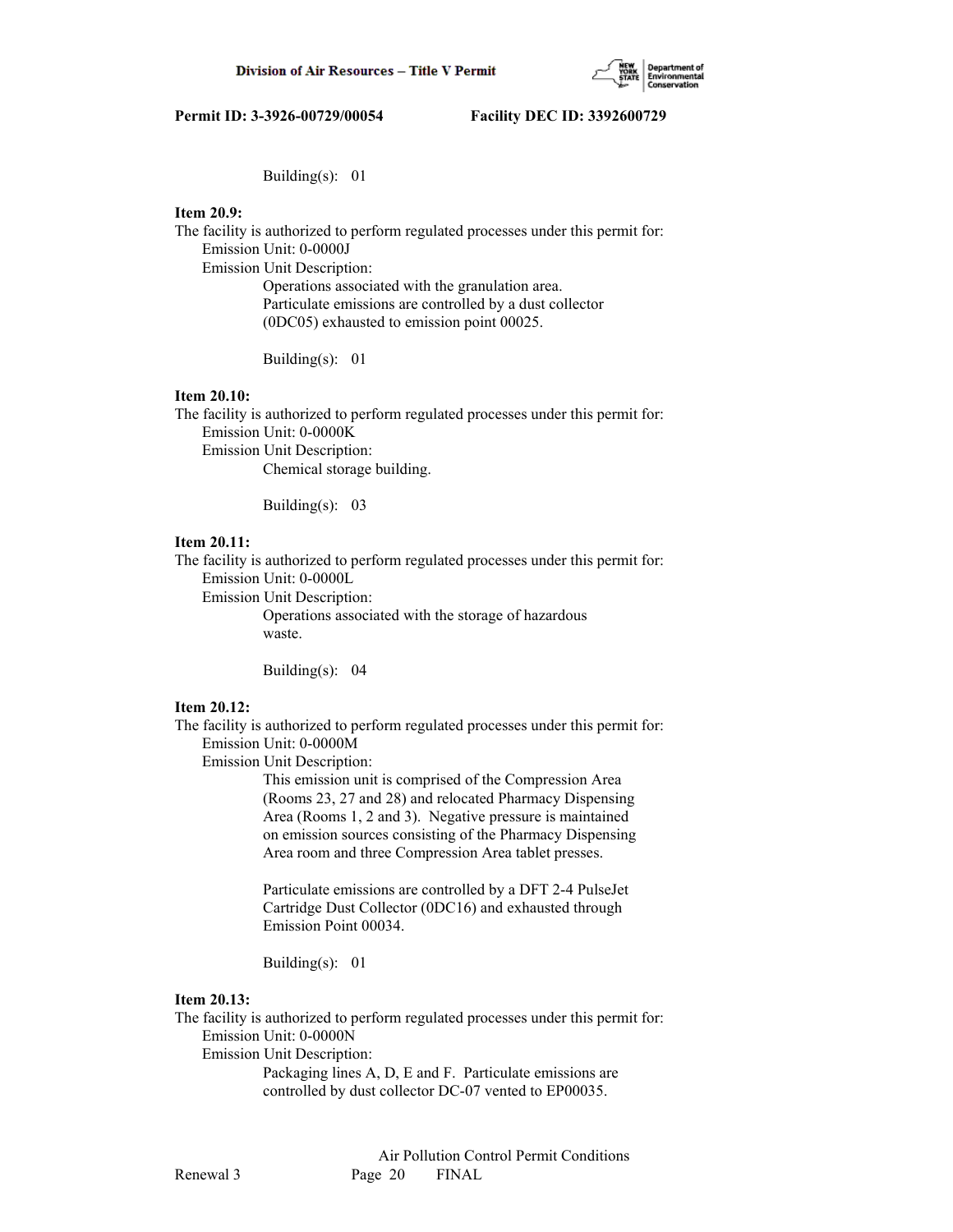

Building(s): 01

## **Item 20.14:**

The facility is authorized to perform regulated processes under this permit for: Emission Unit: 0-0000O

Emission Unit Description:

 Two Packaging lines B and C and one blister packaging line. Particulate emissions are controlled by dust collector DC-08 vented to EP00036.

Building(s): 01

#### **Item 20.15:**

The facility is authorized to perform regulated processes under this permit for: Emission Unit: 0-0000R

Emission Unit Description:

 Activities associated with granulation rooms No. 2, No. 4 and No. 6A. Emission sources are a portable Fitzmill, a granulator, a blender and a sifter. Air is collected from each room, routed to separate in line HEPA filters, combined, and vented to a common dust collector to control particulate emissions prior to exiting through emission point 00043.

Building(s): 01

## **Item 20.16:**

The facility is authorized to perform regulated processes under this permit for: Emission Unit: 0-0000S

Emission Unit Description:

 Creams and Gels Area consisting of one - Fette 1200i tablet press, one - Woowon mixer and dust pickups in six pharmaceutical manufacturing rooms. Particulate emissions are controlled by a DFT 2-4 PulseJet Cartridge Dust Collector (DC-17).

Building(s): 01

## **Item 20.17:**

The facility is authorized to perform regulated processes under this permit for: Emission Unit: 0-0000T

Emission Unit Description:

 Drying ovens No. 6 (DRY06), No. 7 (DRY07), and No. 8 (DRY08) are used to remove isopropyl alcohol (IPA) and/or ethanol (EtOH) from solvent-based pharmaceutical products or water from aqueous based pharmaceutical products. Solvent and aqueous modes are identified as process D03. In solvent mode, the dryers are vented to a dedicated scrubber for the first six hours of the drying cycle as follows: DRY06 vents to Scrubber No. 2 (SCR02) then exhausts via EP00006; DRY07 vents to Scrubber No. 1 (SCR01) then exhausts via EP00005; DRY08 vents to Scrubber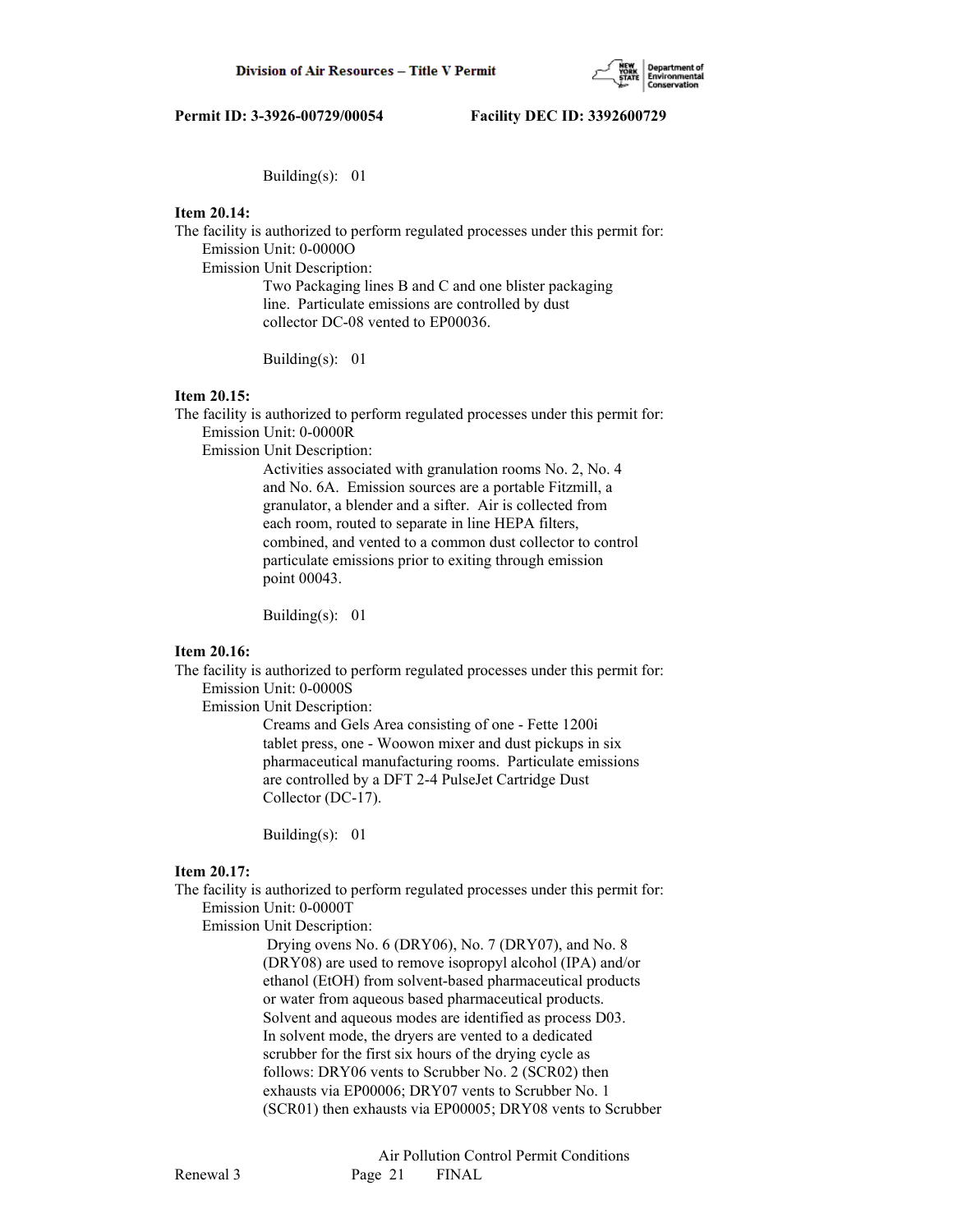

 No. 3 (SCR03) then exhausts via EP00007. Then the scrubbers will be turned off and emissions from the remaining portion of the drying cycle exhausts through a bypass vent (DRY06 to EP00008, DRY07 to EP00009, DRY08 to EP00010). When operating in aqueous mode, the dryers will exhaust via dedicated bypass vents (DRY06 to EP00008, DRY07 to EP00009, DRY08 to EP00010).

 This emission unit also consists of a 48" (COAT4) and 60" (COAT7) Accela-Cota Tablet Coaters, two Glatt GPCG-60 coater/granulation/dryer units (COAT5 and COAT6), and one ACG Fluid Bed Dryer (ACG) (COAT8). Each has a dedicated fume hood (HOOD1, HOOD2, HOOD3, HOOD4, and HOOD5), which is used to dispense raw materials used in the process. Solvent mode operation is identified as one process ID (P07). IPA and/or EtOH are used in the 48" Tablet Coater, two Glatts, ACG, and associated fume hoods. Acetone is used in the 48" and 60" Tablet Coaters and associated fume hoods. Methanol (MeOH) is also used in the two Glatts and associated fume hoods. This equipment can be used in aqueous mode (process IDs: P08, P09, P10, P13  $&$  P14).

 The 48" Tablet Coater (COAT4) is associated with HOOD1. Particulate emissions from COAT4 are controlled by dust collector (DC-11). COAT4/HOOD1 is controlled by the carbon absorption system (CA1RR) and exhausted via EP00040 when using IPA and EtOH. When acetone is used, emissions are controlled by Condenser (COND1) and exhausted via EP00045. When operating in aqueous mode, COND1 and CA1RR are bypassed and emissions exhaust via bypass vent EP00041.

 The 60" Tablet Coater (COAT7) is associated with HOOD4. Particulate emissions from COAT7 are controlled by dust collector (DC-18). When acetone is used, COAT7/HOOD4 vents to Condenser (COND2) and exhaust via EP00046. When operating in aqueous mode, COND2 is bypassed, and emissions exhaust via bypass vent EP00047.

 COAT4/HOOD1 and COAT7/HOOD4 will not operate at the same time when processing acetone batchers.

 Glatt #1 (COAT5) is associated with HOOD2 and Glatt #2 (COAT6) is associated with HOOD3. Particulate emissions from COAT5 and COAT6 are controlled by internal dust collectors DC-12 and DC-13, respectively. When using solvent in the Glatts and their associated fume hoods, the emissions are either directed to SCR01 and exhausted via EP00005 if IPA and/or EtOH is used or CA1RR and exhausted via EP00040 if MeOH is used. CA1RR can also be used as a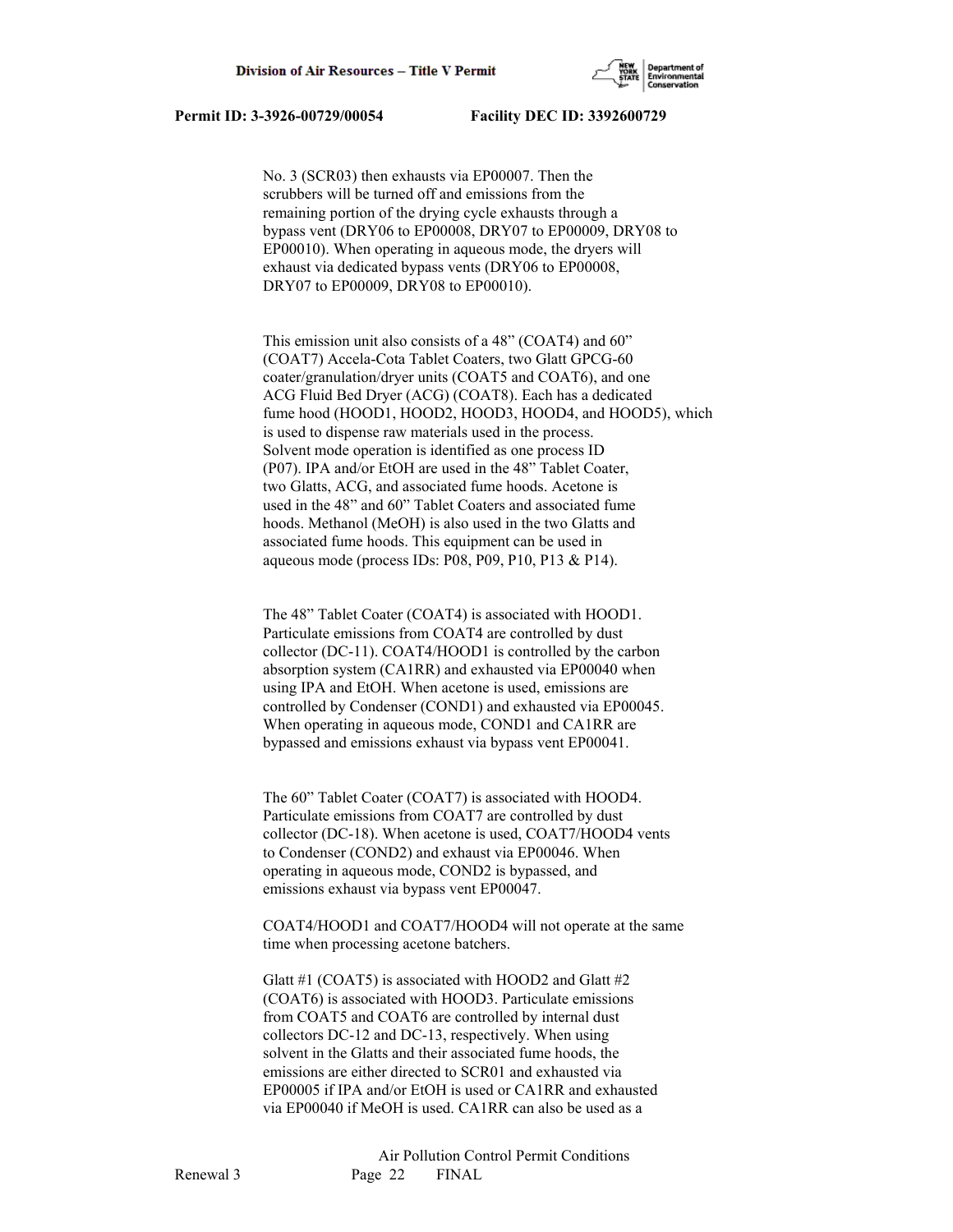

 backup to SCR01 when using IPA and/or EtOH in COAT5/HOOD2 and COAT6/HOOD3. This equipment can also operate in aqueous mode. When doing so, SCR01 and CA1RR are bypassed and emissions from COAT5/HOOD2 exhaust via bypass vent EP00026; and COAT6/HOOD3 exhaust via bypass vent EP00042.

 AGC (COAT8) is associated with HOOD5. Particulates from COAT8 will be controlled by an internal dust collector DC-19. SCR03 will be used to reduce the solvent emissions from COAT8 and HOOD5 (EP00007). When in aqueous mode, SCR03 is bypassed and emissions from COAT8 and HOOD5 exhaust via bypass vent EP00048.

Building(s): 01

## **Item 20.18:**

The facility is authorized to perform regulated processes under this permit for: Emission Unit: 0-0000U

Emission Unit Description:

 A dust collector system will pick up particulate matter (PM) from spot areas and/or room ventilation pick up points in five new manufacturing clean rooms (MCR) (rooms 37, 38, 39, 40, & 41) (MCR37, MCR38, MCR39, MCR40, MCR41) plus one new packaging line (0PL-J) . The PM collected from this system will be manifolded and directed to a Torit dust collector (DC-20) and exhausted via Emission Point EP00049. Only aqueous products will be produced in the manufacturing clean rooms and pre made pharmaceutical products will be packaged on the packaging line 0PL-J.

Building(s): 01

## **Condition 21: Compliance Certification Effective between the dates of 06/27/2022 and 06/26/2027**

#### **Applicable Federal Requirement:6 NYCRR Subpart 201-6**

#### **Item 21.1:**

The Compliance Certification activity will be performed for the Facility.

 Regulated Contaminant(s): CAS No: 0NY998-00-0 VOC

## **Item 21.2:**

Compliance Certification shall include the following monitoring:

Monitoring Type: MONITORING OF PROCESS OR CONTROL DEVICE PARAMETERS AS SURROGATE

Monitoring Description:

 The facility shall limit the combined solvent based production batches associated with Glatt GPCG-60 #1 and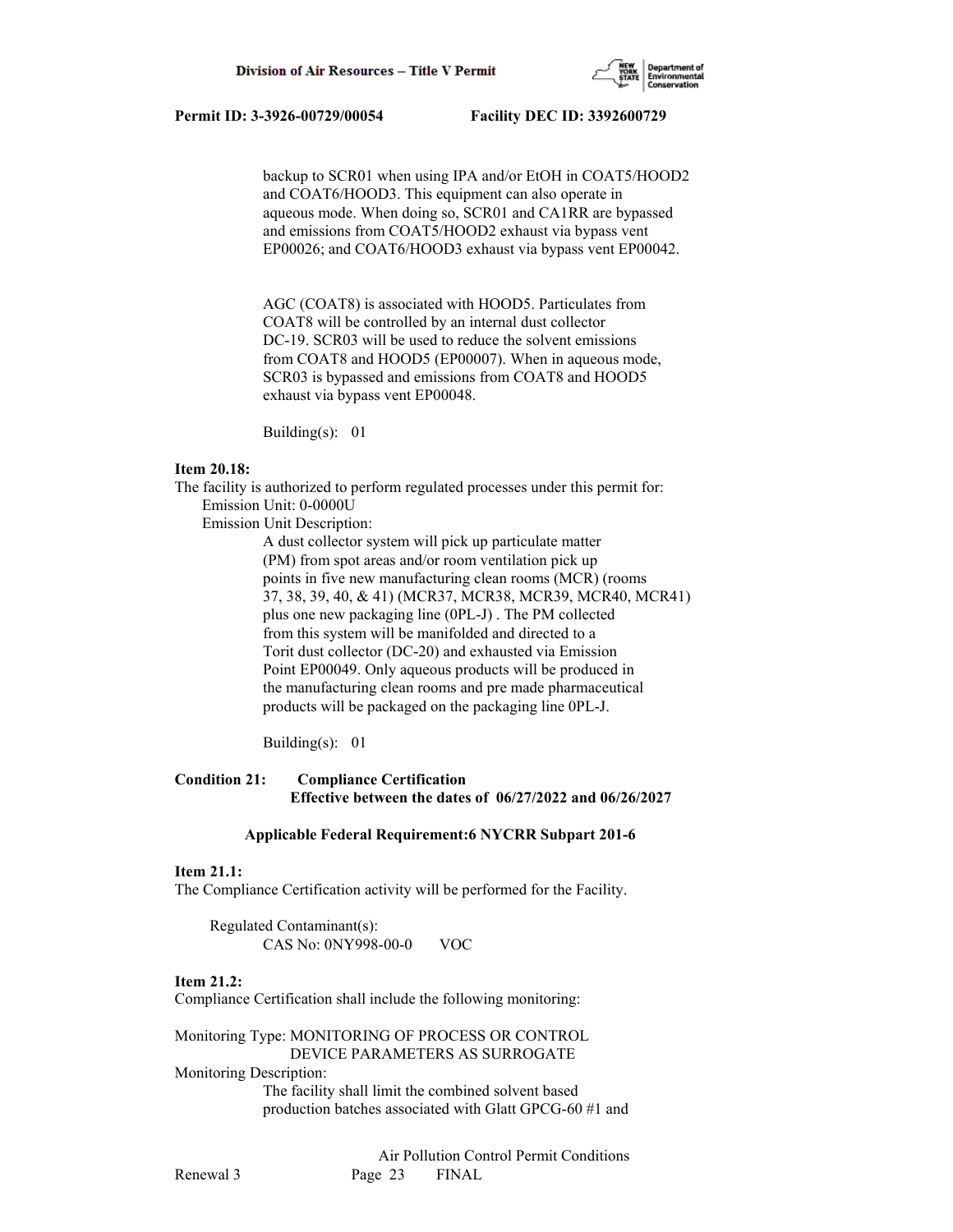

 Glatt GPCG-60 #2 (Emission Sources COAT5 and COAT6) to 100 commercial batches per year. All records used to determine compliance with the applicable limit(s) must be kept at the facility (or other Department approved location) for a minimum of five years.

Parameter Monitored: BATCHES Upper Permit Limit: 100 batches per year Monitoring Frequency: AS REQUIRED - SEE PERMIT MONITORING DESCRIPTION Averaging Method: 12-MONTH TOTAL, ROLLED MONTHLY Reporting Requirements: SEMI-ANNUALLY (CALENDAR) Reports due 30 days after the reporting period. The initial report is due 7/30/2022. Subsequent reports are due every 6 calendar month(s).

## **Condition 22: Compliance Certification Effective between the dates of 06/27/2022 and 06/26/2027**

#### **Applicable Federal Requirement:6 NYCRR Subpart 201-6**

#### **Item 22.1:**

The Compliance Certification activity will be performed for the Facility.

| Regulated Contaminant(s): |                 |
|---------------------------|-----------------|
| CAS No: 000067-64-1       | DIMETHYL KETONE |

#### **Item 22.2:**

Compliance Certification shall include the following monitoring:

## Monitoring Type: MONITORING OF PROCESS OR CONTROL DEVICE PARAMETERS AS SURROGATE

Monitoring Description:

 The facility shall limit the acetone based production associated with Process P16, process equipment COAT4 and COAT7, fume hoods HOOD1 and HOOD4, and control equipment COND1 and COND2 to 65 commercial batches per year. All records used to determine compliance with the applicable limit(s) must be kept at the facility (or other Department approved location) for a minimum of five years.

Parameter Monitored: BATCHES Upper Permit Limit: 65 batches per year Monitoring Frequency: AS REQUIRED - SEE PERMIT MONITORING DESCRIPTION Averaging Method: 12-MONTH TOTAL, ROLLED MONTHLY Reporting Requirements: SEMI-ANNUALLY (CALENDAR) Reports due 30 days after the reporting period. The initial report is due 7/30/2022. Subsequent reports are due every 6 calendar month(s).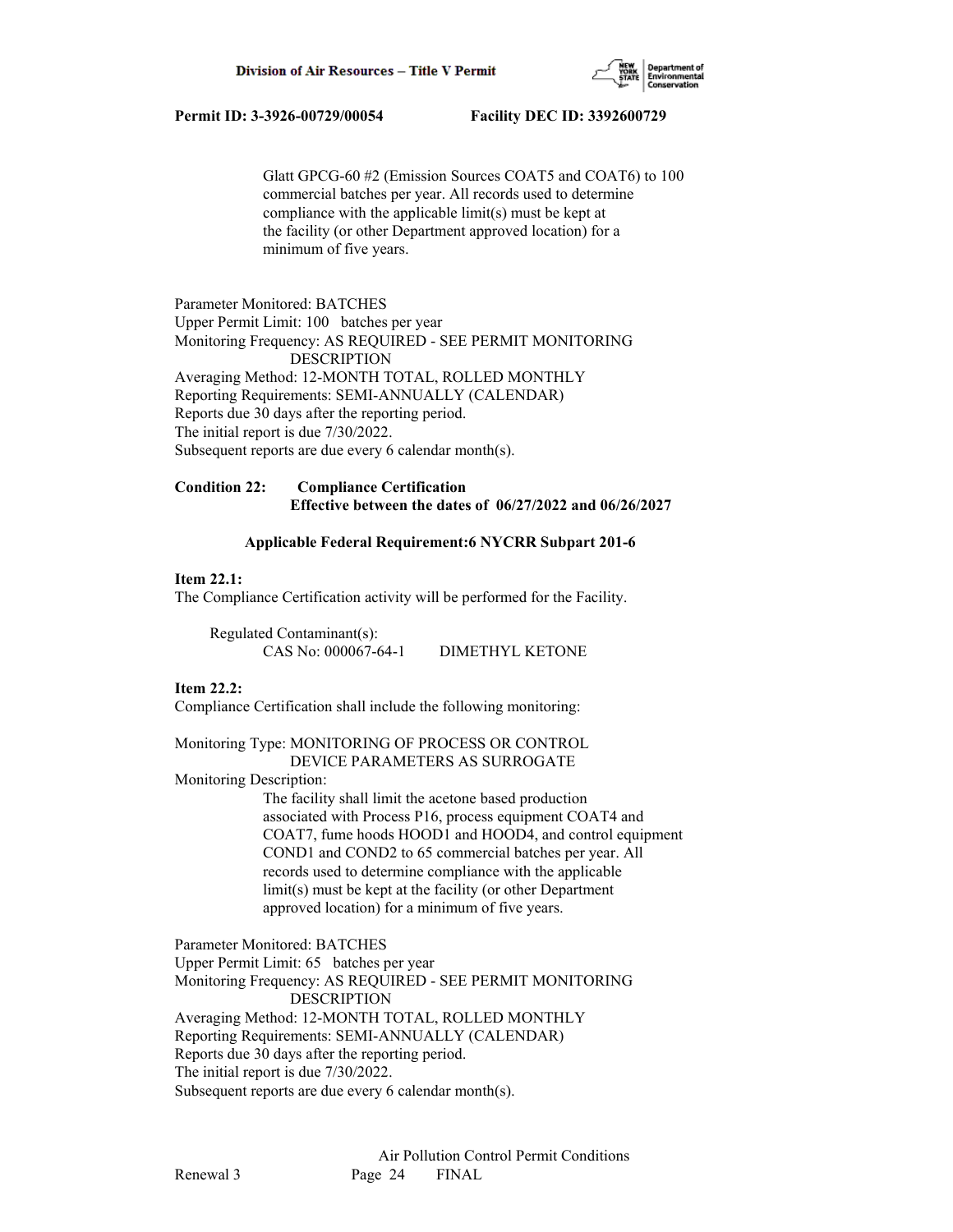

| <b>Condition 23:</b> | <b>Compliance Certification</b>                              |  |  |
|----------------------|--------------------------------------------------------------|--|--|
|                      | Effective between the dates of $06/27/2022$ and $06/26/2027$ |  |  |

#### **Applicable Federal Requirement:6 NYCRR Subpart 201-6**

#### **Item 23.1:**

The Compliance Certification activity will be performed for the Facility.

 Regulated Contaminant(s): CAS No: 0NY998-00-0 VOC

#### **Item 23.2:**

Compliance Certification shall include the following monitoring:

## Monitoring Type: WORK PRACTICE INVOLVING SPECIFIC OPERATIONS

Monitoring Description:

 Emissions of isopropyl alcohol and ethyl alcohol from the ACG Fluid Bed Dryer #3 (COAT8)/Fume Hood #5 (Hood5) will be reduced by 95% in wet scrubber (SCR03/EP00007). Maximum number of total batches for COAT8/HOOD5 will be 20 commercial batches per 12-month period. The facility owner or operator shall maintain a record of each commercial batch and shall tabulate the monthly and rolling 12-month total number of batches on a monthly basis. Such records shall include the date of the batch, the amount of isopropyl alcohol used and the amount of ethyl alcohol used. All records used to determine compliance with the applicable limit(s) must be kept at the facility (or other Department approved location) for a minimum of five years.

Work Practice Type: PROCESS MATERIAL THRUPUT Process Material: SOLVENT Upper Permit Limit: 20 batches per year Monitoring Frequency: MONTHLY Averaging Method: ANNUAL MAXIMUM ROLLED MONTHLY Reporting Requirements: SEMI-ANNUALLY (CALENDAR) Reports due 30 days after the reporting period. The initial report is due 7/30/2022. Subsequent reports are due every 6 calendar month(s).

## **Condition 24: Progress Reports Due Semiannually Effective between the dates of 06/27/2022 and 06/26/2027**

## **Applicable Federal Requirement:6 NYCRR 201-6.4 (d) (4)**

## **Item 24.1:**

Progress reports consistent with an applicable schedule of compliance are to be submitted at least semiannually, or at a more frequent period if specified in the applicable requirement or by the department. Such progress reports shall contain the following: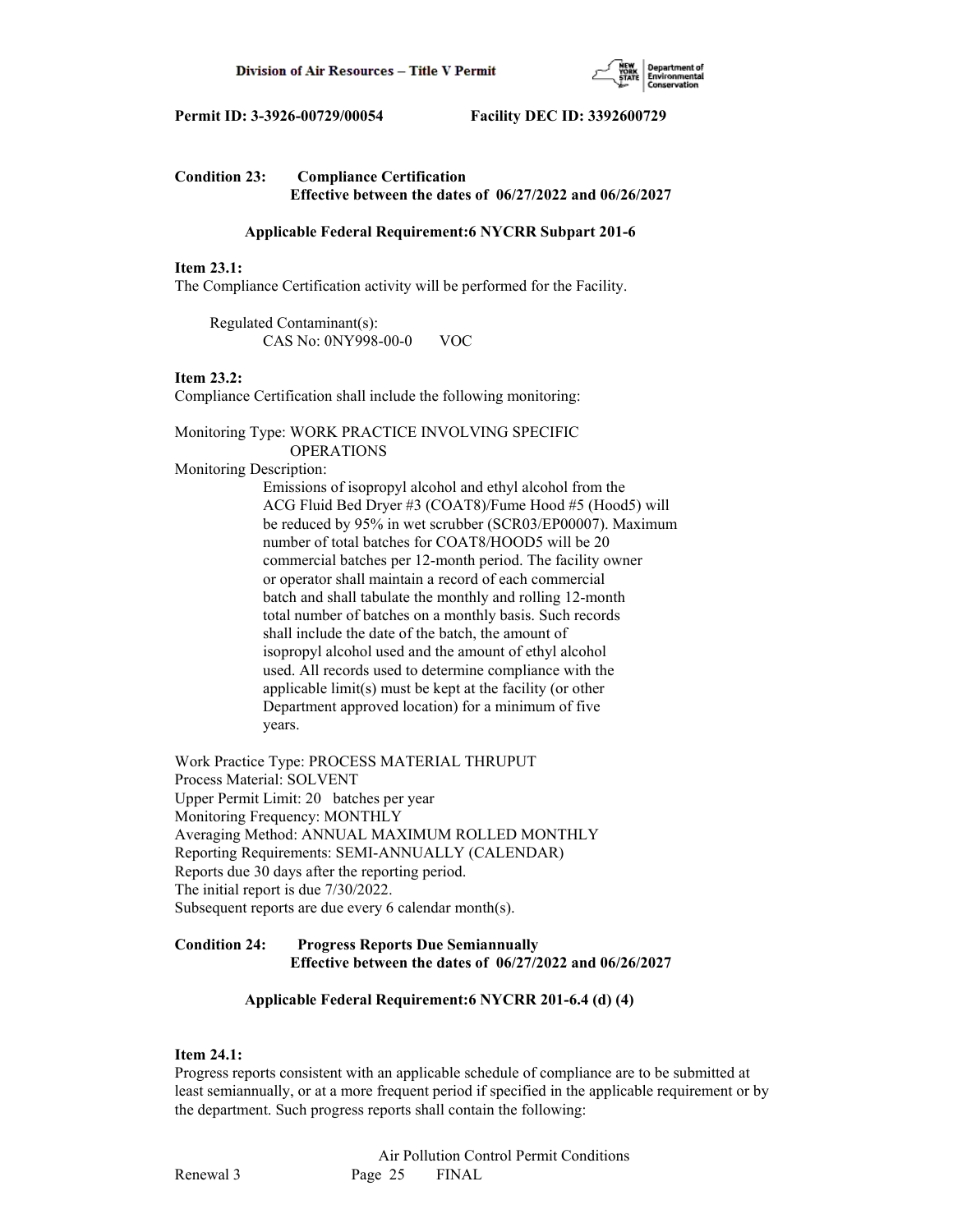

(i) dates for achieving the activities, milestones, or compliance required in the schedule of compliance, and dates when such activities, milestones or compliance were achieved; and

(ii) an explanation of why any dates in the schedule of compliance were not or will not be met, and any preventive or corrective measures adopted.

## **Condition 25: Operational Flexibility Effective between the dates of 06/27/2022 and 06/26/2027**

## **Applicable Federal Requirement:6 NYCRR 201-6.4 (f)**

## **Item 25.1:**

A permit modification is not required for changes that are provided for in the permit. Such changes include approved alternate operating scenarios and changes that have been submitted and approved pursuant to an established operational flexibility protocol and the requirements of this section. Each such change cannot be a modification under any provision of Title I of the Clean Air Act or exceed, or cause the facility to exceed, an emissions cap or limitation in the permit. The facility owner or operator must incorporate all changes into any compliance certifications, record keeping, and/or reporting required by the permit.

## **Condition 26: Facility Permissible Emissions Effective between the dates of 06/27/2022 and 06/26/2027**

## **Applicable Federal Requirement:6 NYCRR Subpart 201-7**

## **Item 26.1:**

The sum of emissions from the emission units specified in this permit shall not equal or exceed the following

Potential To Emit (PTE) rate for each regulated contaminant:

| CAS No: 000067-56-1<br>Name: METHYL ALCOHOL |  | PTE: 19,000 pounds per year |
|---------------------------------------------|--|-----------------------------|
| CAS No: 0NY100-00-0<br>Name: TOTAL HAP      |  | PTE: 49,000 pounds per year |

## **Condition 27: Capping Monitoring Condition Effective between the dates of 06/27/2022 and 06/26/2027**

## **Applicable Federal Requirement:6 NYCRR Subpart 201-7**

## **Item 27.1:**

Under the authority of 6 NYCRR Part 201-7, this condition contains an emission cap for the purpose of limiting emissions from the facility, emission unit or process to avoid being subject to the following applicable requirement(s) that the facility, emission unit or process would otherwise be subject to:

## 40 CFR 63.1250 (c)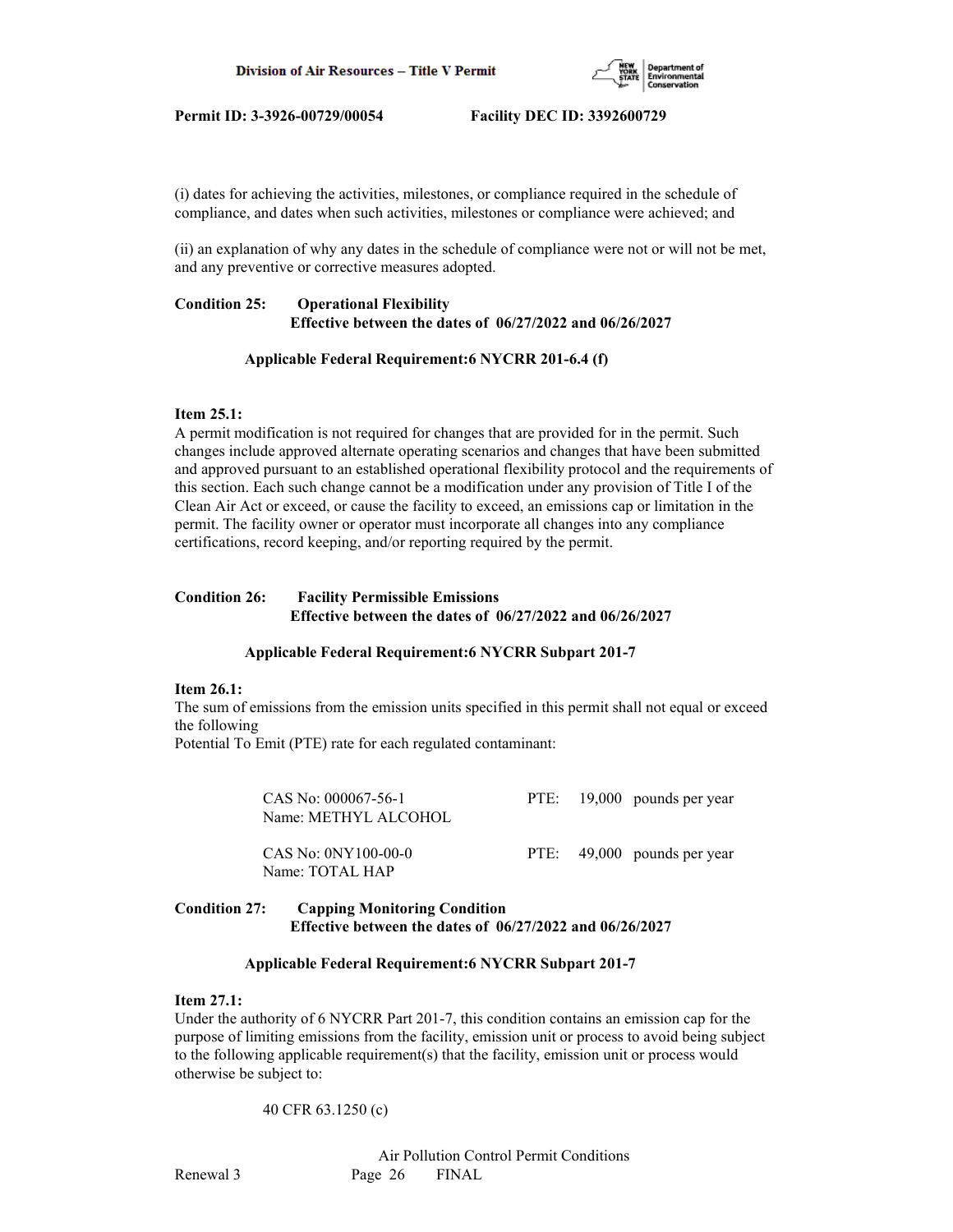

## **Item 27.2:**

Operation of this facility shall take place in accordance with the approved criteria, emission limits, terms, conditions and standards in this permit.

## **Item 27.3:**

The owner or operator of the permitted facility must maintain all required records on-site for a period of five years and make them available to representatives of the Department upon request. Department representatives must be granted access to any facility regulated by this Subpart, during normal operating hours, for the purpose of determining compliance with this and any other state and federal air pollution control requirements, regulations or law.

## **Item 27.4:**

On an annual basis, unless otherwise specified below, beginning one year after the granting of an emissions cap, the responsible official shall provide a certification to the Department that the facility has operated all emission units within the limits imposed by the emission cap. This certification shall include a brief summary of the emissions subject to the cap for that time period and a comparison to the threshold levels that would require compliance with an applicable requirement.

## **Item 27.5:**

The emission of pollutants that exceed the applicability thresholds for an applicable requirement, for which the facility has obtained an emissions cap, constitutes a violation of Part 201 and of the Act.

## **Item 27.6:**

The Compliance Certification activity will be performed for the Facility.

| Regulated Contaminant(s): |                |
|---------------------------|----------------|
| CAS No: 000067-56-1       | METHYL ALCOHOL |

## **Item 27.7:**

Compliance Certification shall include the following monitoring:

 Capping: Yes Monitoring Type: WORK PRACTICE INVOLVING SPECIFIC OPERATIONS

## Monitoring Description:

 The facility shall demonstrate that its emissions are equal to or below the 9.5 tons per year of any individual HAP, including Methyl Alcohol, based on a 12-month rolling average by maintaining records of all required measurements and emission calculations of individual HAP and total HAPs from coating, drying, cleaning, and miscellaneous activities.

 These records shall be kept on a monthly basis, and shall include mass of all HAP-containing materials used during the month, and the mass fraction of HAP present in each HAP-containing material used. All records used to determine compliance with the applicable limit(s) must be kept at the facility (or other Department approved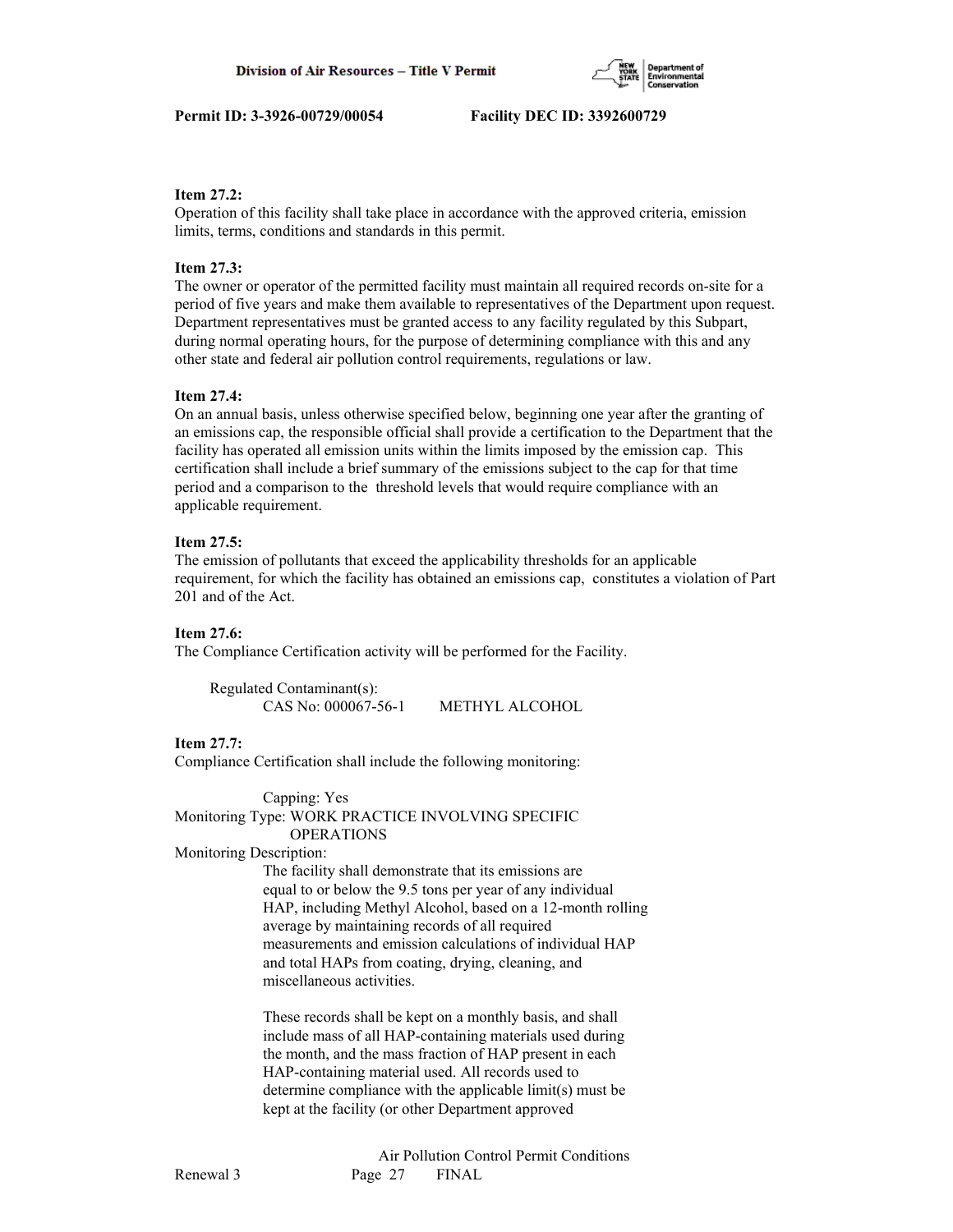

location) for a minimum of five years.

Work Practice Type: PROCESS MATERIAL THRUPUT Process Material: COATING Upper Permit Limit: 19000 pounds per year Monitoring Frequency: MONTHLY Averaging Method: ANNUAL TOTAL ROLLED MONTHLY Reporting Requirements: SEMI-ANNUALLY (CALENDAR) Reports due 30 days after the reporting period. The initial report is due 7/30/2022. Subsequent reports are due every 6 calendar month(s).

## **Condition 28: Capping Monitoring Condition Effective between the dates of 06/27/2022 and 06/26/2027**

#### **Applicable Federal Requirement:6 NYCRR Subpart 201-7**

#### **Item 28.1:**

Under the authority of 6 NYCRR Part 201-7, this condition contains an emission cap for the purpose of limiting emissions from the facility, emission unit or process to avoid being subject to the following applicable requirement(s) that the facility, emission unit or process would otherwise be subject to:

40 CFR 63.1250 (c)

## **Item 28.2:**

Operation of this facility shall take place in accordance with the approved criteria, emission limits, terms, conditions and standards in this permit.

#### **Item 28.3:**

The owner or operator of the permitted facility must maintain all required records on-site for a period of five years and make them available to representatives of the Department upon request. Department representatives must be granted access to any facility regulated by this Subpart, during normal operating hours, for the purpose of determining compliance with this and any other state and federal air pollution control requirements, regulations or law.

#### **Item 28.4:**

On an annual basis, unless otherwise specified below, beginning one year after the granting of an emissions cap, the responsible official shall provide a certification to the Department that the facility has operated all emission units within the limits imposed by the emission cap. This certification shall include a brief summary of the emissions subject to the cap for that time period and a comparison to the threshold levels that would require compliance with an applicable requirement.

#### **Item 28.5:**

The emission of pollutants that exceed the applicability thresholds for an applicable requirement, for which the facility has obtained an emissions cap, constitutes a violation of Part 201 and of the Act.

#### **Item 28.6:**

The Compliance Certification activity will be performed for the Facility.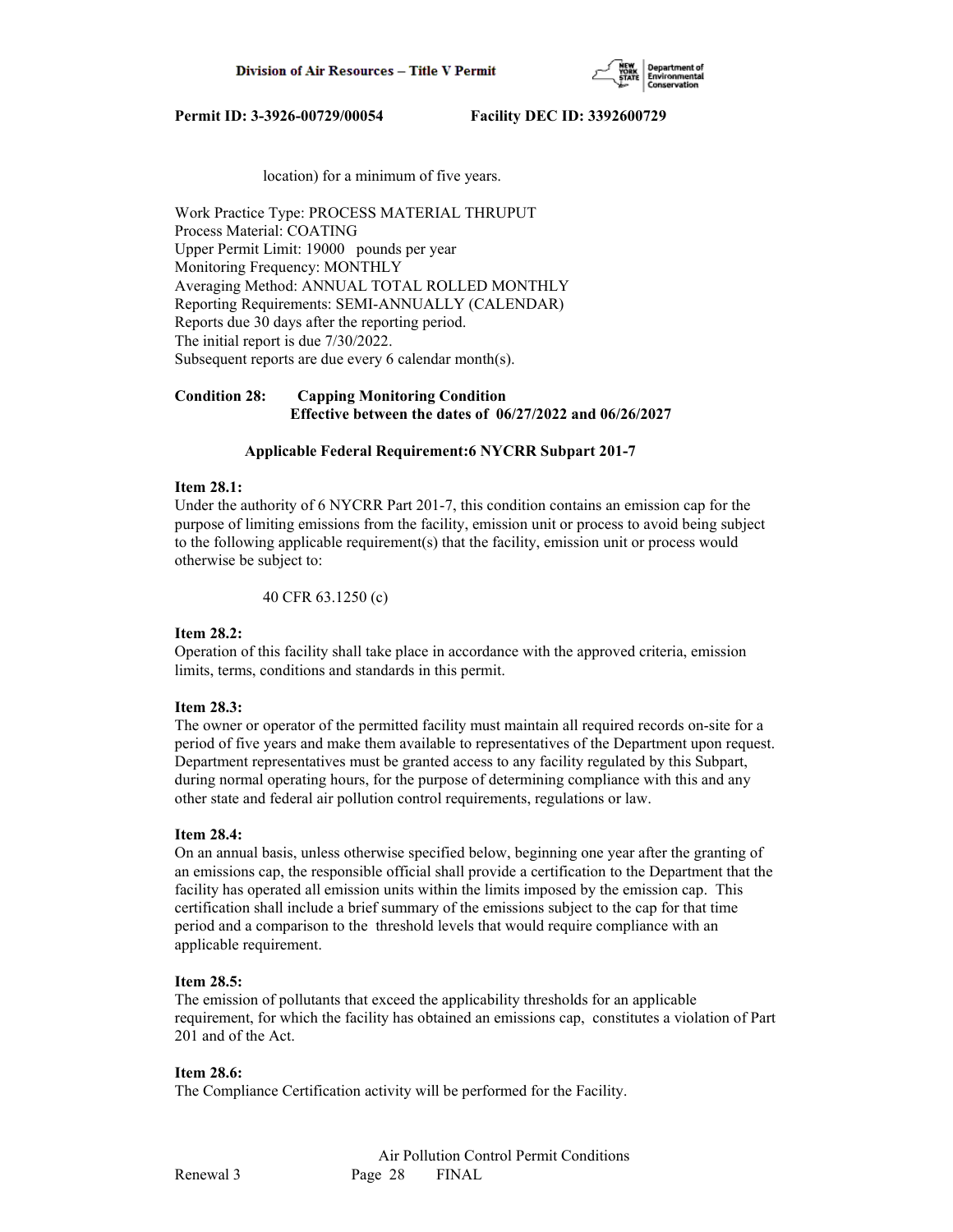

 Regulated Contaminant(s): CAS No: 0NY100-00-0 TOTAL HAP

## **Item 28.7:**

Compliance Certification shall include the following monitoring:

#### Capping: Yes

## Monitoring Type: WORK PRACTICE INVOLVING SPECIFIC OPERATIONS

Monitoring Description:

 The facility shall demonstrate that its emissions are equal to or below the 24.5 tons per year of total HAPs based on a 12-month rolling average by maintaining records of all required measurements and emission calculations of individual HAP and total HAPs from coating, drying, clearing, and miscellaneous activities.

 These records shall be kept on a monthly basis, and shall include mass of all HAP-containing materials used during the month, and the mass fraction of HAP present in each HAP-containing material used. All records used to determine compliance with the applicable limit(s) must be kept at the facility (or other Department approved location) for a minimum of five years.

Work Practice Type: PROCESS MATERIAL THRUPUT Process Material: COATING Upper Permit Limit: 49000 pounds per year Monitoring Frequency: MONTHLY Averaging Method: ANNUAL TOTAL ROLLED MONTHLY Reporting Requirements: SEMI-ANNUALLY (CALENDAR) Reports due 30 days after the reporting period. The initial report is due 7/30/2022. Subsequent reports are due every 6 calendar month(s).

## **Condition 29: Required Emissions Tests - Facility Level Effective between the dates of 06/27/2022 and 06/26/2027**

## **Applicable Federal Requirement:6 NYCRR 202-1.1**

## **Item 29.1:**

An acceptable report of measured emissions shall be submitted, as required by the commissioner, to ascertain compliance or noncompliance with any air pollution code, rule, or regulation.

## **Condition 30: Visible Emissions Limited Effective between the dates of 06/27/2022 and 06/26/2027**

## **Applicable Federal Requirement:6 NYCRR 211.2**

## **Item 30.1:**

Except as permitted by a specific part of this Subchapter and for open fires for which a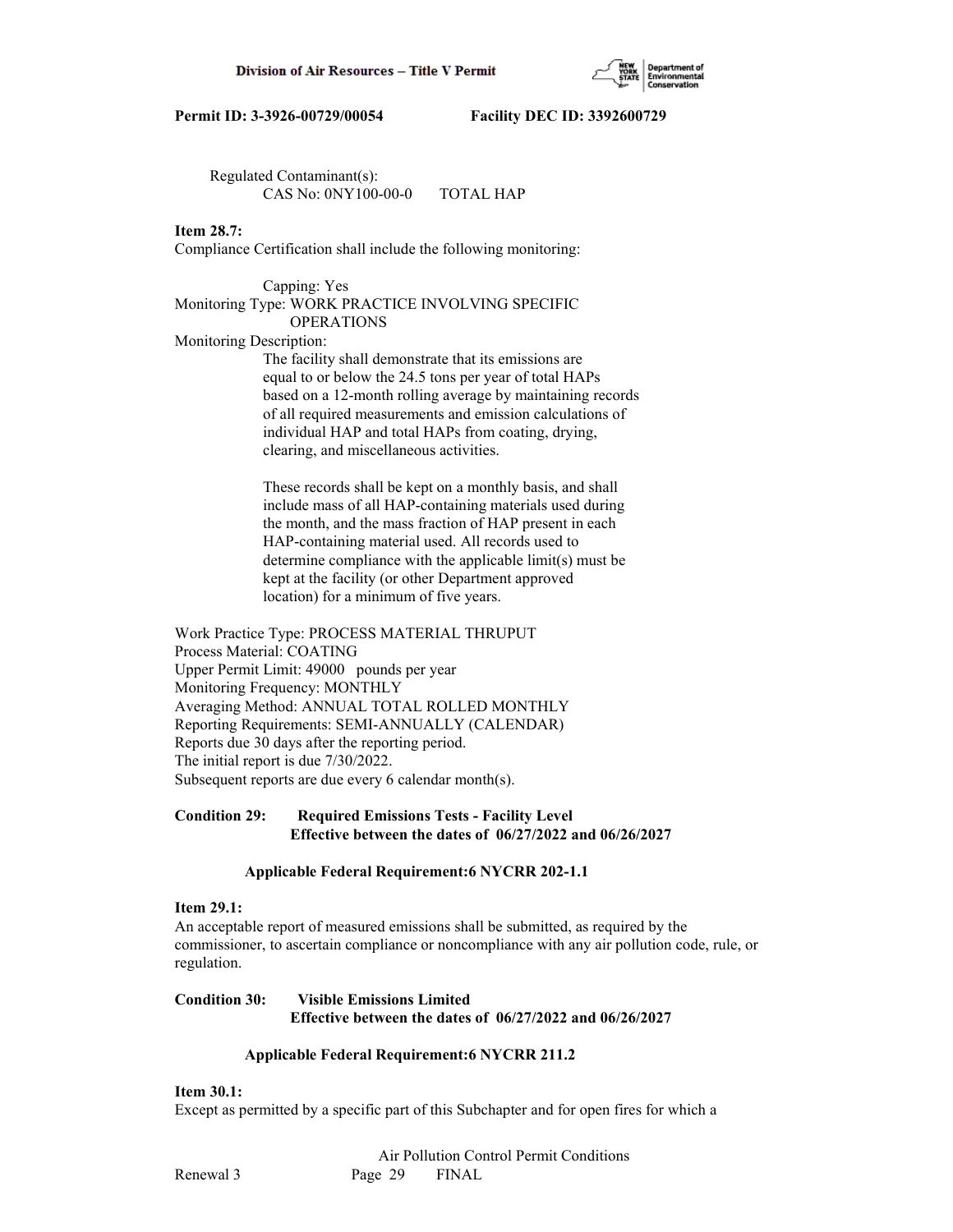

restricted burning permit has been issued, no person shall cause or allow any air contamination source to emit any material having an opacity equal to or greater than 20 percent (six minute average) except for one continuous six-minute period per hour of not more than 57 percent opacity.

## **Condition 31: Compliance Certification Effective between the dates of 06/27/2022 and 06/26/2027**

## **Applicable Federal Requirement:6 NYCRR 212-1.6 (a)**

#### **Item 31.1:**

The Compliance Certification activity will be performed for the Facility.

## **Item 31.2:**

Compliance Certification shall include the following monitoring:

#### Monitoring Type: MONITORING OF PROCESS OR CONTROL DEVICE PARAMETERS AS SURROGATE

Monitoring Description:

 The facility shall not cause or allow emissions having an average opacity during and six consecutive minutes of 20 percent or greater from any process emission source, except only the emission of uncombined water.

 The facility shall conduct a visible survey of emission points once monthly during process operations. If the survey identifies visible emissions, the facility shall implement corrective action as needed.

 The Department reserves the right to conduct or require the facility to conduct a Method 9 opacity observation. All records used to determine compliance with the applicable limit(s) must be kept at the facility (or other Department approved location) for a minimum of five years.

Parameter Monitored: OPACITY Upper Permit Limit: 20 percent Reference Test Method: EPA Method 9 as necessary Monitoring Frequency: MONTHLY Averaging Method: 6 MINUTE AVERAGE Reporting Requirements: SEMI-ANNUALLY (CALENDAR) Reports due 30 days after the reporting period. The initial report is due 7/30/2022. Subsequent reports are due every 6 calendar month(s).

## **Condition 32: Compliance Certification Effective between the dates of 06/27/2022 and 06/26/2027**

## **Applicable Federal Requirement:6 NYCRR 212-1.7 (b) (3)**

**Item 32.1:**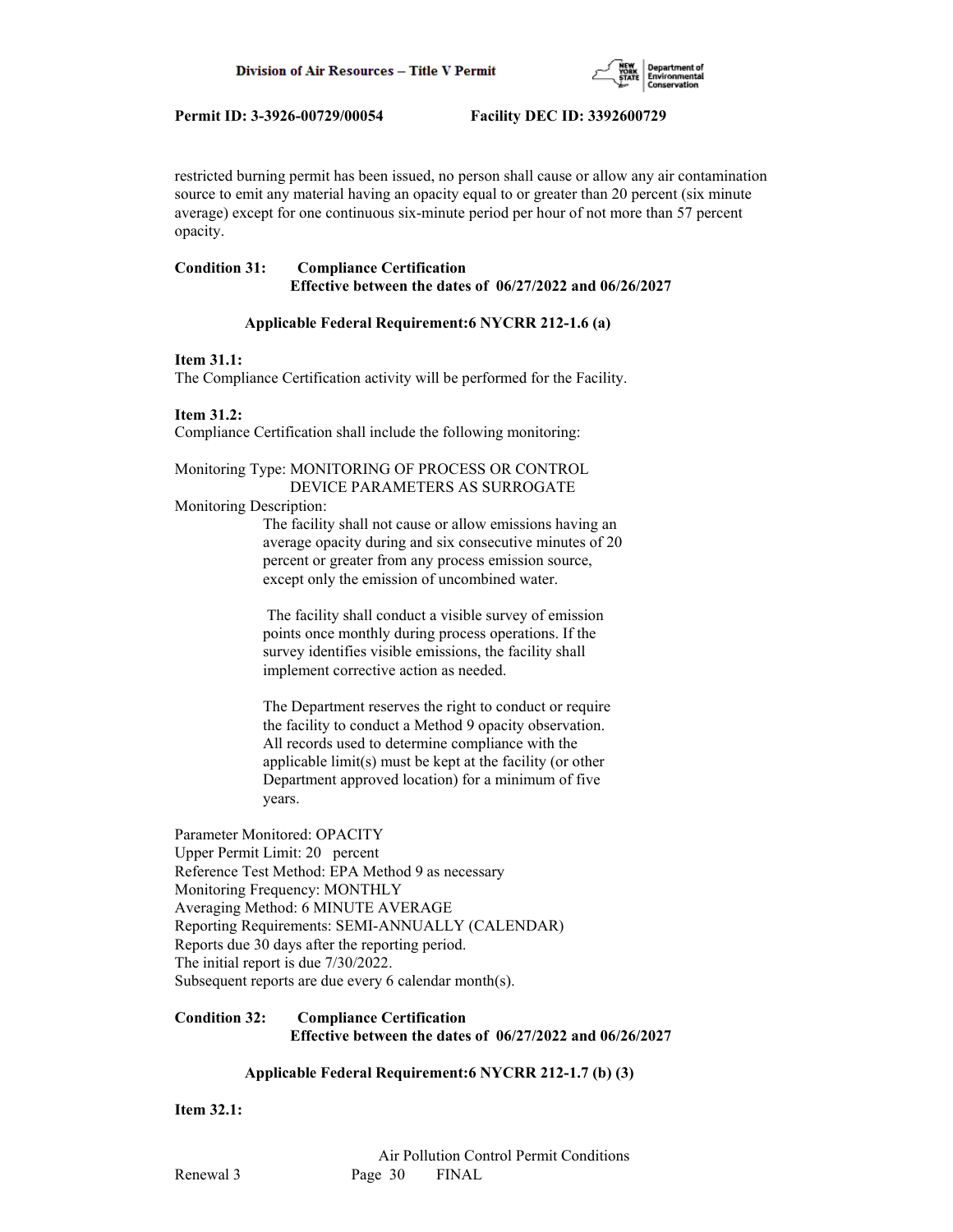

The Compliance Certification activity will be performed for the facility: The Compliance Certification applies to:

| Emission Unit: 0-0000T                           | Emission Point: 00040 |
|--------------------------------------------------|-----------------------|
| Regulated Contaminant(s):<br>CAS No: 0NY998-00-0 | VOC.                  |

## **Item 32.2:**

Compliance Certification shall include the following monitoring:

Monitoring Type: CONTINUOUS EMISSION MONITORING (CEM) Monitoring Description:

> The facility shall maintain a continuous monitor and data recorder for measuring the volatile organic compound outlet concentration from the fixed-bed carbon adsorption unit. Each device shall be operated according to quality assurance procedures provided by the manufacturer. All records used to determine compliance with the applicable limit(s) must be kept at the facility (or other Department approved location) for a minimum of five years.

Manufacturer Name/Model Number: Riken Keiki GD-70D CEMS Parameter Monitored: CONCENTRATION Upper Permit Limit: 150 parts per million (by volume) Reference Test Method: EPA Approved Method Monitoring Frequency: CONTINUOUS Averaging Method: 1-HOUR AVERAGE Reporting Requirements: SEMI-ANNUALLY (CALENDAR) Reports due 30 days after the reporting period. The initial report is due 7/30/2022. Subsequent reports are due every 6 calendar month(s).

## **Condition 33: Compliance Certification Effective between the dates of 06/27/2022 and 06/26/2027**

## **Applicable Federal Requirement:6 NYCRR 212-2.4 (b)**

## **Item 33.1:**

The Compliance Certification activity will be performed for the facility: The Compliance Certification applies to:

Emission Unit: 0-0000A

Emission Unit: 0-0000B

Emission Unit: 0-0000E

Emission Unit: 0-0000F

Emission Unit: 0-0000G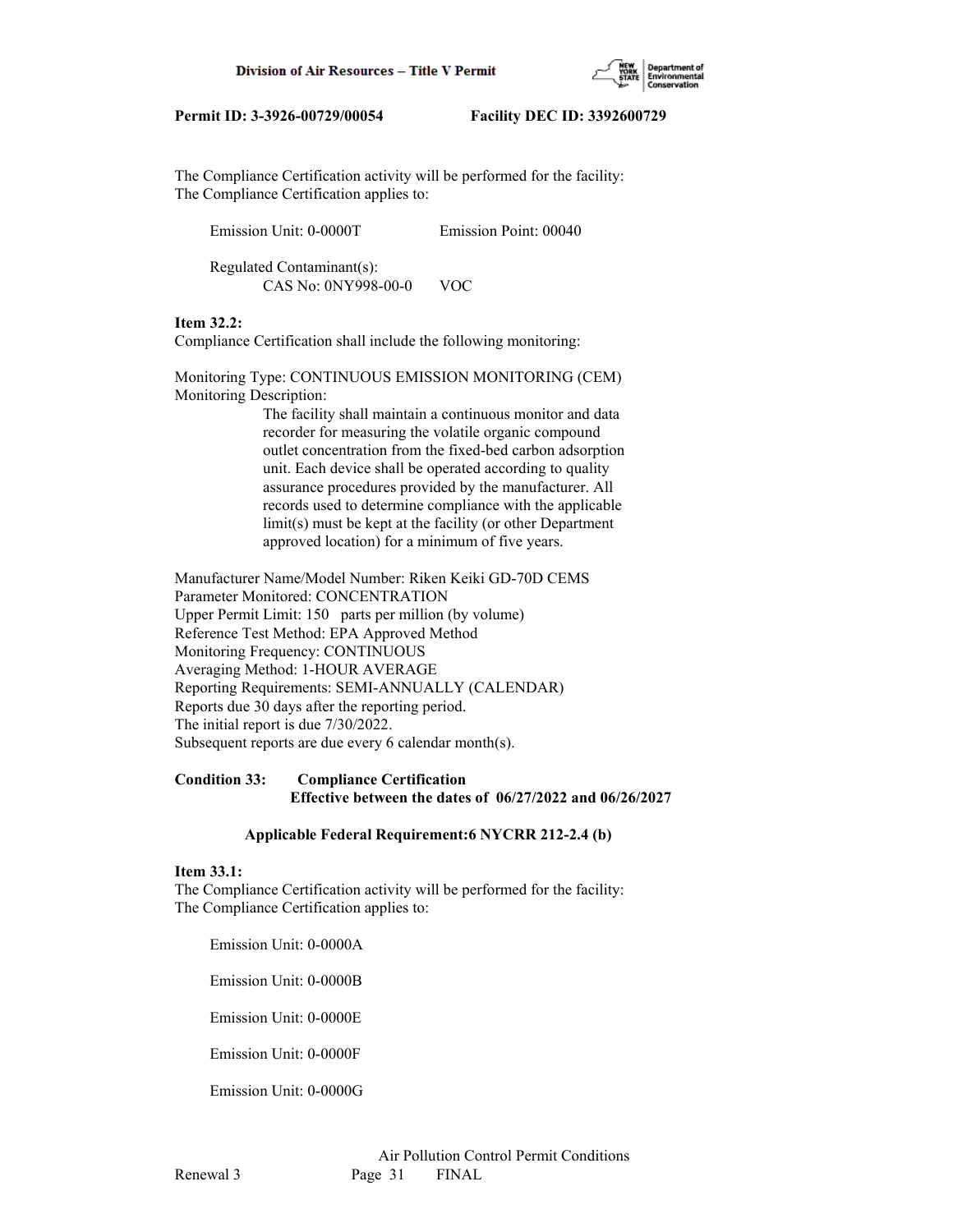

Emission Unit: 0-0000I

Emission Unit: 0-0000J

Emission Unit: 0-0000M

Emission Unit: 0-0000N

Emission Unit: 0-0000O

Emission Unit: 0-0000R

Emission Unit: 0-0000S

Emission Unit: 0-0000T

Emission Unit: 0-0000U

 Regulated Contaminant(s): CAS No: 0NY075-00-0 PARTICULATES

## **Item 33.2:**

Compliance Certification shall include the following monitoring:

## Monitoring Type: MONITORING OF PROCESS OR CONTROL DEVICE PARAMETERS AS SURROGATE

Monitoring Description:

 The dust collectors must not exceed a pressure drop of 6 inches of water. The facility operator is required to monitor and record the pressure drop across the dust collectors manually on a weekly basis, when in operation, to ensure compliance with the emission rate limit of 0.050 grains of particulates per cubic foot of exhaust gas, expressed at standard conditions on a dry gas basis.

 The facility owner or operator must notify the Department if the pressure drop exceeds the permitted limit. Formal notification shall include:

- date and time
- pressure drop value
- any issues found resulting in exceedance
- correction action taken

 All records used to determine compliance must be kept at the facility (or other Department approved location) for a minimum of five years.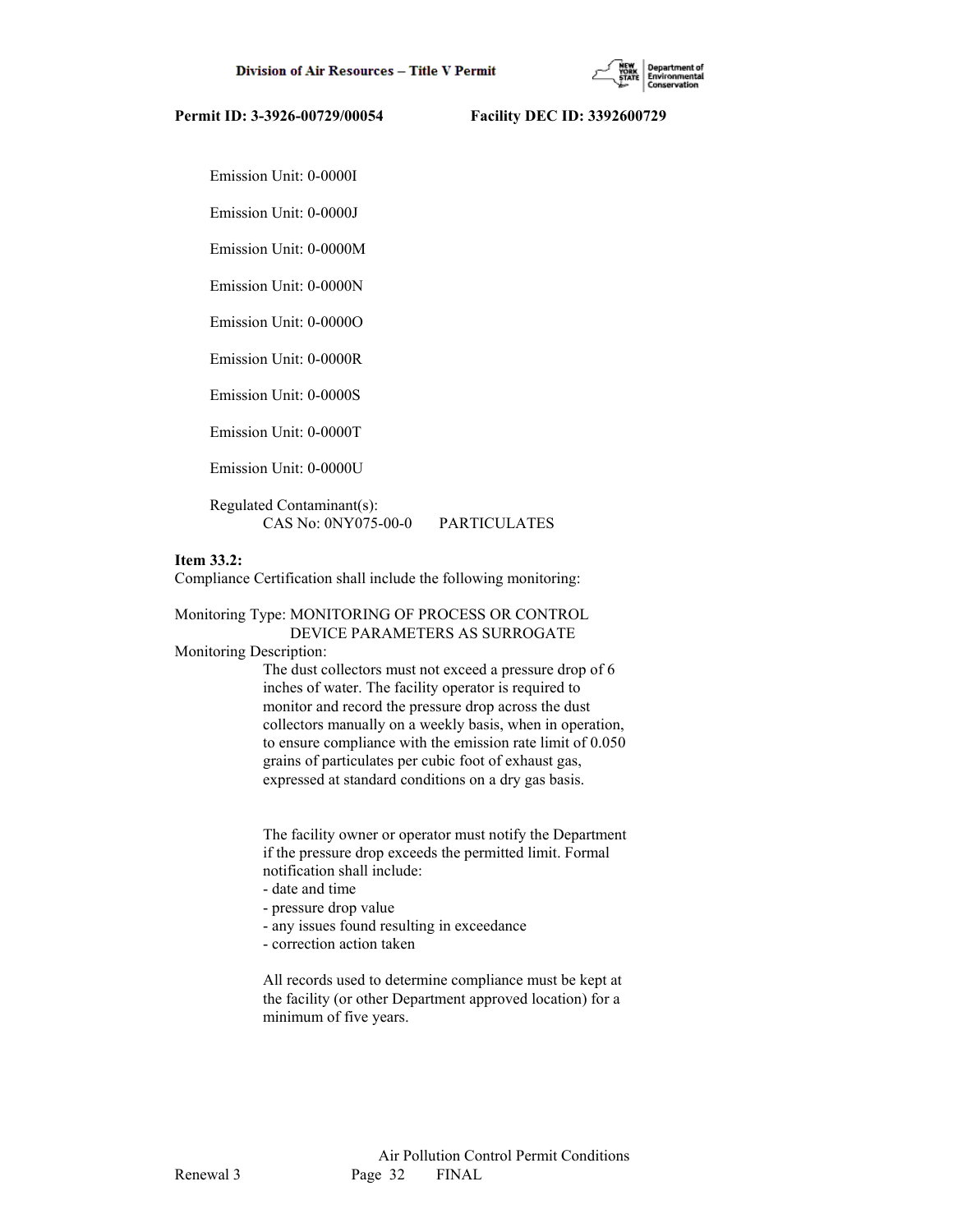

Parameter Monitored: PRESSURE DROP Upper Permit Limit: 6 inches of water Monitoring Frequency: WEEKLY Averaging Method: MAXIMUM - NOT TO EXCEED STATED VALUE - SEE MONITORING DESCRIPTION Reporting Requirements: SEMI-ANNUALLY (CALENDAR) Reports due 30 days after the reporting period. The initial report is due 7/30/2022. Subsequent reports are due every 6 calendar month(s).

## **Condition 34: Compliance Certification Effective between the dates of 06/27/2022 and 06/26/2027**

#### **Applicable Federal Requirement:6 NYCRR 212-2.4 (b)**

## **Item 34.1:**

The Compliance Certification activity will be performed for the facility: The Compliance Certification applies to:

Emission Unit: 0-0000A

Emission Unit: 0-0000B

Emission Unit: 0-0000E

Emission Unit: 0-0000F

Emission Unit: 0-0000G

Emission Unit: 0-0000I

Emission Unit: 0-0000J

Emission Unit: 0-0000M

Emission Unit: 0-0000N

Emission Unit: 0-0000O

Emission Unit: 0-0000R

Emission Unit: 0-0000S

Emission Unit: 0-0000T

Emission Unit: 0-0000U

 Regulated Contaminant(s): CAS No: 0NY075-00-0 PARTICULATES

**Item 34.2:**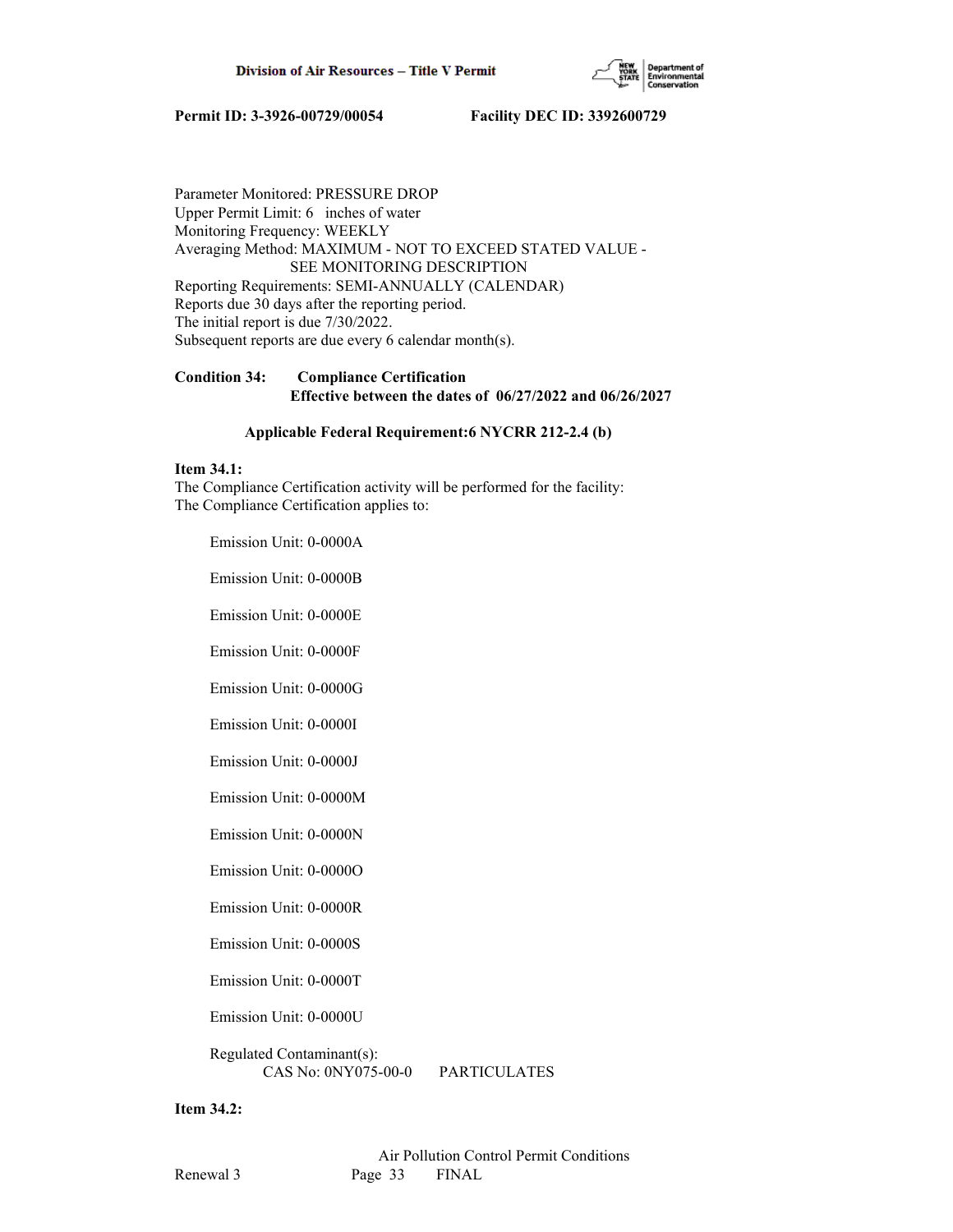

Compliance Certification shall include the following monitoring:

Monitoring Type: INTERMITTENT EMISSION TESTING Monitoring Description:

> Emissions of solid particulates are limited to less than 0.050 grains of particulates per cubic foot of exhaust gas, expressed at standard conditions on a dry gas basis. The facility is required to monitor and record the pressure drop across the dust collectors manually on a weekly basis when in operation to ensure compliance with this emission rate limit. The Department has the right to require further testing, if deemed necessary.

 If required to test, the facility shall submit a test protocol detailing methods and procedures to be used during the performance stack testing at least 60 days prior to the scheduled test. Performance test results must be reported within 60 days after the completion of compliance testing.

 Additionally, the permittee shall investigate, in a timely manner, any instance where there is cause to believe that particulate emissions above 0.050 gr/dscf are occurring or have occurred. These instances include but are not limited to process upsets, control device malfunctions or problems, abnormal visible emissions, complaints, etc. The facility shall determine the cause of any excursions and execute the necessary corrective action. All records used to determine compliance with the applicable limit(s) must be kept at the facility (or other Department approved location) for a minimum of five years.

Upper Permit Limit: 0.050 grains per dscf Reference Test Method: EPA Reference Method 5 Monitoring Frequency: UPON REQUEST OF REGULATORY AGENCY Averaging Method: 1-HOUR AVERAGE Reporting Requirements: AS REQUIRED - SEE MONITORING DESCRIPTION

## **Condition 35: Compliance Certification Effective between the dates of 06/27/2022 and 06/26/2027**

## **Applicable Federal Requirement:6 NYCRR 212-3.1 (c) (4) (i)**

#### **Item 35.1:**

The Compliance Certification activity will be performed for the facility: The Compliance Certification applies to:

| Emission Point: 00005 | Emission Unit: 0-0000T |
|-----------------------|------------------------|
| Emission Point: 00006 | Emission Unit: 0-0000T |
| Emission Point: 00007 | Emission Unit: 0-0000T |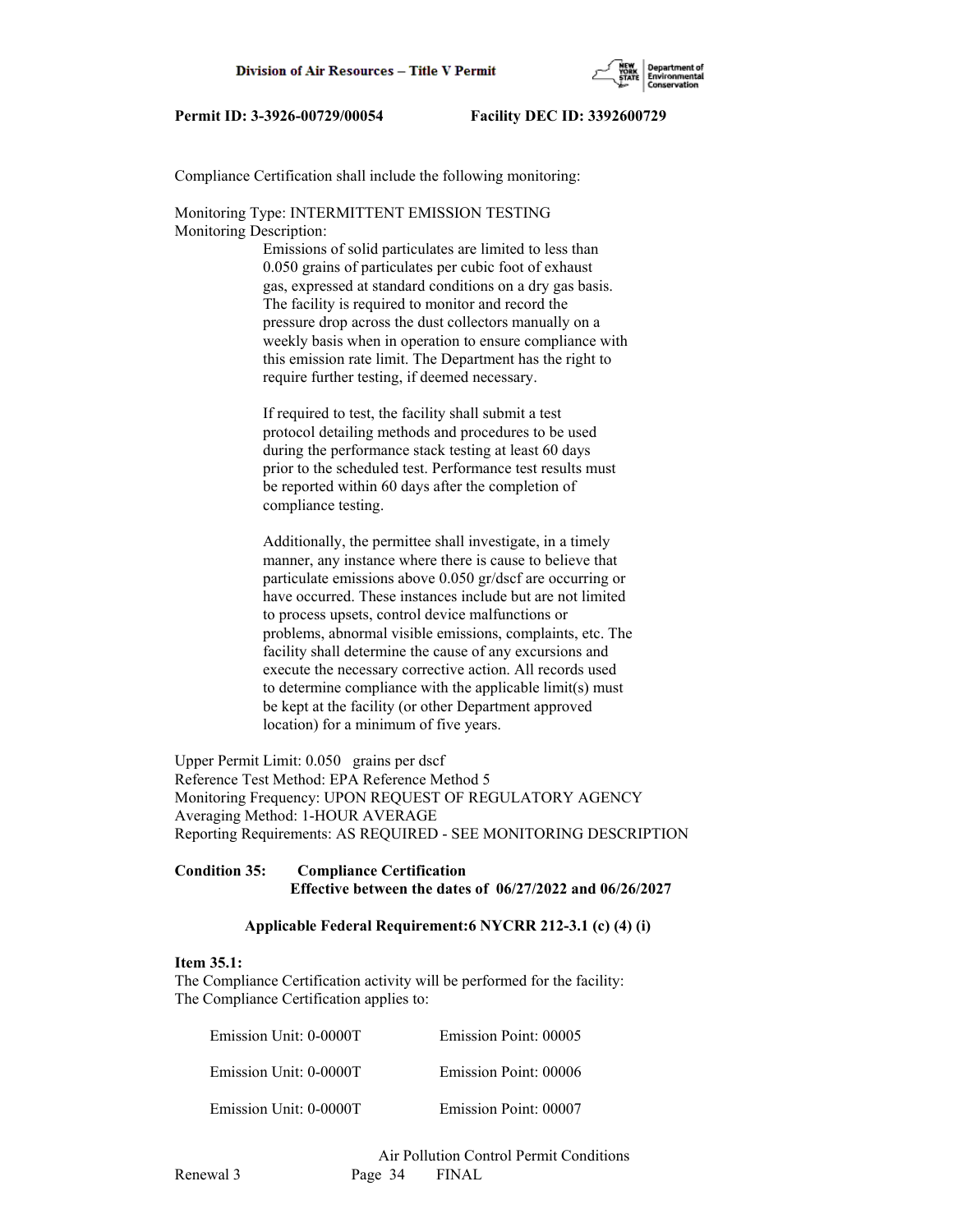

Emission Unit: 0-0000T Emission Point: 00040

 Regulated Contaminant(s): CAS No: 0NY998-00-0 VOC

## **Item 35.2:**

Compliance Certification shall include the following monitoring:

## Monitoring Type: MONITORING OF PROCESS OR CONTROL

DEVICE PARAMETERS AS SURROGATE

Monitoring Description:

 The scrubbers must be operated within a water flow rate range of 14 to 20 gallons per minute. The facility operator is required to monitor and record the flow rate manually on a weekly basis, when in operation, to ensure compliance with the VOC capture and control efficiency of at least 81 percent.

 The facility owner or operator must notify the Department if the flow rate is not within the permitted range. Formal notification shall include:

- date and time
- flow rate value
- any issues found
- correction action taken

 All records used to determine compliance must be kept at the facility (or other Department approved location) for a minimum of five years.

Parameter Monitored: FLOW RATE Lower Permit Limit: 14 gallons per minute Upper Permit Limit: 20 gallons per minute Monitoring Frequency: WEEKLY Averaging Method: RANGE - NOT TO FALL OUTSIDE OF STATED RANGE AT ANY TIME Reporting Requirements: SEMI-ANNUALLY (CALENDAR) Reports due 30 days after the reporting period. The initial report is due 7/30/2022. Subsequent reports are due every 6 calendar month(s).

# **Condition 36: Compliance Certification**

## **Effective between the dates of 06/27/2022 and 06/26/2027**

## **Applicable Federal Requirement:6 NYCRR 212-3.1 (c) (4) (i)**

## **Item 36.1:**

The Compliance Certification activity will be performed for the facility: The Compliance Certification applies to:

Emission Unit: 0-0000T Emission Point: 00005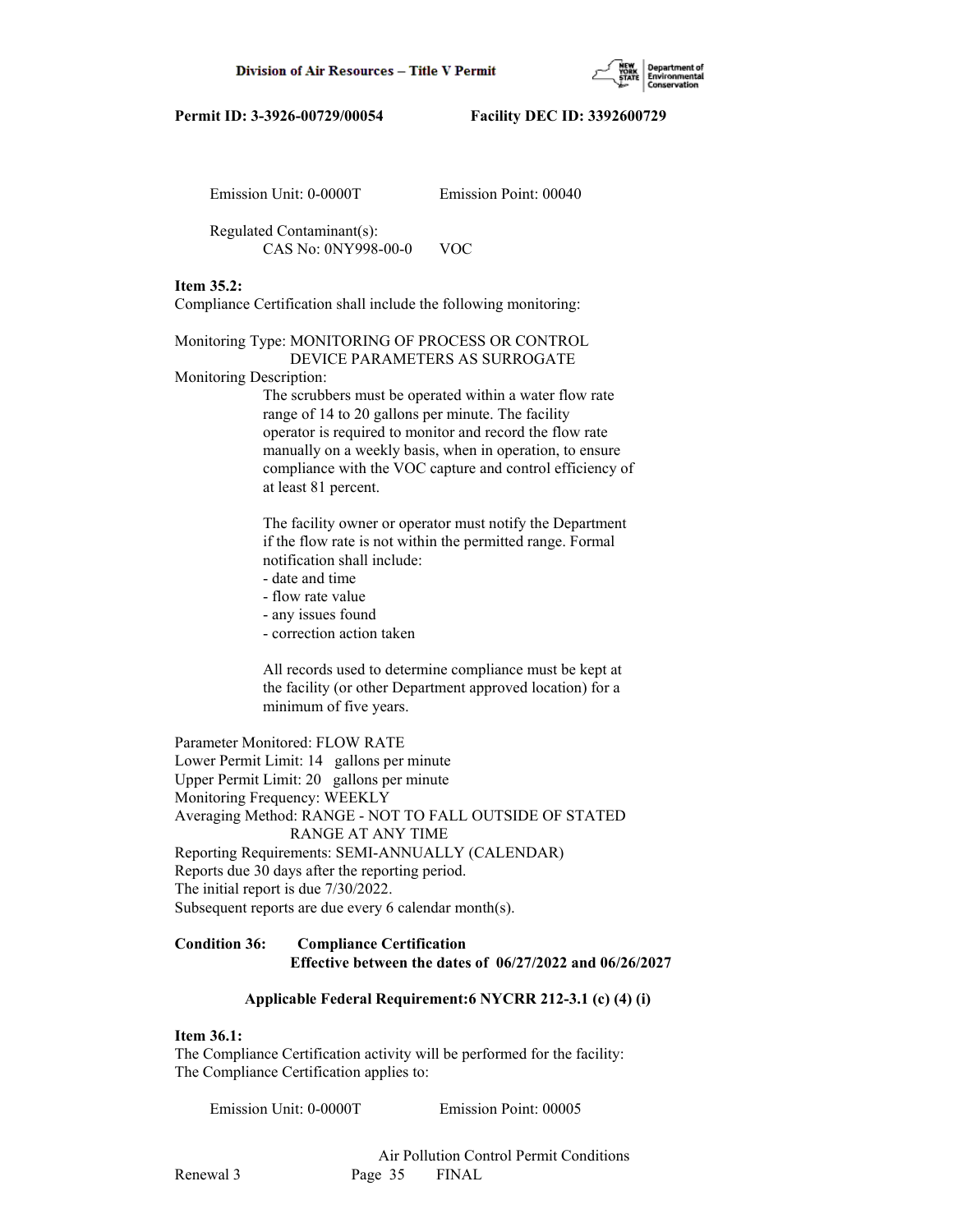

| Emission Unit: 0-0000T                           | Emission Point: 00006 |
|--------------------------------------------------|-----------------------|
| Emission Unit: 0-0000T                           | Emission Point: 00007 |
| Emission Unit: 0-0000T                           | Emission Point: 00040 |
| Regulated Contaminant(s):<br>CAS No: 0NY998-00-0 | റല                    |

## **Item 36.2:**

Compliance Certification shall include the following monitoring:

Monitoring Type: INTERMITTENT EMISSION TESTING Monitoring Description:

> For the removal of isopropyl alcohol and/or ethanol associated with Process D03 (drying ovens - DRY06, DRY07 and DRY08) and when utilizing solvent based materials associated with Process P07 (coaters/granulators/fume hoods - COAT4, COAT5, COAT6, COAT8, HOOD1, HOOD2, HOOD3, and HOOD5); when using CA1RR, SCR01, SCR02 or SCR03 as control. The facility shall maintain a capture system and a control device with an overall removal efficiency of at least 81 percent.

 The facility shall monitor and record the scrubber water flow rate manually on a weekly basis when in operation. The Department has the right to require further testing, if deemed necessary.

 If required to test, the facility shall submit a test protocol detailing methods and procedures to be used during the performance stack testing at least 60 days prior to the scheduled test. Performance test results must be reported within 60 days after the completion of compliance testing.

 All records used to determine compliance with the applicable limit(s) must be kept at the facility (or other Department approved location) for a minimum of five years.

Lower Permit Limit: 81 percent Reference Test Method: EPA Reference Method 25 Monitoring Frequency: UPON REQUEST OF REGULATORY AGENCY Averaging Method: 1-HOUR BLOCK AVERAGE Reporting Requirements: AS REQUIRED - SEE MONITORING DESCRIPTION

#### **Condition 37: Compliance Certification Effective between the dates of 06/27/2022 and 06/26/2027**

## **Applicable Federal Requirement:6 NYCRR 225-1.2 (d)**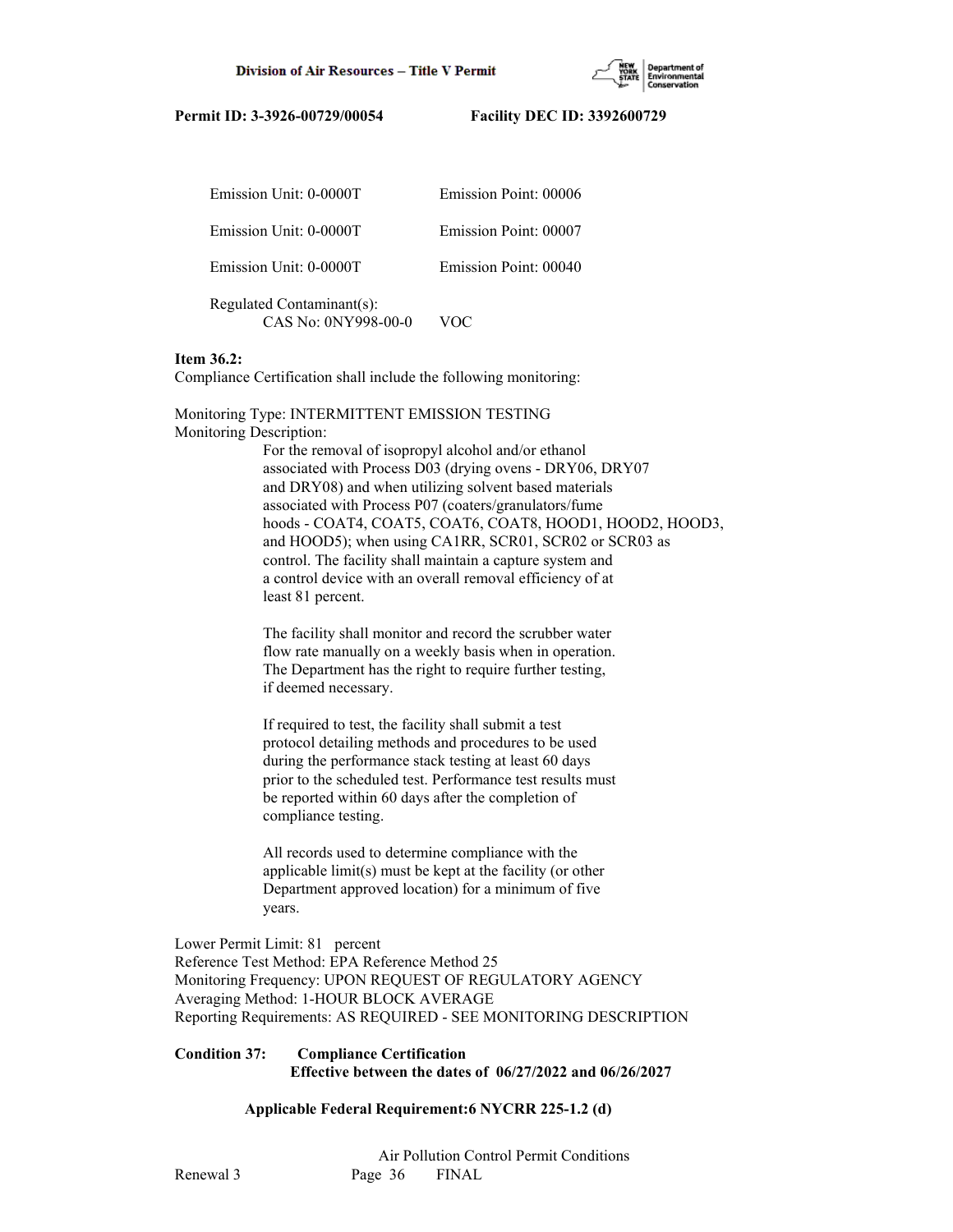#### **Item 37.1:**

The Compliance Certification activity will be performed for the Facility.

#### **Item 37.2:**

Compliance Certification shall include the following monitoring:

## Monitoring Type: WORK PRACTICE INVOLVING SPECIFIC OPERATIONS

Monitoring Description:

 Owners or operators of emission sources that fire distillate oil are limited to a 0.0015 percent sulfur content by weight of the fuel. Compliance with the sulfur-in-fuel limitation is based on fuel vendor receipts. All fuel vendor receipts must be maintained on site or at a Department approved alternative location for a minimum of five years.

 Note - Process sources and incinerators must comply with the above requirements on or after July 1, 2023.

Work Practice Type: PARAMETER OF PROCESS MATERIAL Process Material: DISTILLATES - NUMBER 1 AND NUMBER 2 OIL Parameter Monitored: SULFUR CONTENT Upper Permit Limit: 0.0015 percent by weight Monitoring Frequency: PER DELIVERY Averaging Method: MAXIMUM - NOT TO BE EXCEEDED AT ANY TIME (INSTANTANEOUS/DISCRETE OR GRAB) Reporting Requirements: SEMI-ANNUALLY (CALENDAR) Reports due 30 days after the reporting period. The initial report is due 7/30/2022. Subsequent reports are due every 6 calendar month(s).

## **\*\*\*\* Emission Unit Level \*\*\*\***

## **Condition 38: Emission Point Definition By Emission Unit Effective between the dates of 06/27/2022 and 06/26/2027**

## **Applicable Federal Requirement:6 NYCRR Subpart 201-6**

## **Item 38.1:**

The following emission points are included in this permit for the cited Emission Unit:

 Emission Unit: 0-0000A Emission Point: 00001 Height (ft.): 17 Length (in.): 30 Width (in.): 30 NYTMN (km.): 4548.171 NYTME (km.): 579.551 Building: 01

Emission Point: 00002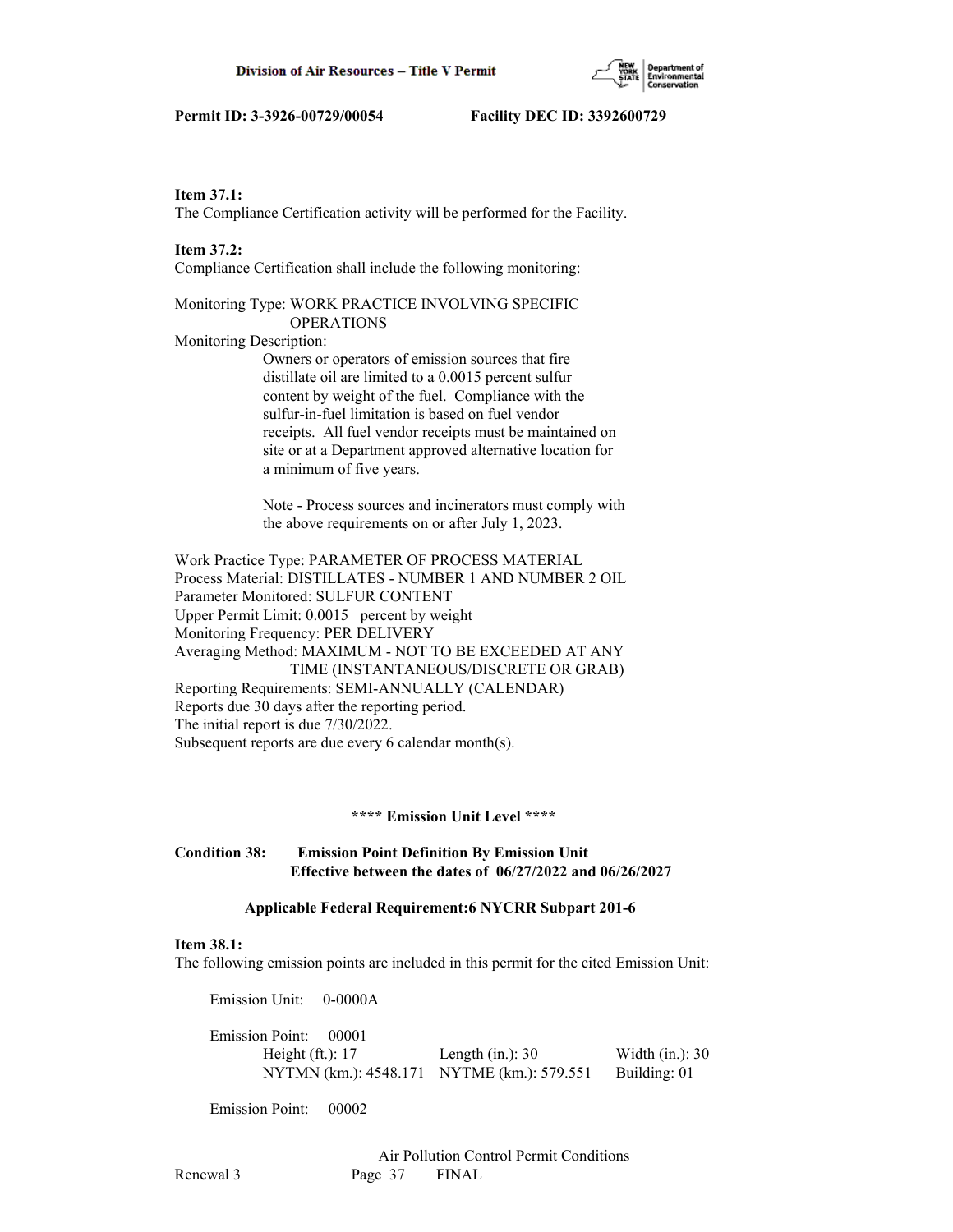

| Height $(ft.)$ : 17                        | Length $(in.)$ : 30 | Width $(in.)$ : 30 |
|--------------------------------------------|---------------------|--------------------|
| NYTMN (km.): 4548.171 NYTME (km.): 579.551 |                     | Building: 01       |

## **Item 38.2:**

The following emission points are included in this permit for the cited Emission Unit:

| Emission Unit: 0-0000B |       |                                            |                    |
|------------------------|-------|--------------------------------------------|--------------------|
| <b>Emission Point:</b> | 00003 |                                            |                    |
| Height $(ft.): 14$     |       | Length $(in.)$ : 24                        | Width $(in.)$ : 30 |
|                        |       | NYTMN (km.): 4548.171 NYTME (km.): 579.551 | Building: 01       |

## **Item 38.3:**

The following emission points are included in this permit for the cited Emission Unit:

| Emission Unit: 0-0000C                     |                      |              |
|--------------------------------------------|----------------------|--------------|
| Emission Point: 00004                      |                      |              |
| Height $(ft.): 12$                         | Diameter (in.): $16$ |              |
| NYTMN (km.): 4548.171 NYTME (km.): 579.551 |                      | Building: 01 |

#### **Item 38.4:**

The following emission points are included in this permit for the cited Emission Unit:

 Emission Unit: 0-0000E Emission Point: 00020 Height (ft.): 38 Diameter (in.): 18 NYTMN (km.): 4548.171 NYTME (km.): 579.551 Building: 01

#### **Item 38.5:**

The following emission points are included in this permit for the cited Emission Unit:

 Emission Point: 00021 Height (ft.): 38 Diameter (in.): 14 NYTMN (km.): 4548.171 NYTME (km.): 579.551 Building: 01

#### **Item 38.6:**

The following emission points are included in this permit for the cited Emission Unit:

 Emission Unit: 0-0000G Emission Point: 00022 Height (ft.): 38 Diameter (in.): 16 NYTMN (km.): 4548.171 NYTME (km.): 579.551 Building: 01

#### **Item 38.7:**

The following emission points are included in this permit for the cited Emission Unit:

Emission Unit: 0-0000H

Emission Unit: 0-0000F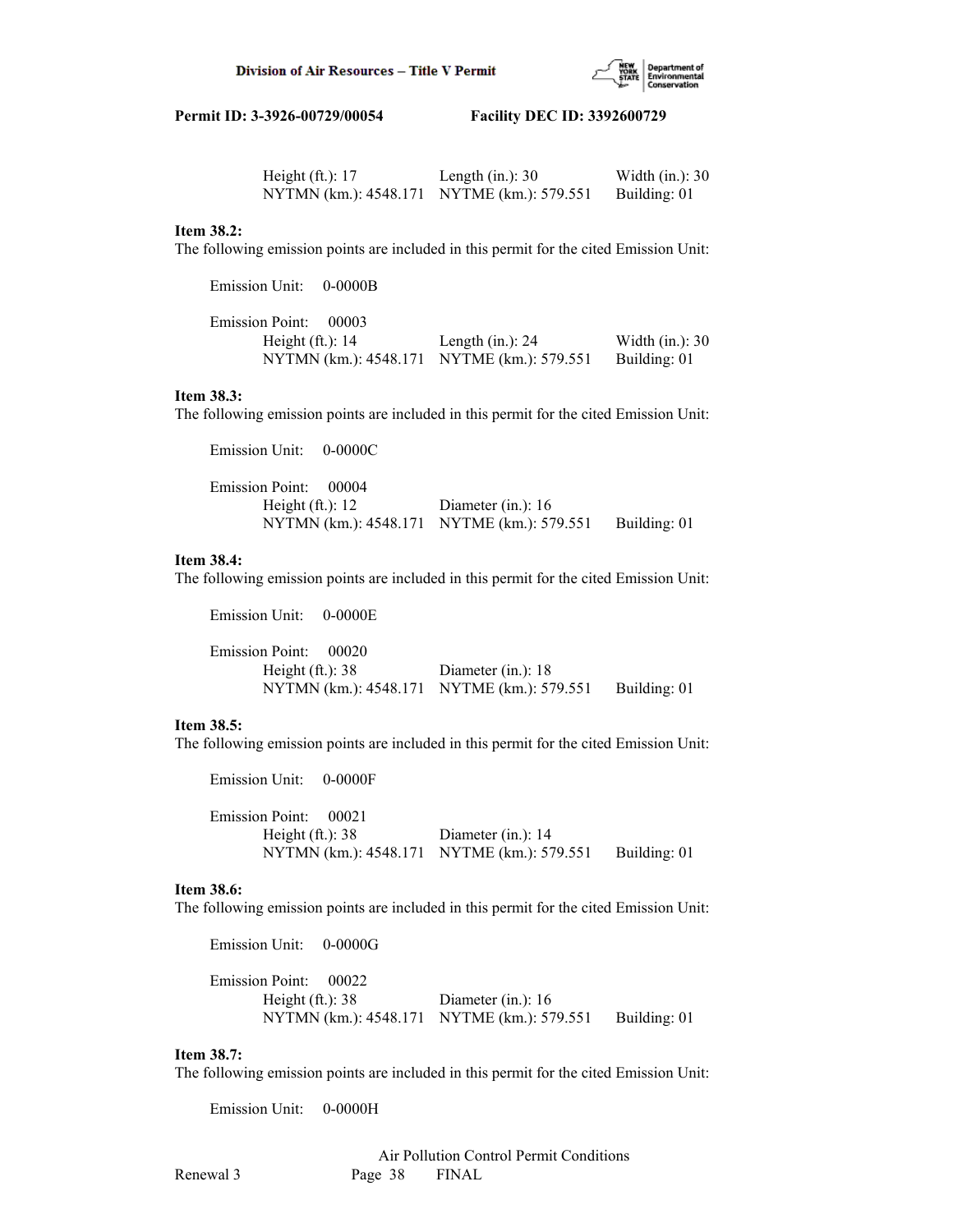

| Emission Point: 00023 |                                            |              |
|-----------------------|--------------------------------------------|--------------|
| Height $(ft.): 31$    | Diameter (in.): $20$                       |              |
|                       | NYTMN (km.): 4548.171 NYTME (km.): 579.551 | Building: 01 |

## **Item 38.8:**

The following emission points are included in this permit for the cited Emission Unit:

Emission Unit: 0-0000I

 Emission Point: 00024 Height (ft.): 31 Diameter (in.): 20 NYTMN (km.): 4548.171 NYTME (km.): 579.551 Building: 01

#### **Item 38.9:**

The following emission points are included in this permit for the cited Emission Unit:

 Emission Unit: 0-0000J Emission Point: 00025 Height (ft.): 31 Diameter (in.): 20 NYTMN (km.): 4548.171 NYTME (km.): 579.551 Building: 01

## **Item 38.10:**

The following emission points are included in this permit for the cited Emission Unit:

| $Emission$ Unit: $U-UUUV$ |                                            |              |
|---------------------------|--------------------------------------------|--------------|
| Emission Point: 00031     |                                            |              |
| Height $(ft.): 11$        | Diameter (in.): $12$                       |              |
|                           | NYTMN (km.): 4548.171 NYTME (km.): 579.551 | Building: 03 |
|                           |                                            |              |

## **Item 38.11:**

The following emission points are included in this permit for the cited Emission Unit:

Emission Unit: 0-0000L

 $E^{\dagger}$ : 0-0000 $K$ 

 Emission Point: 00032 Height (ft.): 11 Diameter (in.): 12 NYTMN (km.): 4548.171 NYTME (km.): 579.551 Building: 04

## **Item 38.12:**

The following emission points are included in this permit for the cited Emission Unit:

 Emission Unit: 0-0000M Emission Point: 00034 Height (ft.): 21 Diameter (in.): 8 NYTMN (km.): 4548.171 NYTME (km.): 579.551 Building: 01

#### **Item 38.13:**

The following emission points are included in this permit for the cited Emission Unit: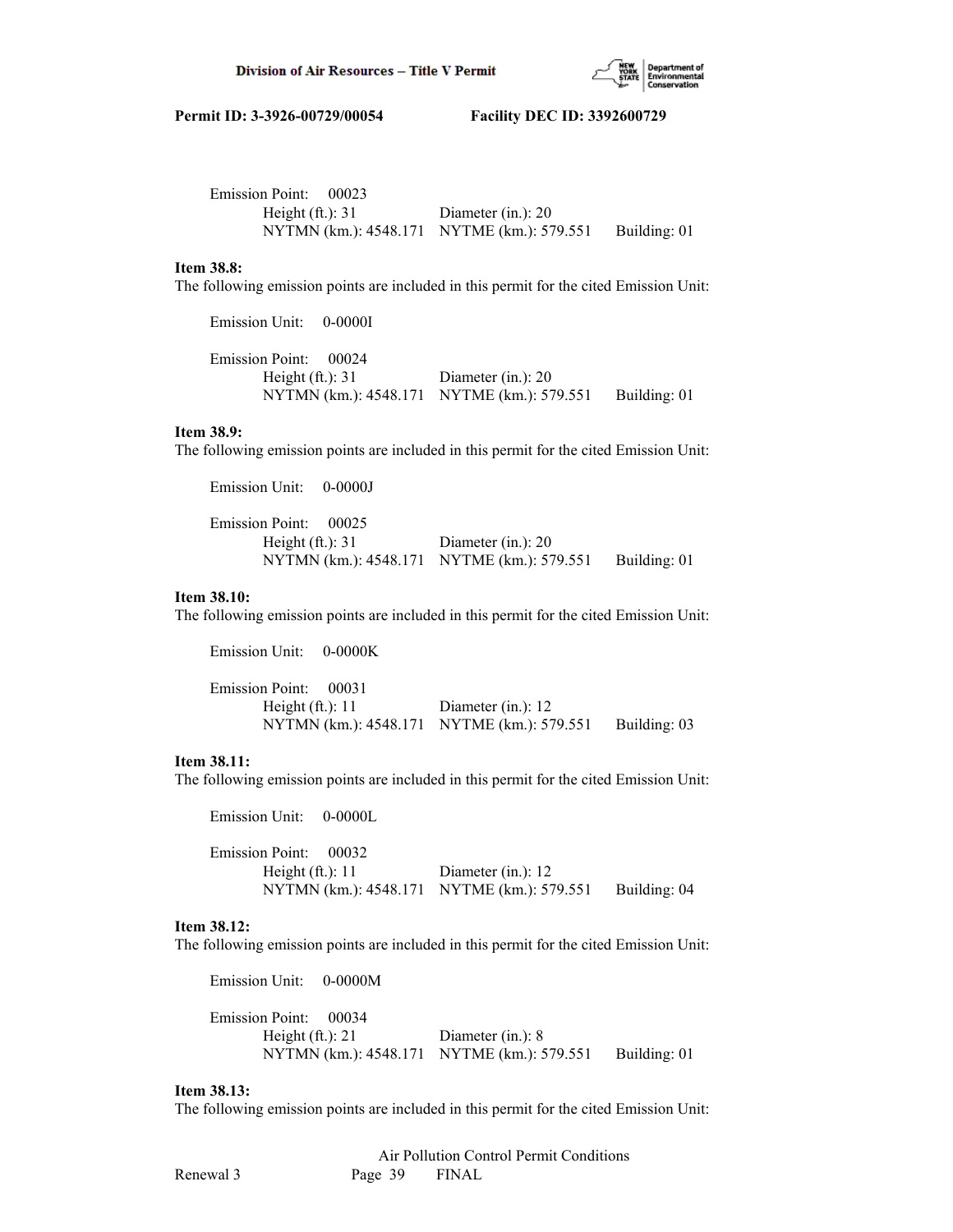

| Emission Unit: 0-0000N                       |                                                                    |              |
|----------------------------------------------|--------------------------------------------------------------------|--------------|
| Emission Point: 00035<br>Height $(ft.)$ : 30 | Diameter $(in.)$ : 9<br>NYTMN (km.): 4548.171 NYTME (km.): 579.551 | Building: 01 |

## **Item 38.14:**

The following emission points are included in this permit for the cited Emission Unit:

 Emission Point: 00036 Height (ft.): 30 Diameter (in.): 9 NYTMN (km.): 4548.171 NYTME (km.): 579.551 Building: 01

#### **Item 38.15:**

The following emission points are included in this permit for the cited Emission Unit:

Emission Unit: 0-0000R

Emission Unit: 0-0000O

| Emission Point: 00043                      |                       |              |
|--------------------------------------------|-----------------------|--------------|
| Height $(ft.)$ : 32                        | Diameter $(in.)$ : 10 |              |
| NYTMN (km.): 4548.171 NYTME (km.): 579.551 |                       | Building: 01 |

## **Item 38.16:**

The following emission points are included in this permit for the cited Emission Unit:

| Emission Unit: 0-0000S |                                            |              |
|------------------------|--------------------------------------------|--------------|
| Emission Point: 00044  |                                            |              |
| Height $(ft.): 30$     | Diameter $(in.)$ : 10                      |              |
|                        | NYTMN (km.): 4548.171 NYTME (km.): 579.551 | Building: 01 |

## **Item 38.17:**

The following emission points are included in this permit for the cited Emission Unit:

| <b>Emission Unit:</b><br>$0 - 0000T$ |                      |              |
|--------------------------------------|----------------------|--------------|
| <b>Emission Point:</b><br>00005      |                      |              |
| Height $(ft.)$ : 31                  | Diameter (in.): 20   |              |
| NYTMN (km.): 4548.171                | NYTME (km.): 579.551 | Building: 01 |
| Emission Point:<br>00006             |                      |              |
| Height $(ft.): 31$                   | Diameter (in.): $20$ |              |
| NYTMN (km.): 4548.171                | NYTME (km.): 579.551 | Building: 01 |
| <b>Emission Point:</b><br>00007      |                      |              |
| Height $(ft.)$ : 31                  | Diameter (in.): $20$ |              |
| NYTMN (km.): 4548.171                | NYTME (km.): 579.551 | Building: 01 |
|                                      |                      |              |

Emission Point: 00008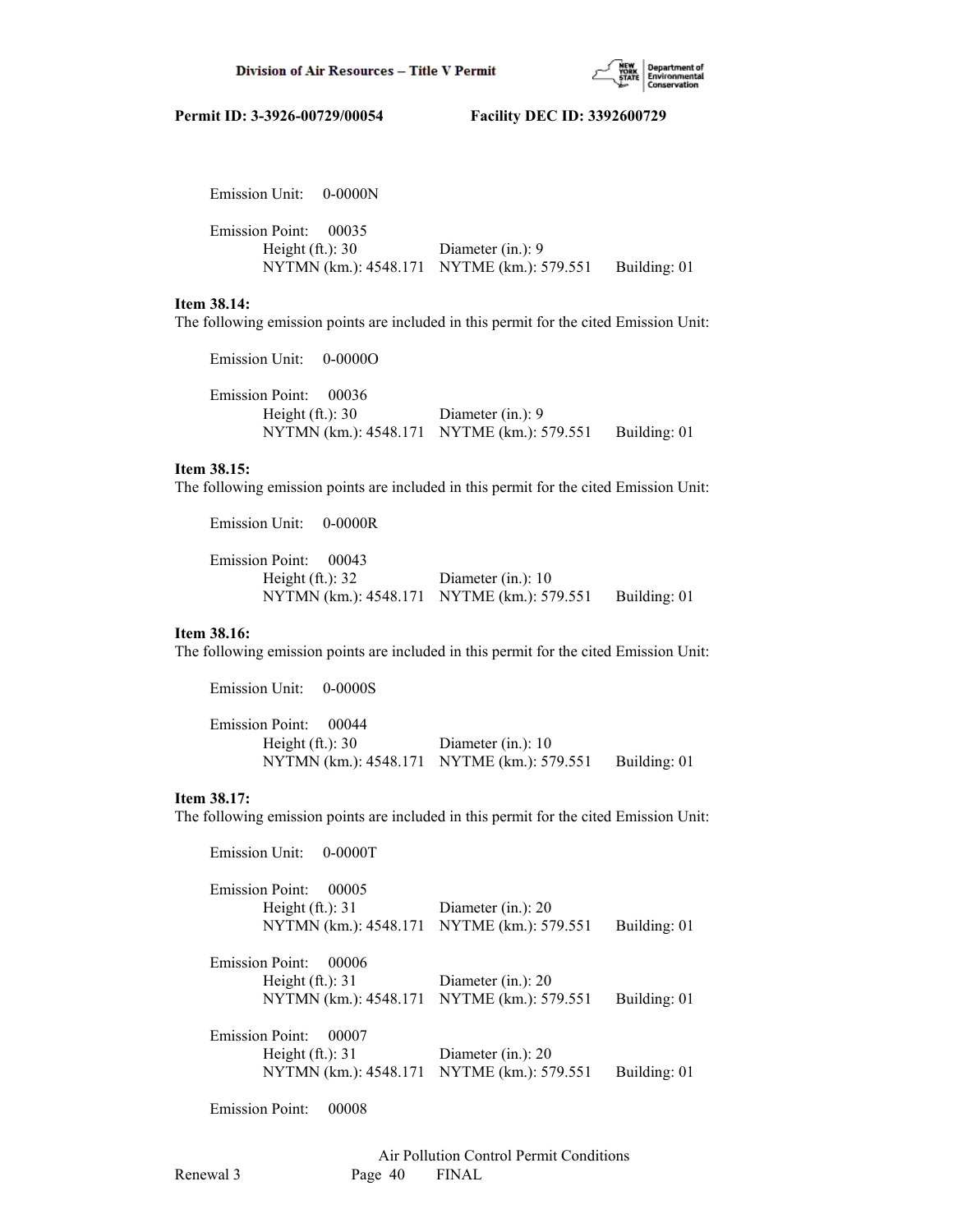

| Height $(ft.)$ : 30<br>NYTMN (km.): 4548.171                                    | Length $(in.)$ : 19<br>NYTME (km.): 579.551 | Width (in.): 14<br>Building: 01 |
|---------------------------------------------------------------------------------|---------------------------------------------|---------------------------------|
| <b>Emission Point:</b><br>00009<br>Height (ft.): 31<br>NYTMN (km.): 4548.171    | Length $(in.)$ : 19<br>NYTME (km.): 579.551 | Width (in.): 14<br>Building: 01 |
| <b>Emission Point:</b><br>00010<br>Height $(ft.): 31$<br>NYTMN (km.): 4548.171  | Length $(in.)$ : 19<br>NYTME (km.): 579.551 | Width (in.): 14<br>Building: 01 |
| <b>Emission Point:</b><br>00026<br>Height $(ft.)$ : 28<br>NYTMN (km.): 4548.171 | Diameter (in.): 18<br>NYTME (km.): 579.551  | Building: 01                    |
| <b>Emission Point:</b><br>00040<br>Height (ft.): 13<br>NYTMN (km.): 4548.171    | Diameter (in.): 18<br>NYTME (km.): 579.551  | Building: 01                    |
| <b>Emission Point:</b><br>00041<br>Height (ft.): 28<br>NYTMN (km.): 4548.171    | Diameter (in.): 20<br>NYTME (km.): 579.551  | Building: 01                    |
| <b>Emission Point:</b><br>00042<br>Height $(ft.)$ : 28<br>NYTMN (km.): 4548.171 | Diameter (in.): 18<br>NYTME (km.): 579.551  | Building: 01                    |
| <b>Emission Point:</b><br>00045<br>Height (ft.): 34<br>NYTMN (km.): 4548.171    | Diameter (in.): 12<br>NYTME (km.): 579.551  | Building: 01                    |
| <b>Emission Point:</b><br>00046<br>Height $(ft.)$ : 35<br>NYTMN (km.): 4548.171 | Diameter (in.): 14<br>NYTME (km.): 579.551  | Building: 01                    |
| <b>Emission Point:</b><br>00047<br>Height $(ft.)$ : 28<br>NYTMN (km.): 4548.171 | Diameter (in.): 12<br>NYTME (km.): 579.551  | Building: 01                    |
| <b>Emission Point:</b><br>00048<br>Height (ft.): 28<br>NYTMN (km.): 4548.171    | Diameter (in.): 12<br>NYTME (km.): 579.551  | Building: 01                    |

## **Item 38.18:**

The following emission points are included in this permit for the cited Emission Unit:

 Emission Unit: 0-0000U Emission Point: 00049 Height (ft.): 35 Diameter (in.): 8 NYTMN (km.): 4548.171 NYTME (km.): 579.551 Building: 01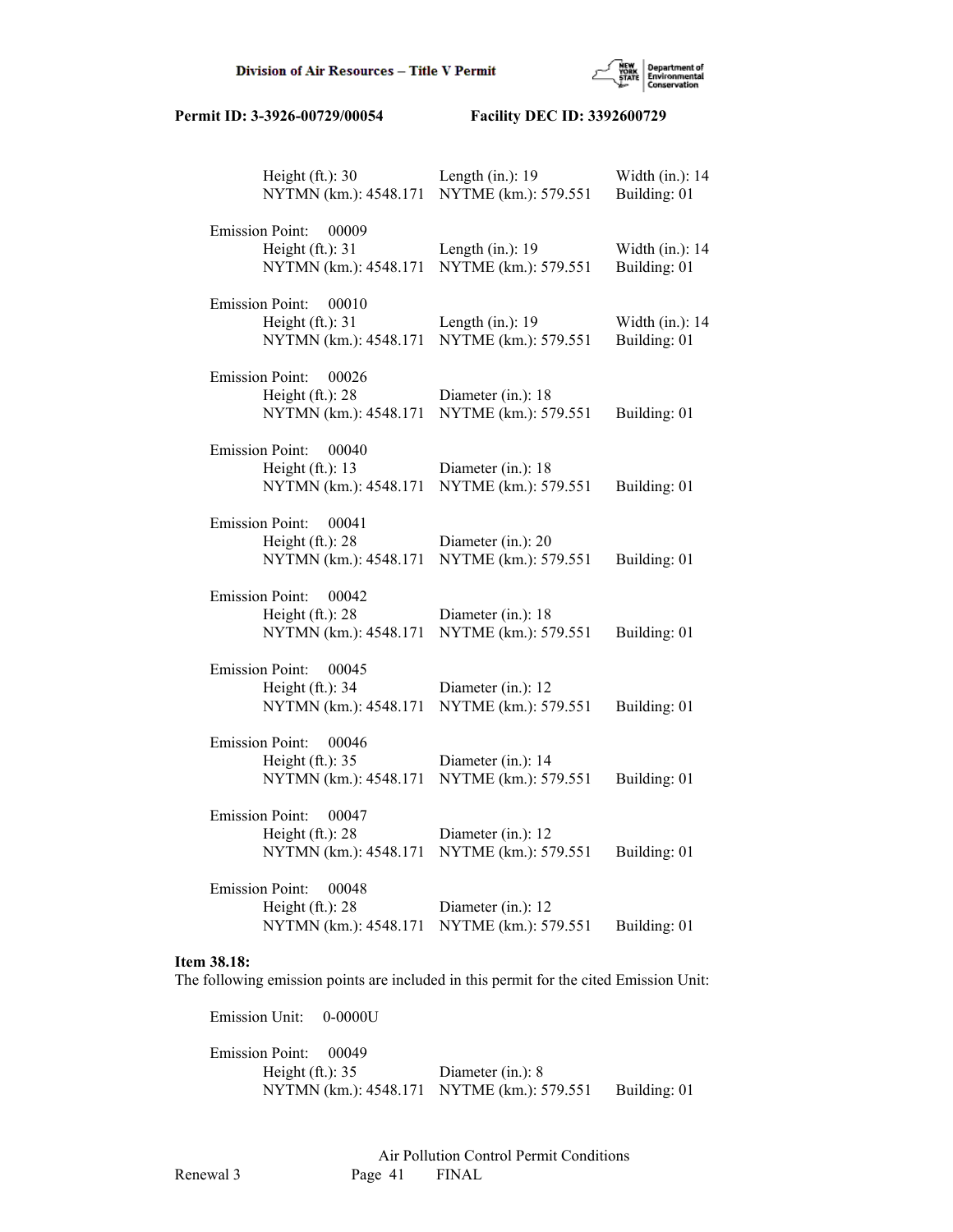

## **Condition 39: Process Definition By Emission Unit Effective between the dates of 06/27/2022 and 06/26/2027**

## **Applicable Federal Requirement:6 NYCRR Subpart 201-6**

## **Item 39.1:**

This permit authorizes the following regulated processes for the cited Emission Unit:

 Emission Unit: 0-0000A Process: D01 Source Classification Code: 3-01-060-09 Process Description: Drying of aqueous based pharmaceutical products.

Emission Source/Control: DRY04 - Process

Emission Source/Control: DRY05 - Process

## **Item 39.2:**

This permit authorizes the following regulated processes for the cited Emission Unit:

 Emission Unit: 0-0000B Process: D02 Source Classification Code: 3-01-060-09 Process Description: Drying aqueous based pharmaceutical products.

Emission Source/Control: FBD01 - Process

## **Item 39.3:**

This permit authorizes the following regulated processes for the cited Emission Unit:

 Emission Unit: 0-0000C Process: S01 Source Classification Code: 3-01-060-10 Process Description: Chemical Storage.

Emission Source/Control: CHEM1 - Process

## **Item 39.4:**

This permit authorizes the following regulated processes for the cited Emission Unit:

 Emission Unit: 0-0000E Process: P01 Source Classification Code: 3-01-060-11 Process Description: Aqueous coating of pharmaceutical tablets.

 Emission Source/Control: 0DC01 - Control Control Type: FABRIC FILTER

Emission Source/Control: COAT1 - Process

#### **Item 39.5:**

This permit authorizes the following regulated processes for the cited Emission Unit:

 Emission Unit: 0-0000F Process: P02 Source Classification Code: 3-01-060-11 Process Description: Aqueous coating of pharmaceutical tablets.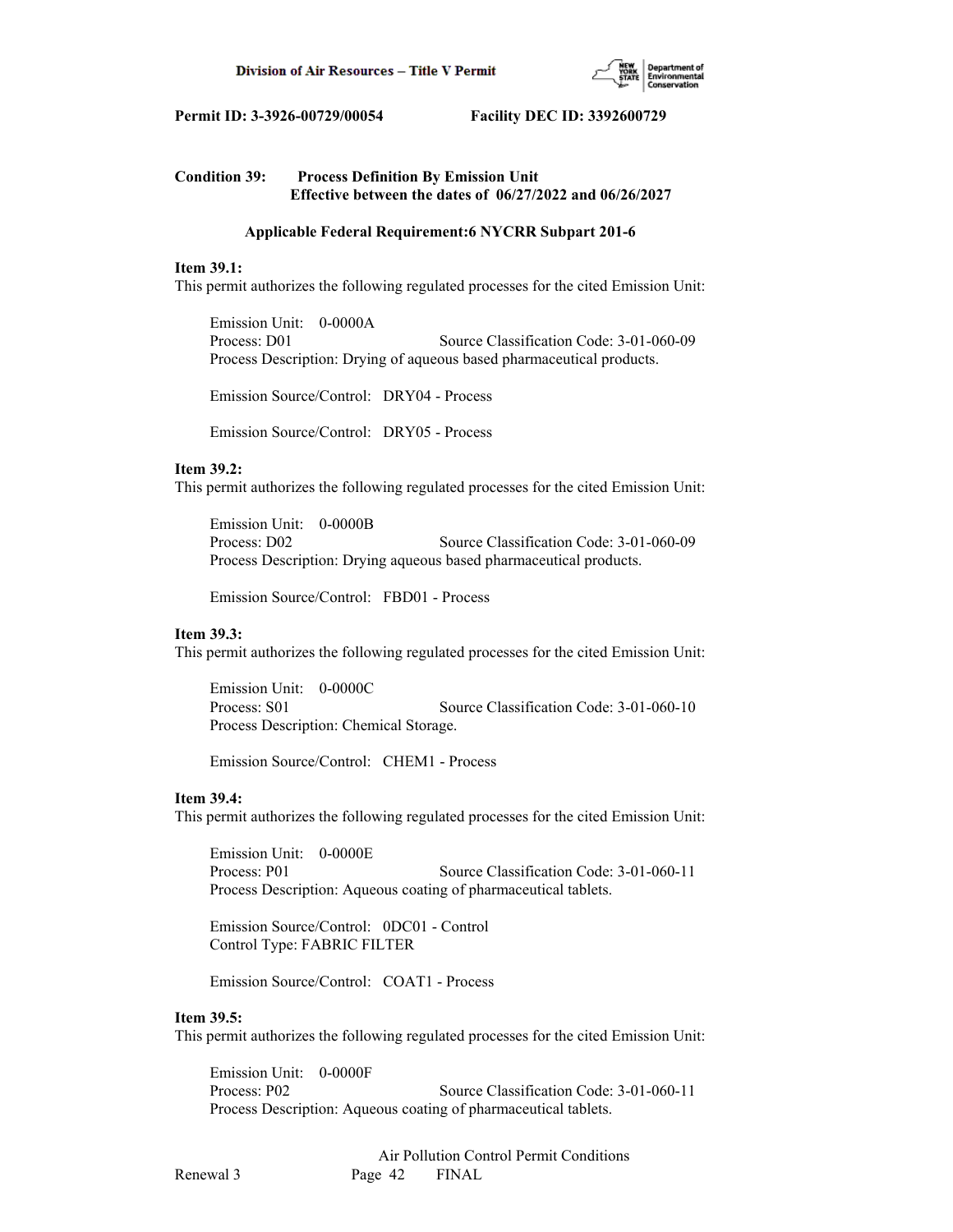

 Emission Source/Control: 0DC02 - Control Control Type: DUST COLLECTOR

Emission Source/Control: COAT2 - Process

#### **Item 39.6:**

This permit authorizes the following regulated processes for the cited Emission Unit:

 Emission Unit: 0-0000G Process: P03 Source Classification Code: 3-01-060-11 Process Description: Aqueous based compu-lab tablet coater.

 Emission Source/Control: 0DC03 - Control Control Type: DUST COLLECTOR

Emission Source/Control: COAT3 - Process

## **Item 39.7:**

This permit authorizes the following regulated processes for the cited Emission Unit:

 Emission Unit: 0-0000H Process: F01 Source Classification Code: 3-01-060-22 Process Description: Fugitive volatile organic compound (VOC) emissions associated with sanitizing solvents used and batch production of pharmaceutical products.

Emission Source/Control: FUG01 - Process

## **Item 39.8:**

This permit authorizes the following regulated processes for the cited Emission Unit:

 Emission Unit: 0-0000I Process: P04 Source Classification Code: 3-01-060-99 Process Description: Operations associated with the compression area.

 Emission Source/Control: 0DC04 - Control Control Type: FABRIC FILTER

Emission Source/Control: COMP1 - Process

#### **Item 39.9:**

This permit authorizes the following regulated processes for the cited Emission Unit:

 Emission Unit: 0-0000J Process: P05 Source Classification Code: 3-01-060-12 Process Description: Operations associated with the granulation area.

 Emission Source/Control: 0DC05 - Control Control Type: DUST COLLECTOR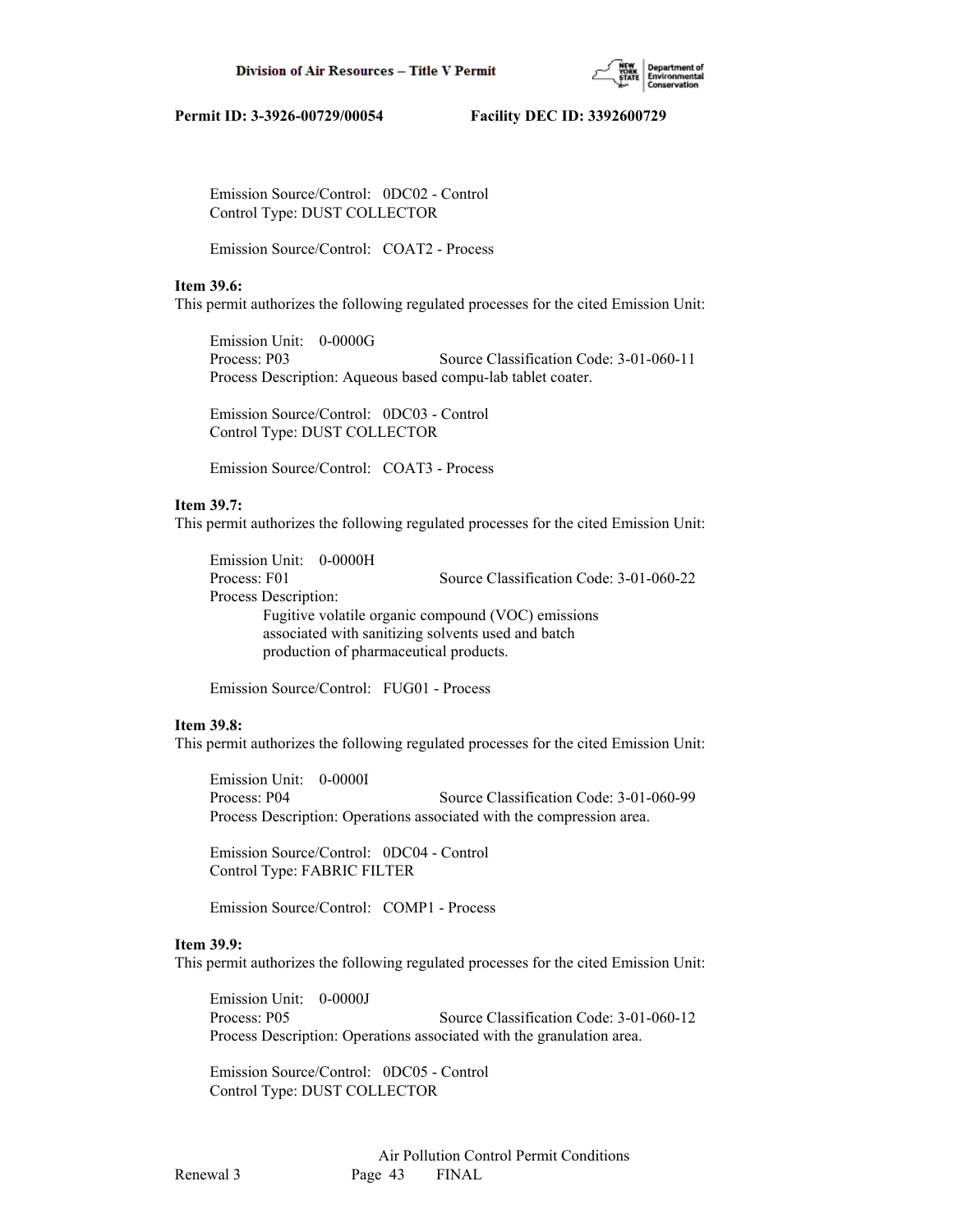

Emission Source/Control: GRAN1 - Process

#### **Item 39.10:**

This permit authorizes the following regulated processes for the cited Emission Unit:

 Emission Unit: 0-0000K Process: S02 Source Classification Code: 3-01-060-10 Process Description: Chemical storage.

Emission Source/Control: CHEM2 - Process

#### **Item 39.11:**

This permit authorizes the following regulated processes for the cited Emission Unit:

 Emission Unit: 0-0000L Process: S03 Source Classification Code: 3-01-060-10 Process Description: Storage of hazardous wastes.

Emission Source/Control: HAZW1 - Process

## **Item 39.12:**

This permit authorizes the following regulated processes for the cited Emission Unit:

 Emission Unit: 0-0000M Process: P06 Source Classification Code: 3-01-060-99 Process Description: Combined process consisting of the pharmacy dispensing area and compression area activities.

 Emission Source/Control: 0DC16 - Control Control Type: HIGH EFFICIENCY PARTICULATE AIR FILTER

Emission Source/Control: 00PDA - Process

Emission Source/Control: TAB01 - Process

Emission Source/Control: TAB02 - Process

Emission Source/Control: TAB03 - Process

## **Item 39.13:**

This permit authorizes the following regulated processes for the cited Emission Unit:

 Emission Unit: 0-0000N Process: PLA Source Classification Code: 3-01-060-99 Process Description: Packaging of pharmaceutical products Lines A, D, E and F in support of pharmaceutical production and or  $R \& D$ . Dust collector DC-07 is utilized to control particulate emissions exhausted through emission point 35.

Emission Source/Control: DC-07 - Control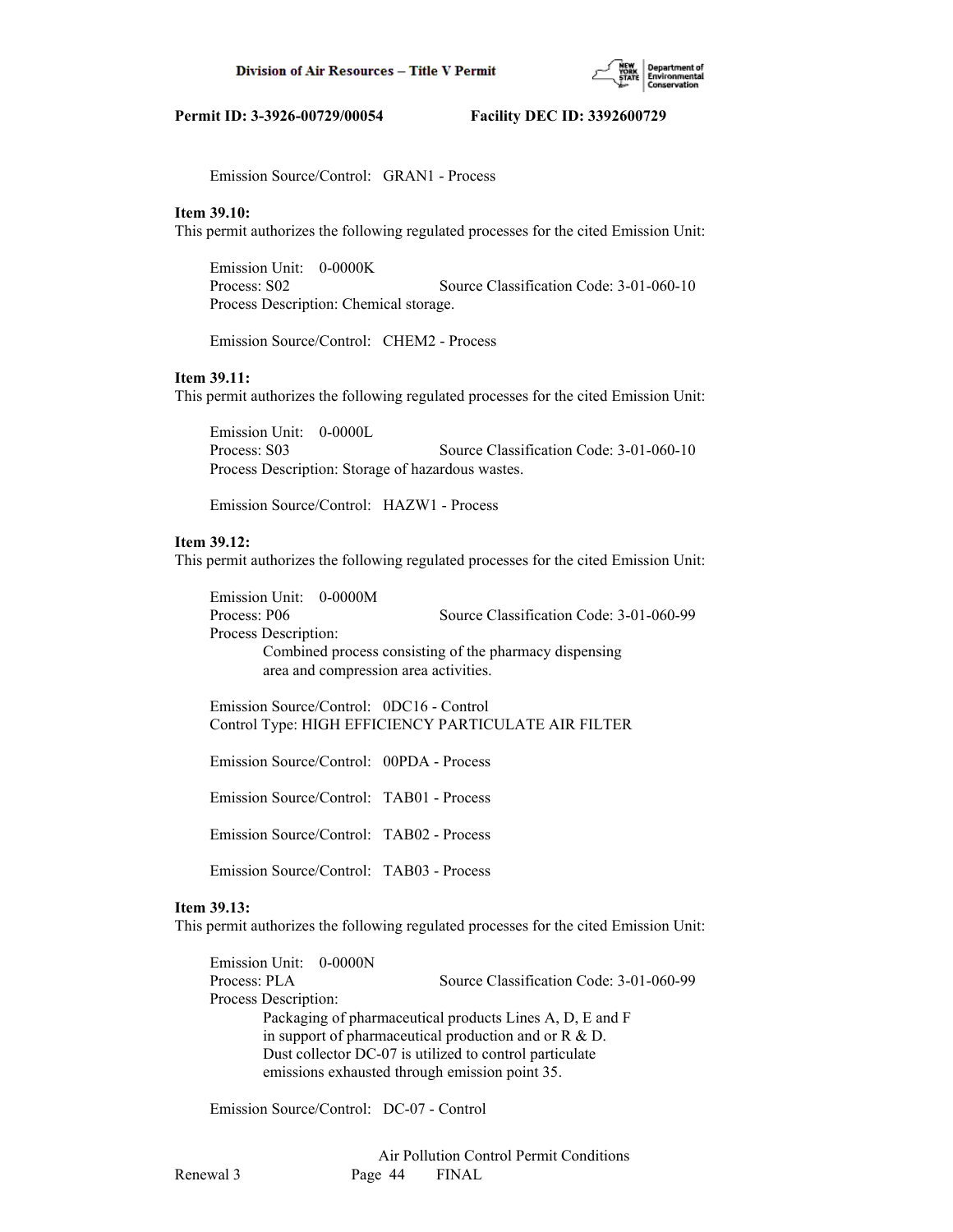

Control Type: DUST COLLECTOR

Emission Source/Control: PL-AO - Process

Emission Source/Control: PL-DO - Process

Emission Source/Control: PL-EO - Process

Emission Source/Control: PL-FO - Process

## **Item 39.14:**

This permit authorizes the following regulated processes for the cited Emission Unit:

 Emission Unit: 0-0000O Process: PLB Source Classification Code: 3-01-060-99 Process Description: Packaging of pharmaceutical products Lines B, C and Blister.

 Emission Source/Control: DC-08 - Control Control Type: DUST COLLECTOR

Emission Source/Control: 0PL-B - Process

Emission Source/Control: 0PL-C - Process

Emission Source/Control: PL-BL - Process

## **Item 39.15:**

This permit authorizes the following regulated processes for the cited Emission Unit:

 Emission Unit: 0-0000R Process: P11 Source Classification Code: 3-01-060-12 Process Description: Process associated with granulation.

 Emission Source/Control: DC-15 - Control Control Type: DUST COLLECTOR

Emission Source/Control: BLND1 - Process

Emission Source/Control: GRAN2 - Process

Emission Source/Control: MILL1 - Process

Emission Source/Control: SIFT1 - Process

#### **Item 39.16:**

This permit authorizes the following regulated processes for the cited Emission Unit:

Emission Unit: 0-0000S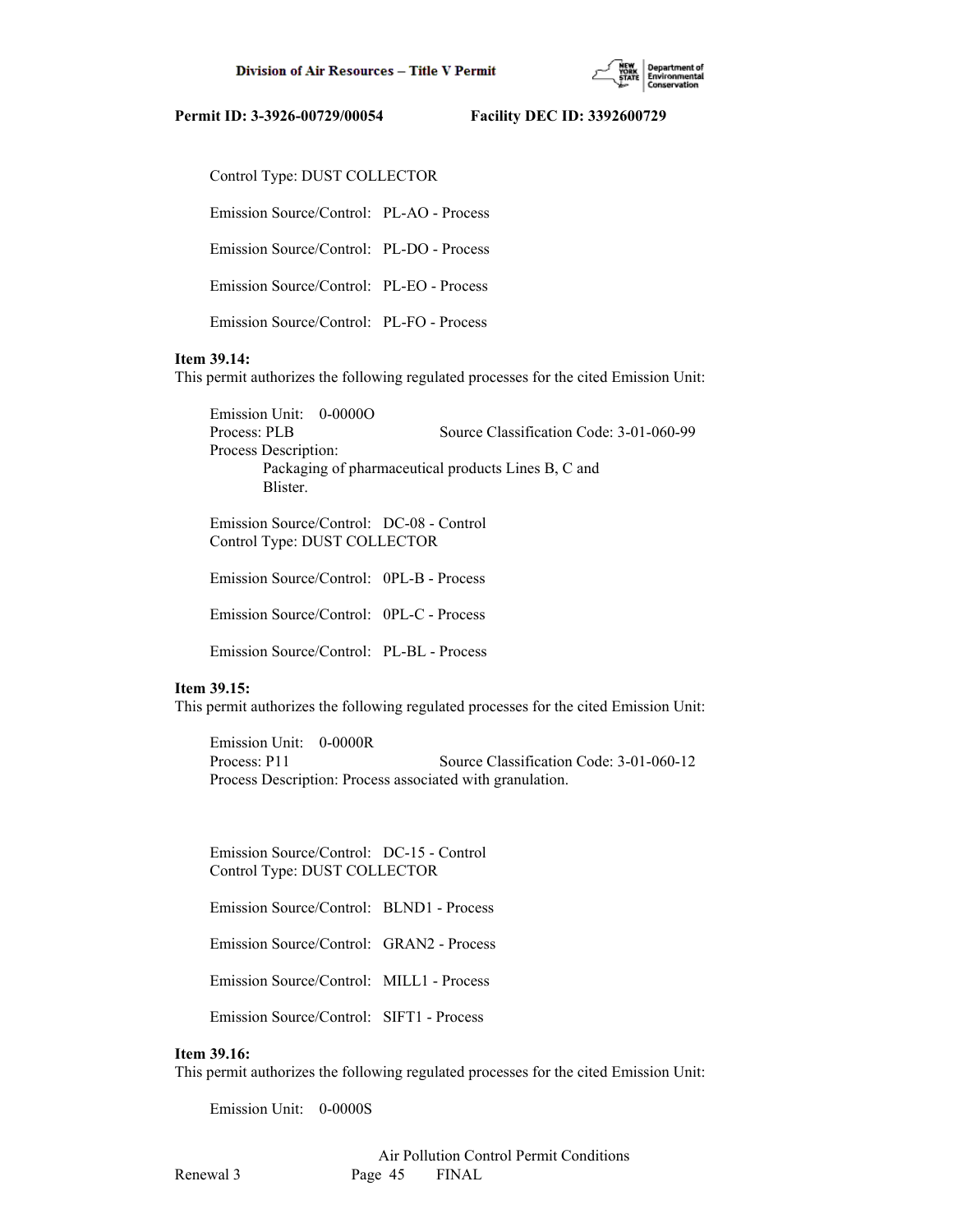

Process: P12 Source Classification Code: 3-01-060-99

Process Description:

 Pharmaceutical production associated with Creams and Gel areas.

 Emission Source/Control: DC-17 - Control Control Type: DUST COLLECTOR

Emission Source/Control: CG-01 - Process

Emission Source/Control: MIX01 - Process

Emission Source/Control: TAB04 - Process

## **Item 39.17:**

This permit authorizes the following regulated processes for the cited Emission Unit:

 Emission Unit: 0-0000T Process: D03 Source Classification Code: 3-01-060-09 Process Description: Drying ovens #283 (DRY06), #284 (DRY07), and #285 (DRY08) are used to remove isopropyl alcohol and/or ethanol from pharmaceutical products. Emissions will exhaust through wet scrubbers as follows: DRY07 to SCR01 (EP00005), DRY06 to SCR02 (EP00006), and DRY08 to SCR03 (EP00007) for the first six hours of the drying cycle. Then scrubbers will be turned off and emissions will exhaust through bypass emission points for the remainder of the drying cycle as follows: DRY06 to EP00008, DRY07 to EP00009, DRY08 to EP00010.

 Emission Source/Control: SCR01 - Control Control Type: WET SCRUBBER

 Emission Source/Control: SCR02 - Control Control Type: WET SCRUBBER

 Emission Source/Control: SCR03 - Control Control Type: WET SCRUBBER

Emission Source/Control: DRY06 - Process

Emission Source/Control: DRY07 - Process

Emission Source/Control: DRY08 - Process

## **Item 39.18:**

This permit authorizes the following regulated processes for the cited Emission Unit:

 Emission Unit: 0-0000T Process: D04 Source Classification Code: 3-01-060-09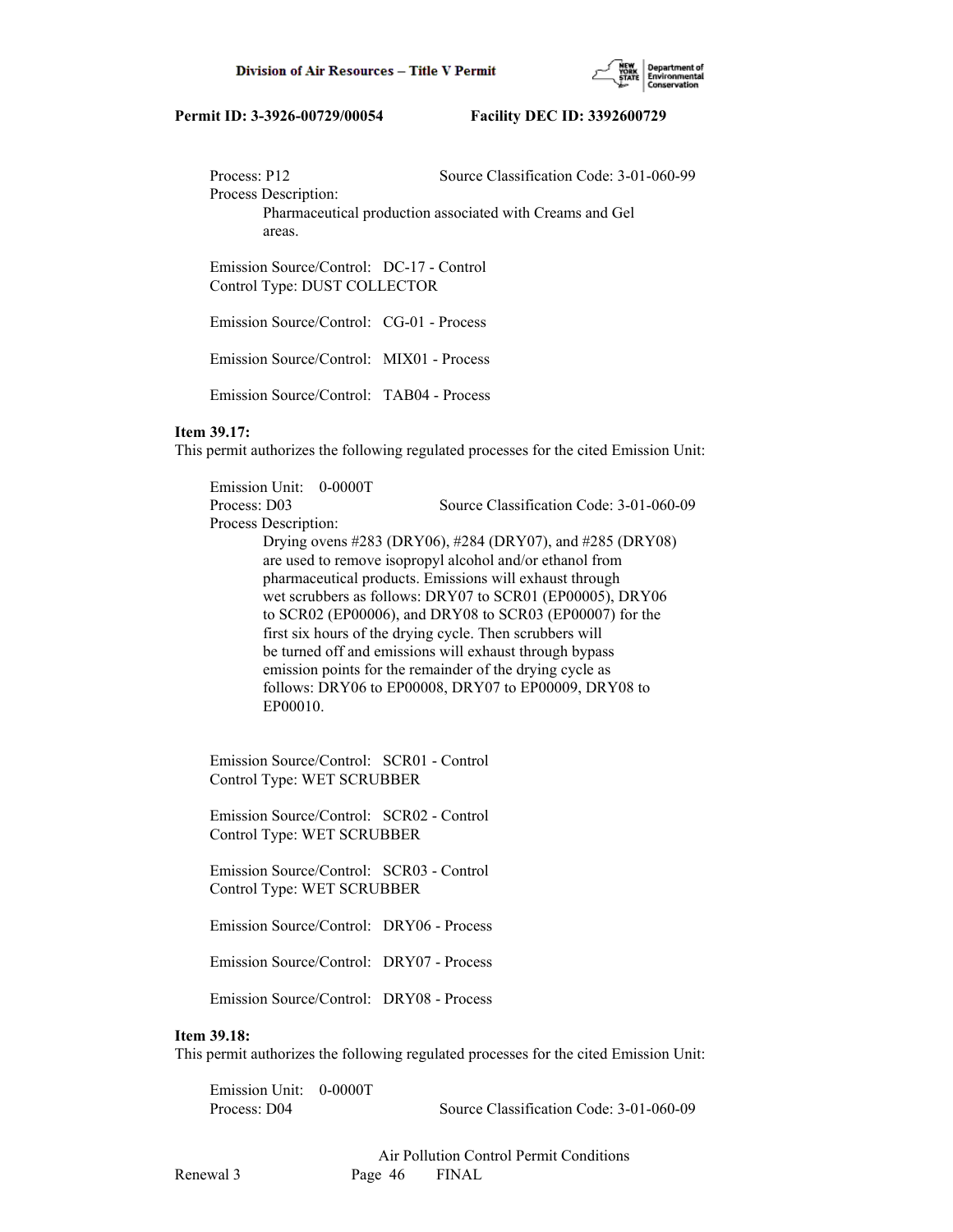

Process Description:

 Drying ovens #283 (DRY06), #284 (DRY07), and #285 (DRY08) when operating in aqueous mode. Emissions will exhaust through the following emission points: DRY06 to EP00008, DRY07 to EP00009, DRY08 to EP00010.

Emission Source/Control: DRY06 - Process

Emission Source/Control: DRY07 - Process

Emission Source/Control: DRY08 - Process

#### **Item 39.19:**

This permit authorizes the following regulated processes for the cited Emission Unit:

 Emission Unit: 0-0000T Process: P07 Source Classification Code: 3-01-060-99

Process Description:

 Operation of the following equipment in solvent mode utilizing isopropyl alcohol and/or ethanol or methanol:

 The 48" Accela-Cota Tablet Coater (COAT4), two Glatt GPCG-60 coater/granulation/dryer units (COAT5 & COAT6), and one ACG Fluid Bed Dryer (FBD) (COAT8), each with a dedicated fume hood used to dispense raw materials (HOOD 1/COAT4, HOOD2/COAT5, HOOD3/COAT6, and HOOD5/COAT8).

 Methanol is also used in the two Glatts and associated fume hoods (COAT5/HOOD2 and COAT6/HOOD3).

 All equipment is used in pharmaceutical production and/or research & development purposes. All equipment can be used in solvent mode (VOCs). COAT5/HOOD2 and COAT6/HOOD3 can use methanol (HAP) in addition to VOC.

 Particulate emissions from COAT4, COAT5, COAT6, and COAT8 are controlled by dust collectors (DC-11, DC-12 [internal], DC-13 [internal], and DC-19 [internal], respectively) before being manifolded to its dedicated fume hood and directed to VOC control.

 VOC emissions are controlled by a wet scrubber or the carbon absorption system as follows: COAT4/HOOD1 to CAlRR (EP00040); COAT5/HOOD2 to SCR01 (EP00005) or CA1RR (EP00040) as a backup; COAT6/HOOD3 to SCR01 (EP00005) or CA1RR (EP00040) as a backup, and COAT8/HOOD5 to SCR03 (EP00007).

 Methanol emissions are controlled as follows: COAT5/HOOD2 to CA1RR (EP00040) and COAT6/HOOD3 to CA1RR (EP00040).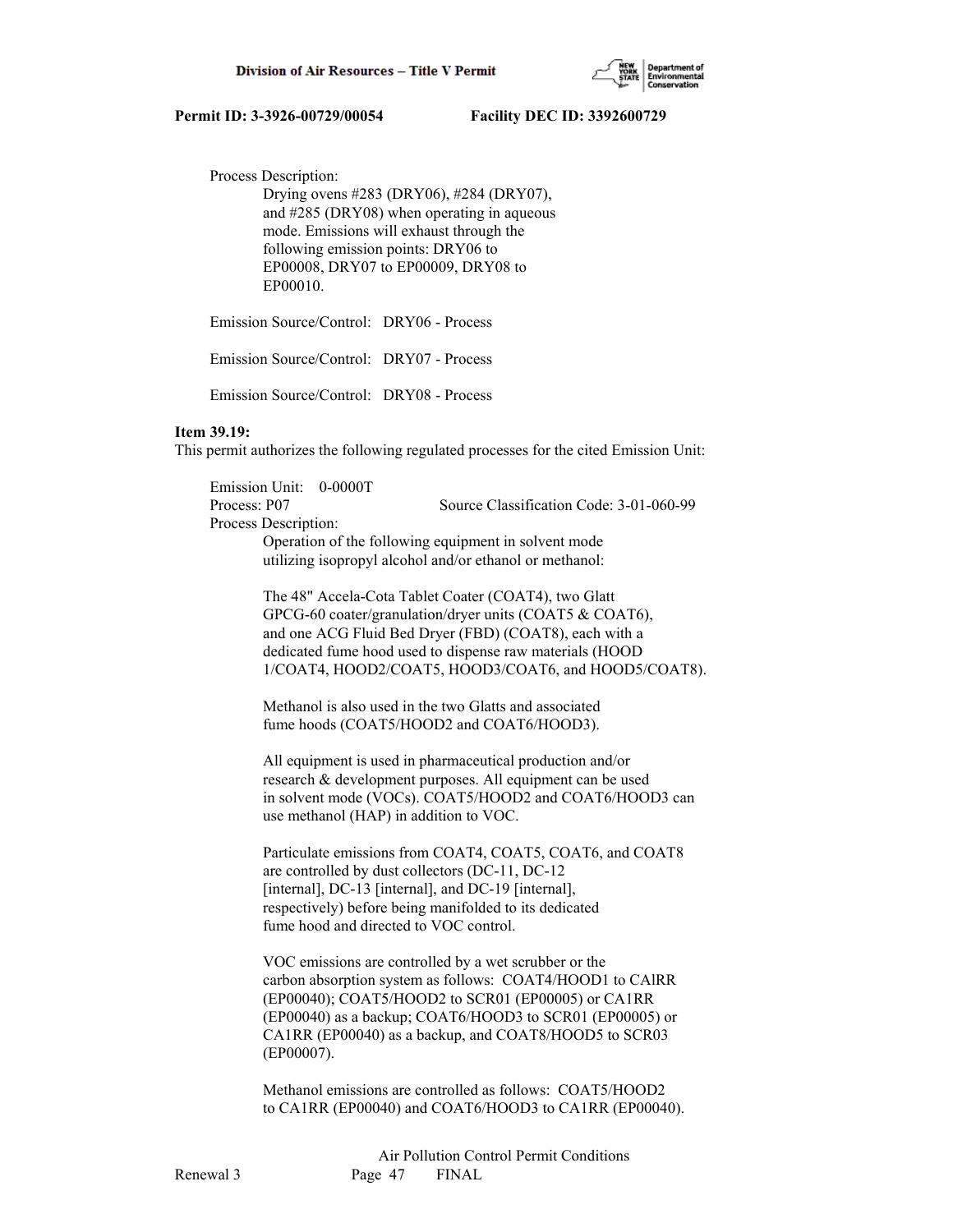

 Emission Source/Control: CA1RR - Control Control Type: ACTIVATED CARBON ADSORPTION

 Emission Source/Control: DC-11 - Control Control Type: DUST COLLECTOR

 Emission Source/Control: DC-12 - Control Control Type: DUST COLLECTOR

 Emission Source/Control: DC-13 - Control Control Type: DUST COLLECTOR

 Emission Source/Control: DC-19 - Control Control Type: DUST COLLECTOR

 Emission Source/Control: SCR01 - Control Control Type: WET SCRUBBER

 Emission Source/Control: SCR03 - Control Control Type: WET SCRUBBER

Emission Source/Control: COAT4 - Process

Emission Source/Control: COAT5 - Process

Emission Source/Control: COAT6 - Process

Emission Source/Control: COAT8 - Process

Emission Source/Control: HOOD1 - Process

Emission Source/Control: HOOD2 - Process

Emission Source/Control: HOOD3 - Process

Emission Source/Control: HOOD5 - Process

## **Item 39.20:**

This permit authorizes the following regulated processes for the cited Emission Unit:

 Emission Unit: 0-0000T Process: P08 Source Classification Code: 3-01-060-11 Process Description: A Glatt GPCG-60 coater/granulation/dryer units (COAT5) with a dedicated fume hood (HOOD2) used to dispense raw materials operates in aqueous mode.

> Particulate emissions from COAT5 are controlled by an internal dust collector (DC-12) before being manifolded to HOOD2 and vented to atmosphere (EP00026).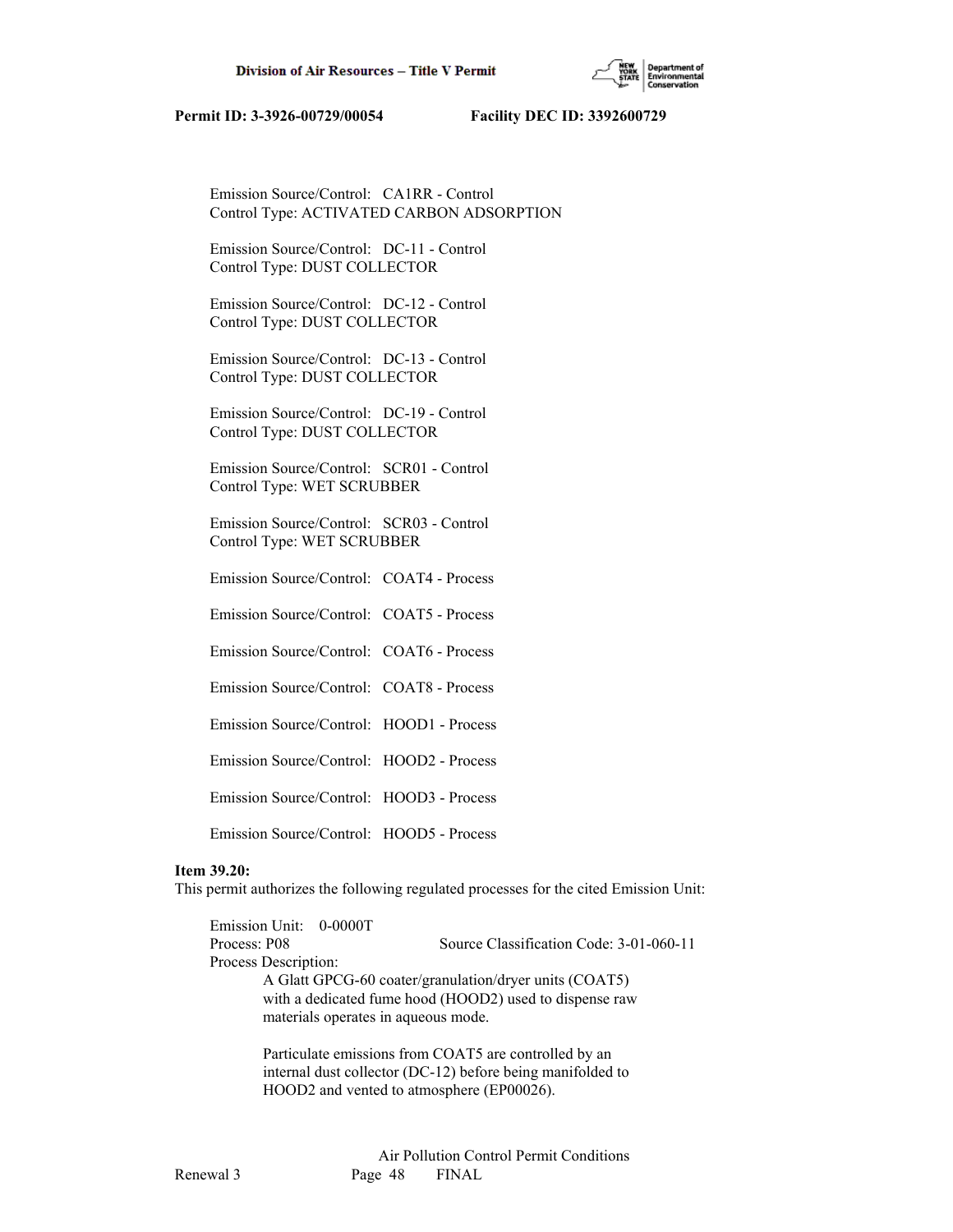

 Emission Source/Control: DC-12 - Control Control Type: DUST COLLECTOR

Emission Source/Control: COAT5 - Process

Emission Source/Control: HOOD2 - Process

## **Item 39.21:**

This permit authorizes the following regulated processes for the cited Emission Unit:

 Emission Unit: 0-0000T Process: P09 Source Classification Code: 3-01-060-11 Process Description: A 48" Accela-Cota Tablet Coater (COAT4) with a dedicated fume hood (HOOD1) used to dispense raw materials operates in aqueous mode.

> Particulate emissions from COAT4 are controlled by an external dust collector (DC-11) before being manifolded to HOOD1 and vented to atmosphere (EP00041).

 Emission Source/Control: DC-11 - Control Control Type: DUST COLLECTOR

Emission Source/Control: COAT4 - Process

Emission Source/Control: HOOD1 - Process

#### **Item 39.22:**

This permit authorizes the following regulated processes for the cited Emission Unit:

 Emission Unit: 0-0000T Process: P10 Source Classification Code: 3-01-060-11 Process Description: A Glatt GPCG-60 coater/granulation/dryer units (COAT6) with a dedicated fume hood (HOOD3) used to dispense raw materials operates in aqueous mode.

> Particulate emissions from COAT6 are controlled by an internal dust collector (DC-13) before being manifolded to HOOD3 and vented to atmosphere (EP00042).

 Emission Source/Control: DC-13 - Control Control Type: DUST COLLECTOR

Emission Source/Control: COAT6 - Process

Emission Source/Control: HOOD3 - Process

#### **Item 39.23:**

This permit authorizes the following regulated processes for the cited Emission Unit: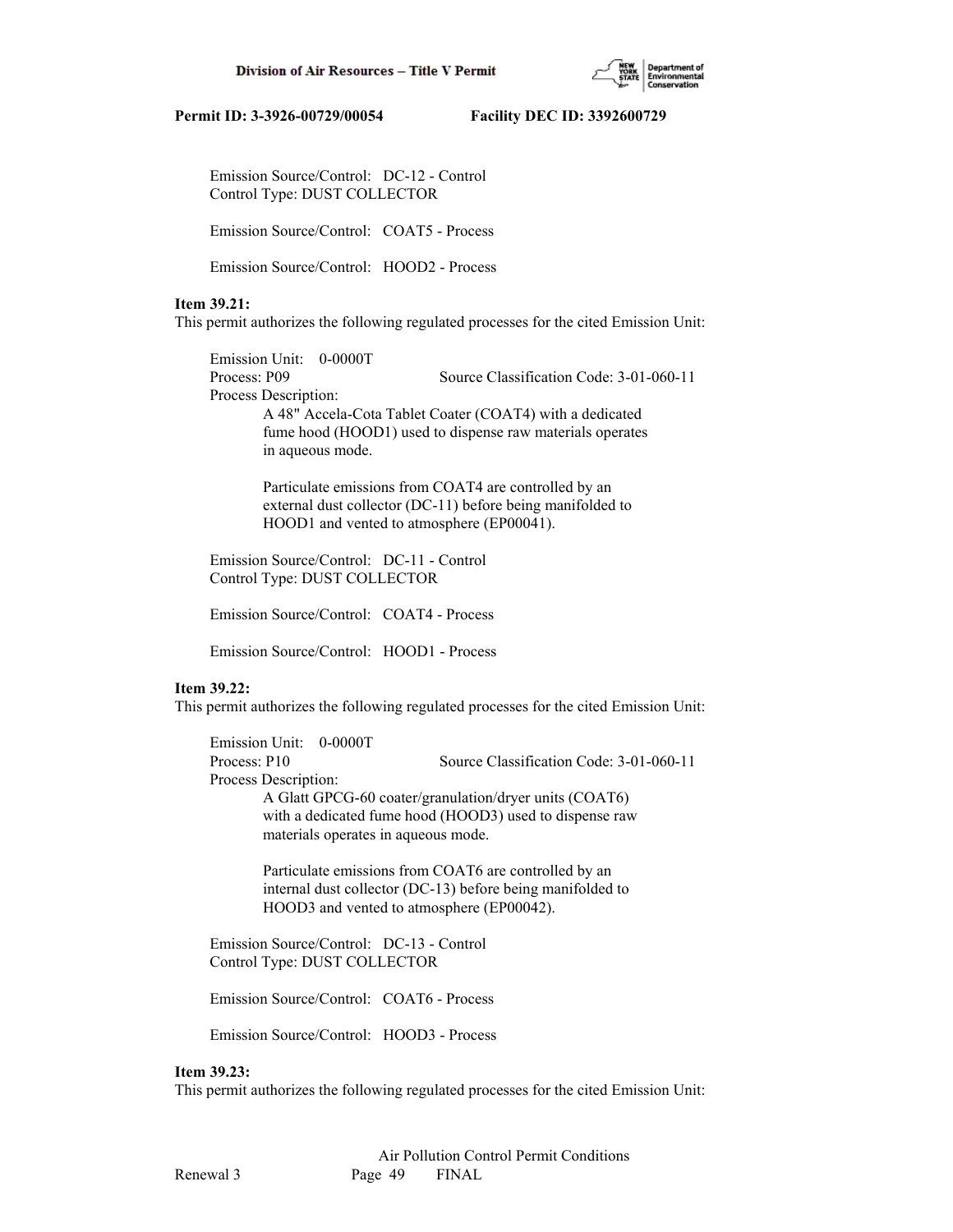

 Emission Unit: 0-0000T Process: P13 Source Classification Code: 3-01-060-12 Process Description: A 60" Accela-Cota Tablet Coater (COAT7) with a dedicated

 fume hood (HOOD4) used to dispense raw materials operates in aqueous mode.

 Particulate emissions from COAT7 are controlled by an external dust collector (DC-18) before being manifolded to HOOD4 and vented to atmosphere (EP00047).

 Emission Source/Control: DC-18 - Control Control Type: DUST COLLECTOR

Emission Source/Control: COAT7 - Process

Emission Source/Control: HOOD4 - Process

## **Item 39.24:**

This permit authorizes the following regulated processes for the cited Emission Unit:

 Emission Unit: 0-0000T Process: P14 Source Classification Code: 3-01-060-11 Process Description: An ACG Fluid Bed Dryer (FBD) (COAT8) with a dedicated fume hood (HOOD5) used to dispense raw materials operates in aqueous mode.

> Particulate emissions from COAT8 are controlled by an internal dust collector (DC-19) before being manifolded to HOOD5 and vented to atmosphere (EP00048).

 Emission Source/Control: DC-19 - Control Control Type: DUST COLLECTOR

Emission Source/Control: COAT8 - Process

Emission Source/Control: HOOD5 - Process

## **Item 39.25:**

This permit authorizes the following regulated processes for the cited Emission Unit:

| Emission Unit: 0-0000T |                                                     |
|------------------------|-----------------------------------------------------|
| Process: P16           | Source Classification Code: 3-01-060-99             |
| Process Description:   |                                                     |
| acetone:               | Operation of the following equipment when utilizing |
|                        |                                                     |

 The 48" (COAT4) and 60" (COAT7) Accela-Cota Tablet Coaters, each with a dedicated fume hood used to dispense raw materials (HOOD1/COAT4, and HOOD4/COAT7).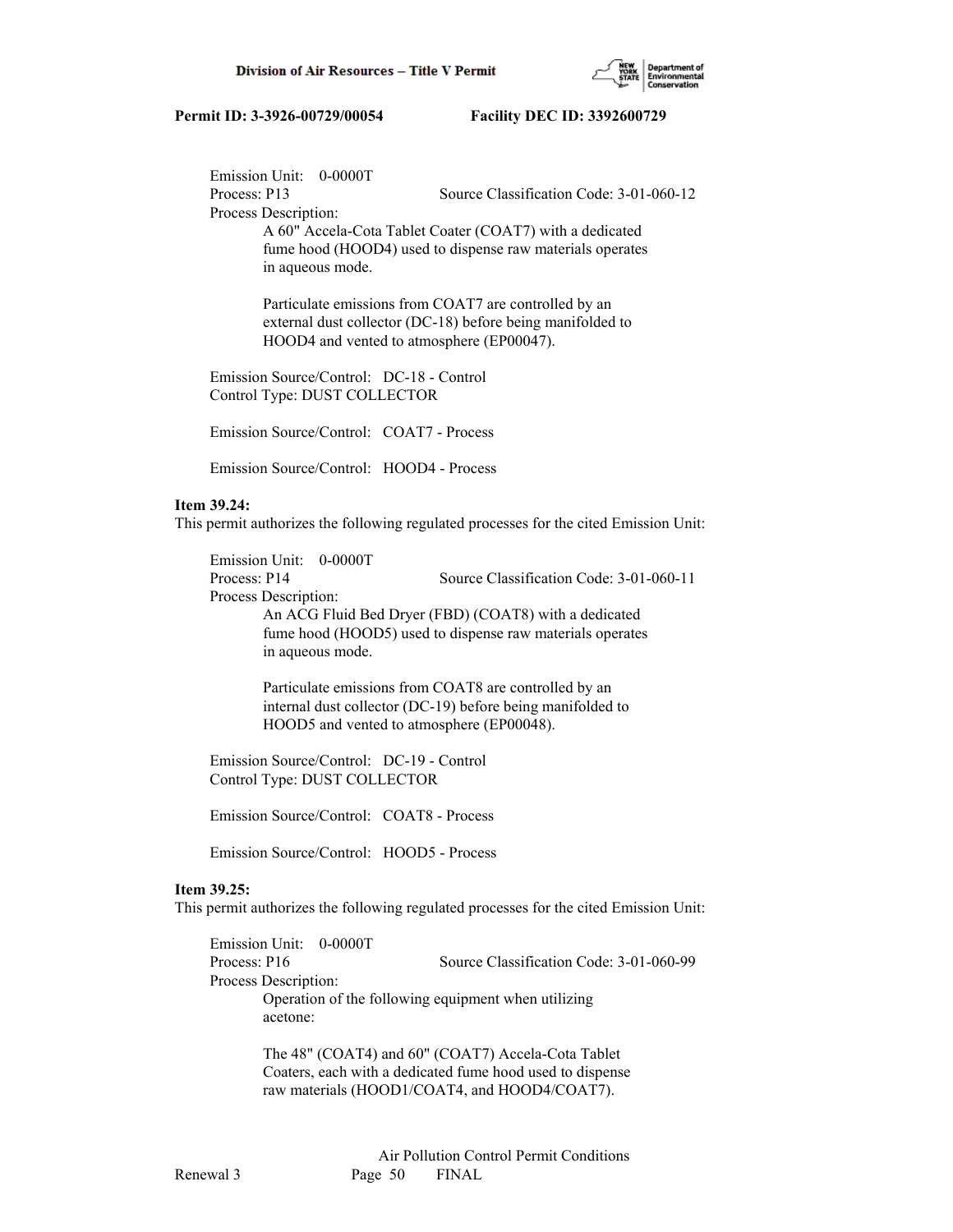

 COAT4/HOOD1 & COAT7/HOOD4 will not operate at the same time when processing acetone batches.

 Particulate emissions from COAT4 & COAT7 are controlled by dust collectors (DC-11, & DC-18, respectively) before being manifolded to its dedicated fume hood & directed to acetone control.

 Acetone emissions are controlled by condensers as follows: COAT4/HOOD1 to COND1(EP00045) & COAT7/HOOD4 to COND2 (EP00046).

 Emission Source/Control: COND1 - Control Control Type: REFRIGERATED CONDENSER

 Emission Source/Control: COND2 - Control Control Type: REFRIGERATED CONDENSER

 Emission Source/Control: DC-11 - Control Control Type: DUST COLLECTOR

 Emission Source/Control: DC-18 - Control Control Type: DUST COLLECTOR

Emission Source/Control: COAT4 - Process

Emission Source/Control: COAT7 - Process

Emission Source/Control: HOOD1 - Process

Emission Source/Control: HOOD4 - Process

## **Item 39.26:**

This permit authorizes the following regulated processes for the cited Emission Unit:

 Emission Unit: 0-0000U Process: P15 Source Classification Code: 3-01-060-99 Process Description: A dust collection system will pick up particulate matter (PM) from spot areas and/or room ventilation pick up points in five new manufacturing clean rooms (MCR) (rooms 37, 38, 39, 40 & 41) (MCR37, MCR38, MCR39, MCR40, MCR41) plus one new packaging line (0PL-J). The PM collected from this system will be manifolded and directed to a Torit dust collector (DC-20) and exhausted via Emission Point EP00049. Only aqueous products will be produced in the manufacturing clean rooms and pre made pharmaceutical products will be packaged on the packaging line 0PL-J.

 Emission Source/Control: DC-20 - Control Control Type: DUST COLLECTOR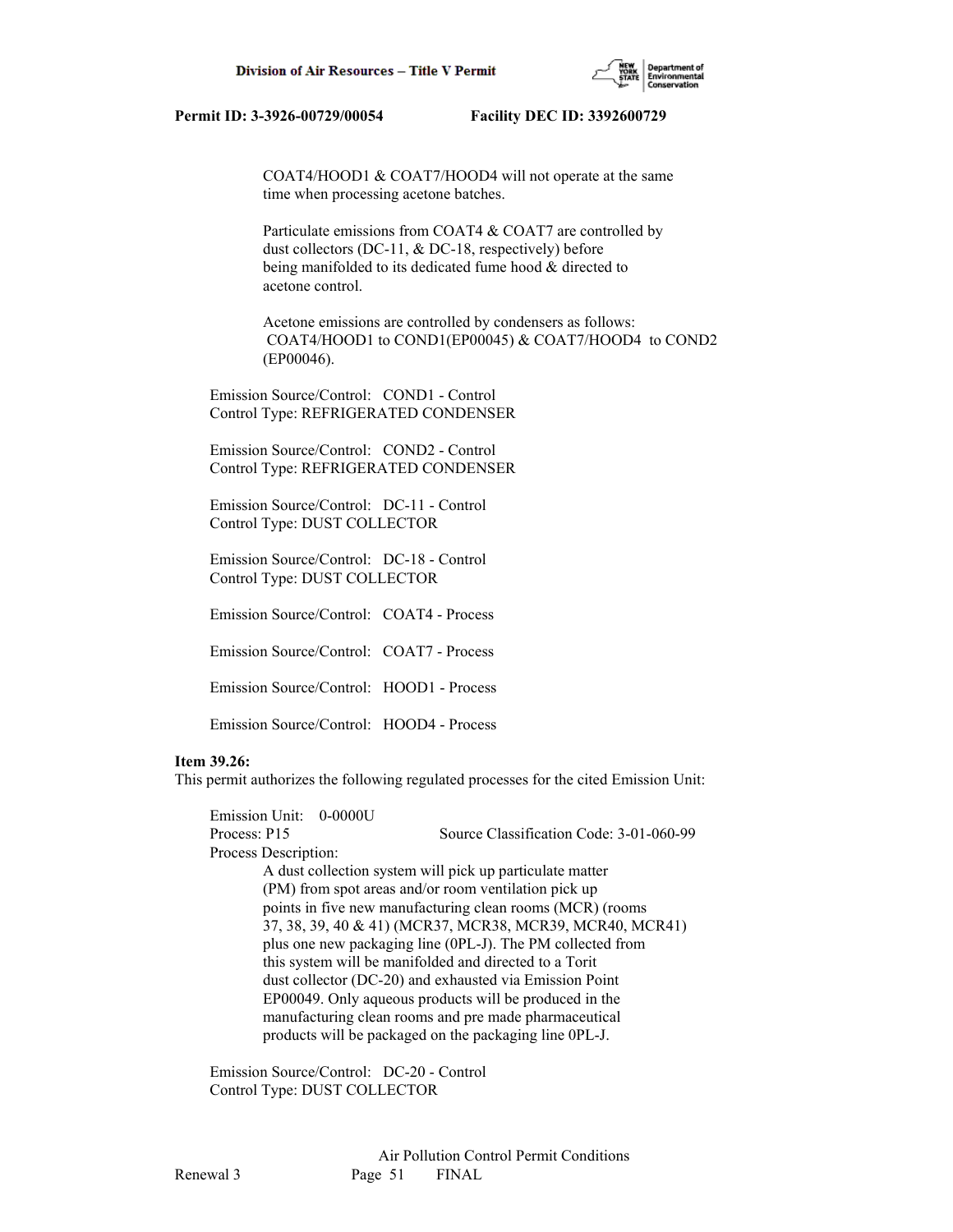

Emission Source/Control: 0PL-J - Process

Emission Source/Control: MCR37 - Process

Emission Source/Control: MCR38 - Process

Emission Source/Control: MCR39 - Process

Emission Source/Control: MCR40 - Process

Emission Source/Control: MCR41 - Process

## **Condition 40: Emission Unit Permissible Emissions Effective between the dates of 06/27/2022 and 06/26/2027**

## **Applicable Federal Requirement:6 NYCRR Subpart 201-7**

#### **Item 40.1:**

The sum of emissions from all regulated processes specified in this permit for the emission unit cited

shall not exceed the following Potential to Emit (PTE) rates for each regulated contaminant:

Emission Unit: 0-0000T

 CAS No: 0NY100-00-0 Name: TOTAL HAP PTE(s): 2.8 pounds per hour

110.3 pounds per year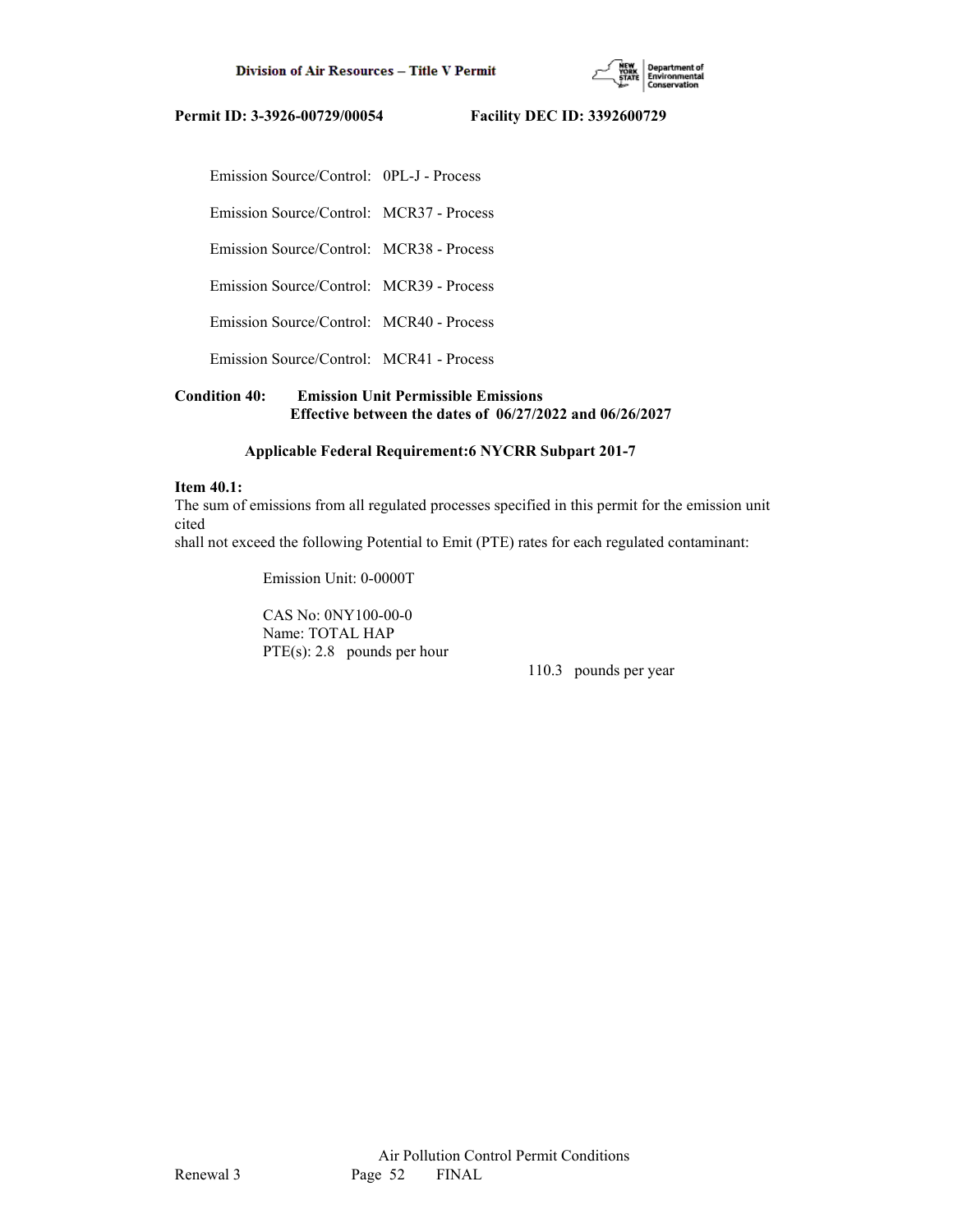

## **STATE ONLY ENFORCEABLE CONDITIONS \*\*\*\* Facility Level \*\*\*\***

 **NOTIFICATION OF GENERAL PERMITTEE OBLIGATIONS This section contains terms and conditions which are not federally enforceable. Permittees may also have other obligations under regulations of general applicability**

## **Item A: Emergency Defense - 6 NYCRR 201-1.5**

 An emergency, as defined in 6 NYCRR subpart 201-2, constitutes an affirmative defense to penalties sought in an enforcement action brought by the department for noncompliance with emissions limitations or permit conditions for all facilities in New York State.

 (a) The affirmative defense of emergency shall demonstrate, through properly signed, contemporaneous operating logs, or other relevant evidence that:

 (1) an emergency occurred and that the facility owner or operator can identify the cause(s) of the emergency;

 (2) the equipment at the facility was being properly operated and maintained;

 (3) during the period of the emergency the facility owner or operator took all reasonable steps to minimize the levels of emissions that exceeded the emission standards, or other requirements in the permit; and

 (4) the facility owner or operator notified the department within two working days after the event occurred. This notice must contain a description of the emergency, any steps taken to mitigate emissions, and any corrective actions taken.

 (b) In any enforcement proceeding, the facility owner or operator seeking to establish the occurrence of an emergency has the burden of proof.

 (c) This provision is in addition to any emergency or malfunction provision contained in any applicable requirement.

Item B: **General Provisions for State Enforceable Permit Terms and Condition - 6 NYCRR Part 201-5** Any person who owns and/or operates stationary sources shall operate and maintain all emission units and any required emission control devices in compliance with all

 applicable Parts of this Chapter and existing laws, and shall operate the facility in accordance with all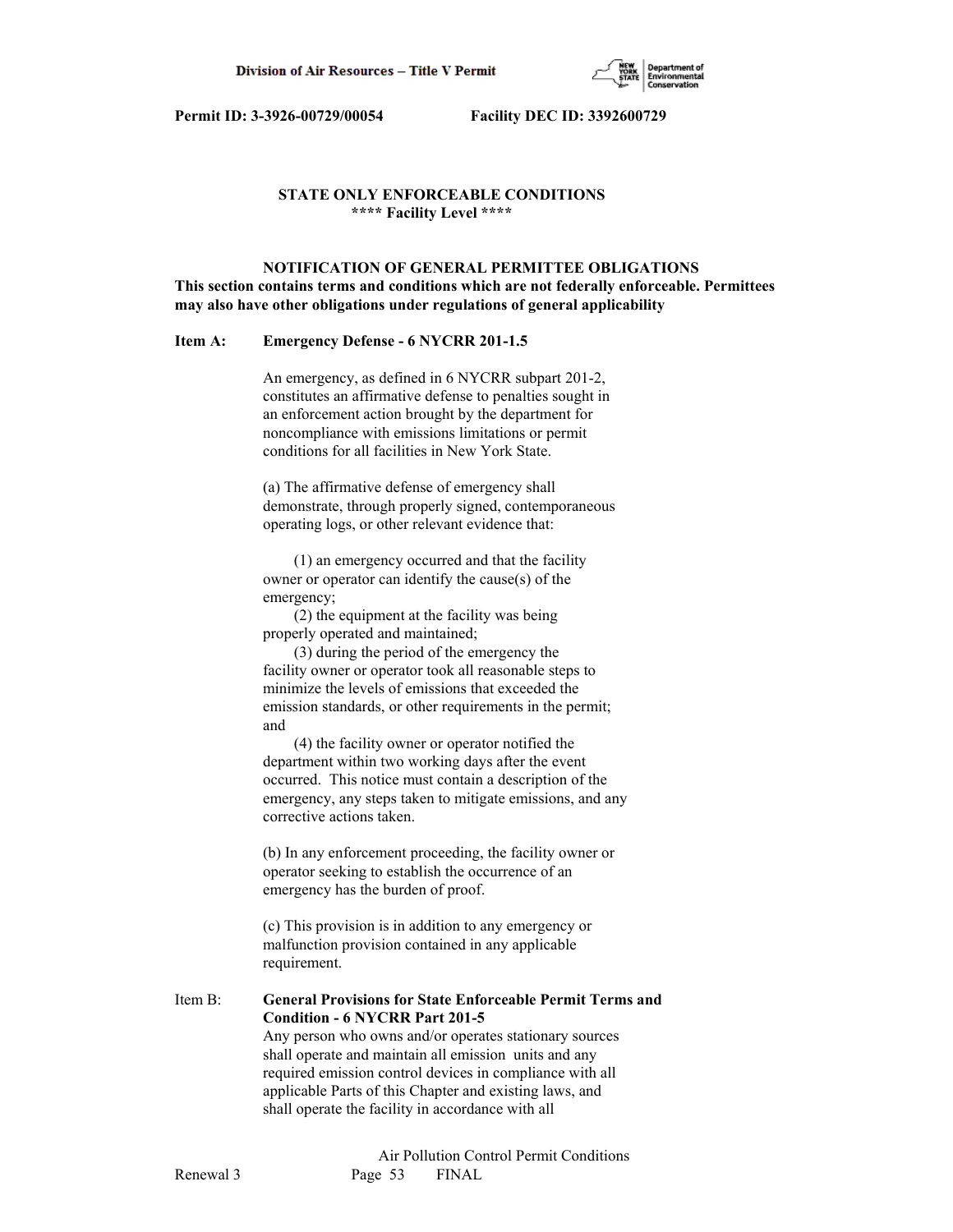

 criteria, emission limits, terms, conditions, and standards in this permit. Failure of such person to properly operate and maintain the effectiveness of such emission units and emission control devices may be sufficient reason for the Department to revoke or deny a permit.

 The owner or operator of the permitted facility must maintain all required records on-site for a period of five years and make them available to representatives of the Department upon request. Department representatives must be granted access to any facility regulated by this Subpart, during normal operating hours, for the purpose of determining compliance with this and any other state and federal air pollution control requirements, regulations or law.

## **STATE ONLY APPLICABLE REQUIREMENTS**

## **The following conditions are state applicable requirements and are not subject to compliance certification requirements unless otherwise noted or required under 6 NYCRR Part 201.**

## **Condition 41: Contaminant List Effective between the dates of 06/27/2022 and 06/26/2027**

#### **Applicable State Requirement:ECL 19-0301**

#### **Item 41.1:**

Emissions of the following contaminants are subject to contaminant specific requirements in this permit(emission limits, control requirements or compliance monitoring conditions).

> CAS No: 000067-56-1 Name: METHYL ALCOHOL

 CAS No: 000067-64-1 Name: DIMETHYL KETONE

 CAS No: 0NY075-00-0 Name: PARTICULATES

 CAS No: 0NY100-00-0 Name: TOTAL HAP

 CAS No: 0NY998-00-0 Name: VOC

## **Condition 42: Malfunctions and Start-up/Shutdown Activities Effective between the dates of 06/27/2022 and 06/26/2027**

## **Applicable State Requirement:6 NYCRR 201-1.4**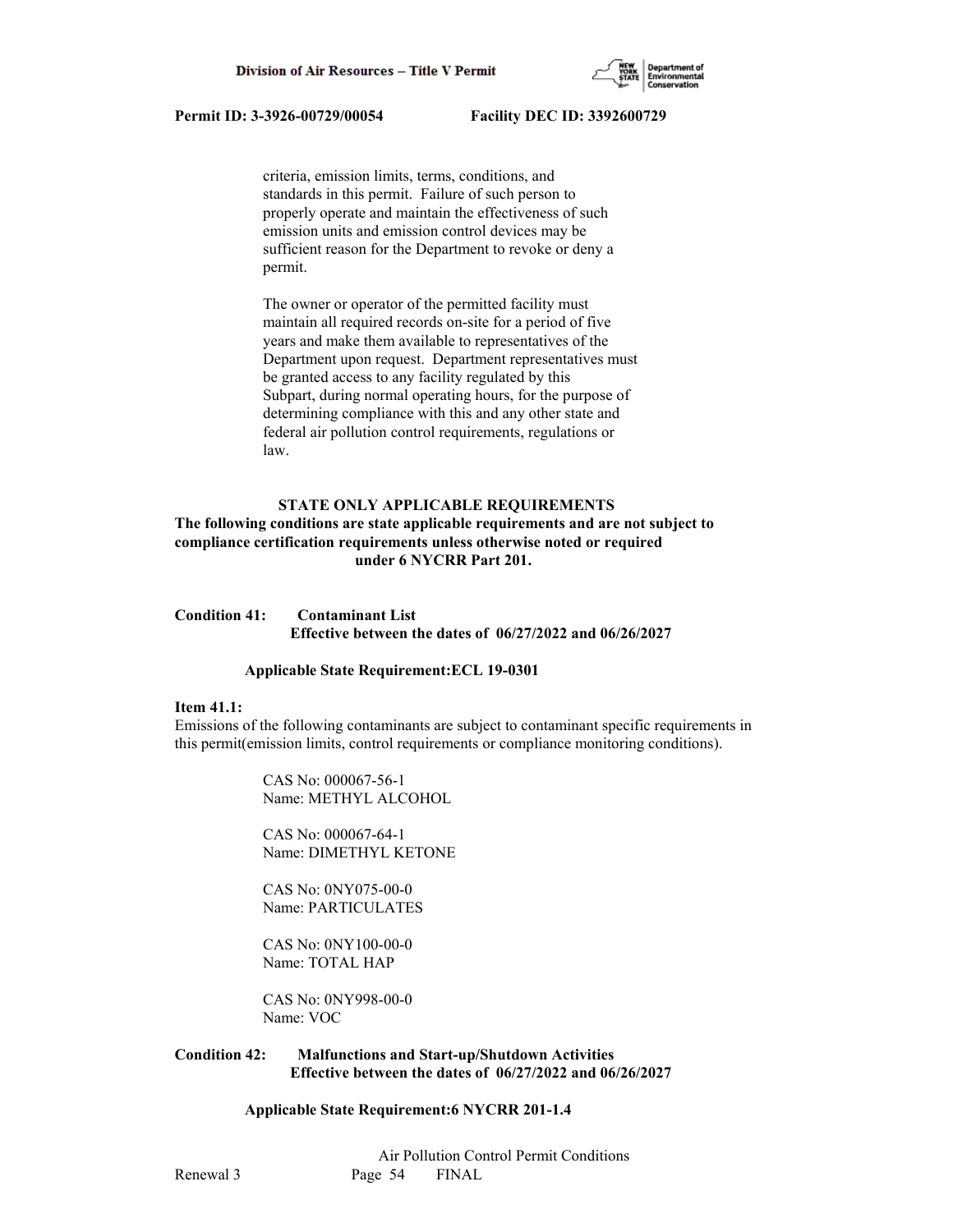

## **Item 42.1:**

(a) The facility owner or operator shall take all necessary and appropriate actions to prevent the emission of air pollutants that result in contravention of any applicable emission standard during periods of start-up, shutdown, or malfunction.

(b) The facility owner or operator shall compile and maintain records of all equipment maintenance and start-up/shutdown activities when they are expected to result in an exceedance of any applicable emission standard, and shall submit a report of such activities to the department when required by a permit condition or upon request by the department. Such reports shall state whether an exceedance occurred and if it was unavoidable, include the time, frequency and duration of the exceedance, and an estimate of the emission rates of any air contaminants released. Such records shall be maintained for a period of at least five years and made available for review to department representatives upon request. Facility owners or operators subject to continuous monitoring and quarterly reporting requirements need not submit additional reports of exceedances to the department.

(c) In the event that air contaminant emissions exceed any applicable emission standard due to a malfunction, the facility owner or operator shall notify the department as soon as possible during normal working hours, but not later than two working days after becoming aware that the malfunction occurred. In addition, the facility owner or operator shall compile and maintain a record of all malfunctions. Such records shall be maintained at the facility for a period of at least five years and must be made available to the department upon request. When requested by the department, the facility owner or operator shall submit a written report to the department describing the malfunction, the corrective action taken, the air contaminants emitted, and the resulting emission rates and/or opacity.

(d) The department may also require the facility owner or operator to include, in reports described under Subdivisions (b) and (c) of this Section, an estimate of the maximum ground level concentration of each air contaminant emitted and the effect of such emissions.

(e) A violation of any applicable emission standard resulting from start-up, shutdown, or malfunction conditions at a permitted or registered facility may not be subject to an enforcement action by the department and/or penalty if the department determines, in its sole discretion, that such a violation was unavoidable. The actions and recordkeeping and reporting requirements listed above must be adhered to in such circumstances.

## **Condition 43: CLCPA Applicability Effective between the dates of 06/27/2022 and 06/26/2027**

## **Applicable State Requirement:6 NYCRR 201-6.5 (a)**

## **Item 43.1:**

Pursuant to The New York State Climate Leadership and Community Protection Act (CLCPA) and Article 75 of the Environmental Conservation Law, emission sources shall comply with regulations to be promulgated by the Department to ensure that by 2030 statewide greenhouse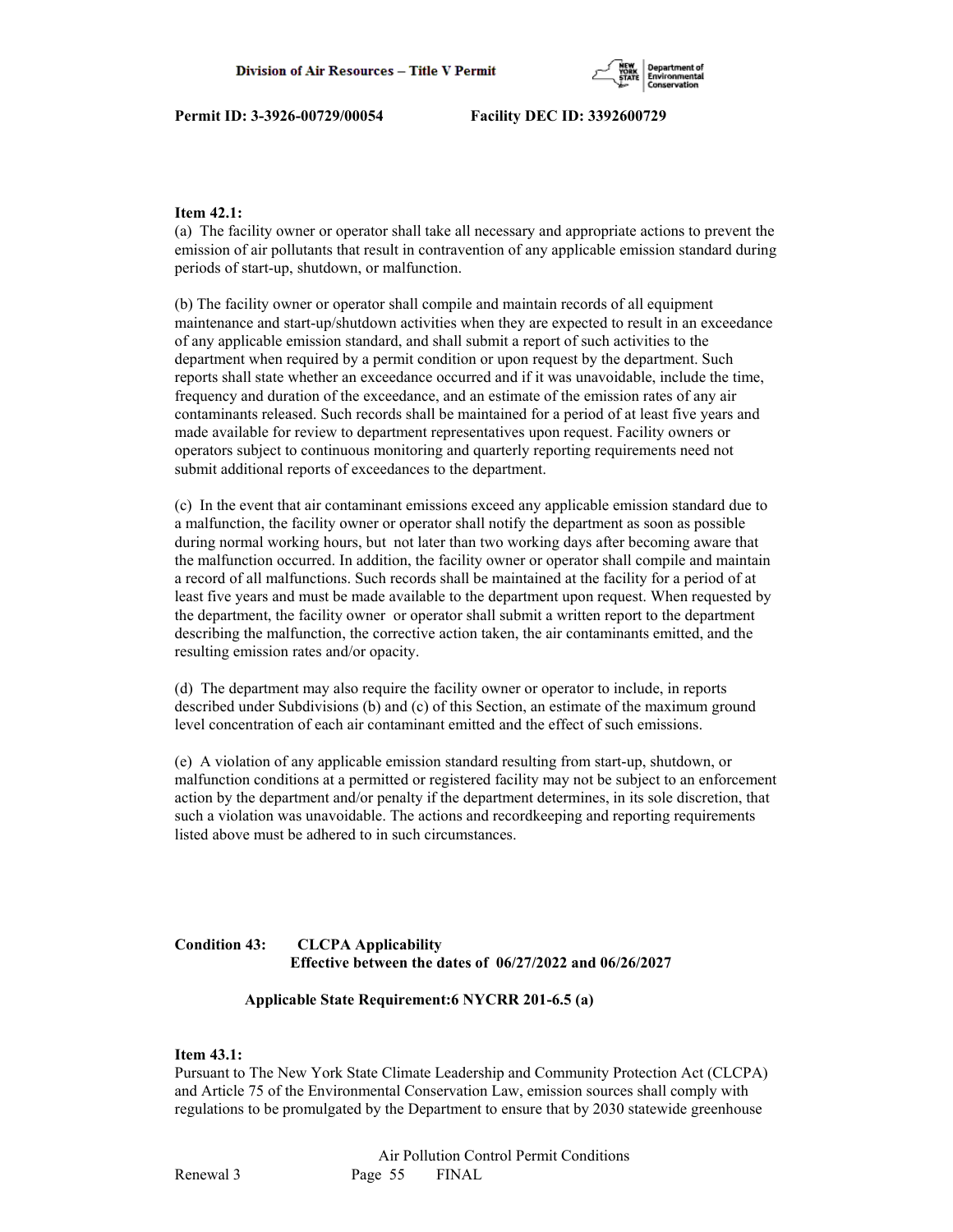

gas emissions are reduced by 40% of 1990 levels, and by 2050 statewide greenhouse gas emissions are reduced by 85% of 1990 levels.

## **Condition 44: Air pollution prohibited Effective between the dates of 06/27/2022 and 06/26/2027**

## **Applicable State Requirement:6 NYCRR 211.1**

## **Item 44.1:**

No person shall cause or allow emissions of air contaminants to the outdoor atmosphere of such quantity, characteristic or duration which are injurious to human, plant or animal life or to property, or which unreasonably interfere with the comfortable enjoyment of life or property. Notwithstanding the existence of specific air quality standards or emission limits, this prohibition applies, but is not limited to, any particulate, fume, gas, mist, odor, smoke, vapor, pollen, toxic or deleterious emission, either alone or in combination with others.

## **Condition 45: Compliance Demonstration Effective between the dates of 06/27/2022 and 06/26/2027**

## **Applicable State Requirement:6 NYCRR 212-2.3 (b)**

#### **Item 45.1:**

The Compliance Demonstration activity will be performed for the facility: The Compliance Demonstration applies to:

| Emission Unit: 0-0000T | Emission Point: 00045 |
|------------------------|-----------------------|
| Process: P16           |                       |

 Regulated Contaminant(s): CAS No: 000067-64-1 DIMETHYL KETONE

## **Item 45.2:**

Compliance Demonstration shall include the following monitoring:

Monitoring Type: MONITORING OF PROCESS OR CONTROL DEVICE PARAMETERS AS SURROGATE

## Monitoring Description:

 Condenser 1 (COND1) must not exceed a coolant exit temperature of -18 degrees Fahrenheit. The facility operator is required to monitor and record the coalant exit temperature manually on a weekly basis, when in operation, to ensure compliance with a capture system and a control device with an overall removal efficiency of at least 77 percent.

 The facility owner or operator must notify the Department if the coolant exit temperature exceeds the permitted limit. Formal notification shall include: - date and time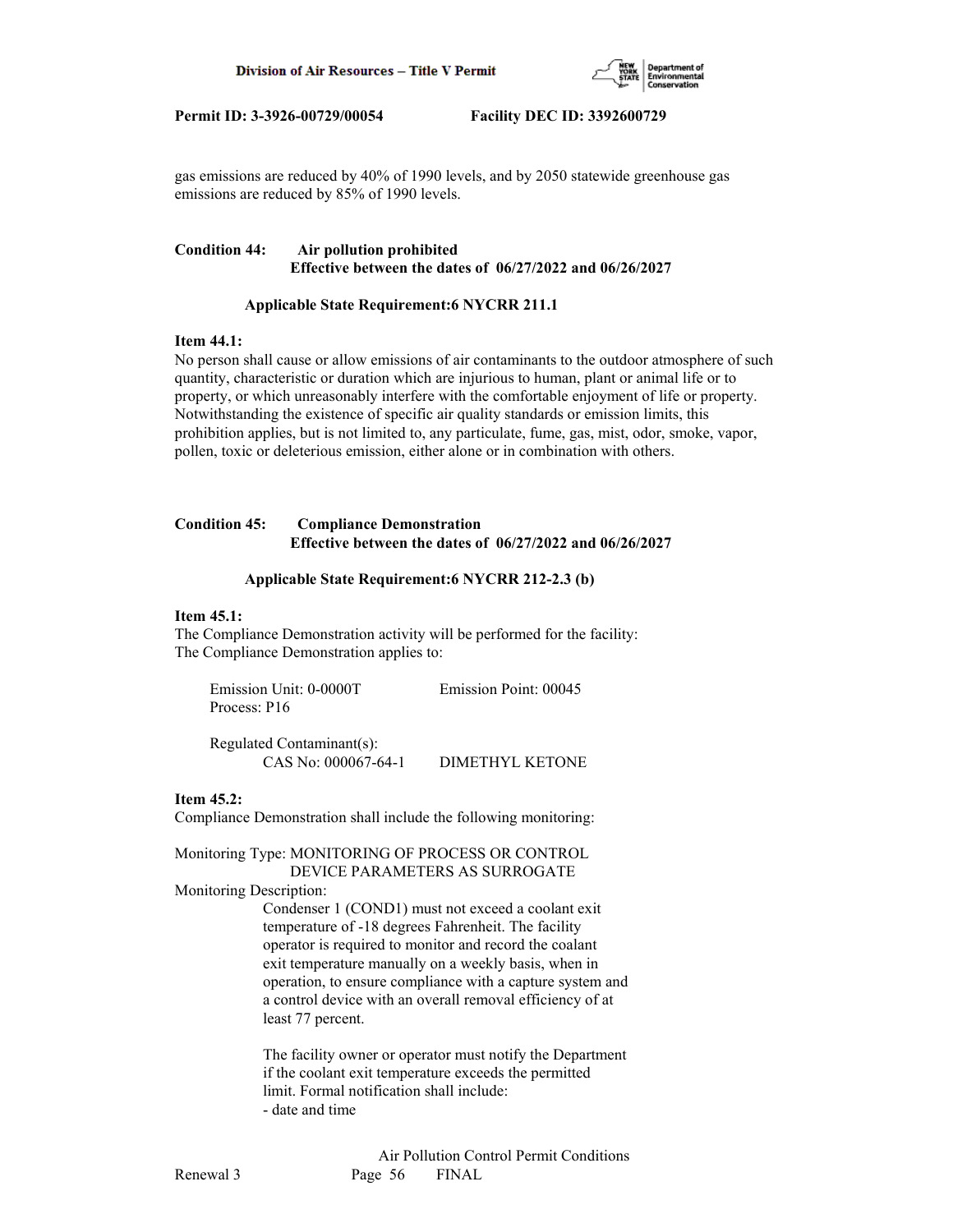

- coolant exit temperature
- any issues found resulting in exceedance
- correction action taken

 All records used to determine compliance must be kept at the facility (or other Department approved location) for a minimum of five years.

Parameter Monitored: TEMPERATURE Upper Permit Limit: -18 degrees Fahrenheit Monitoring Frequency: WEEKLY Averaging Method: MAXIMUM - NOT TO EXCEED STATED VALUE - SEE MONITORING DESCRIPTION Reporting Requirements: SEMI-ANNUALLY (CALENDAR) Reports due 30 days after the reporting period. The initial report is due 7/30/2022. Subsequent reports are due every 6 calendar month(s).

## **Condition 46: Compliance Demonstration Effective between the dates of 06/27/2022 and 06/26/2027**

## **Applicable State Requirement:6 NYCRR 212-2.3 (b)**

#### **Item 46.1:**

The Compliance Demonstration activity will be performed for the facility: The Compliance Demonstration applies to:

| Emission Unit: 0-0000T | Emission Point: 00046 |
|------------------------|-----------------------|
| Process: P16           |                       |
|                        |                       |

 Regulated Contaminant(s): CAS No: 000067-64-1 DIMETHYL KETONE

## **Item 46.2:**

Compliance Demonstration shall include the following monitoring:

Monitoring Type: MONITORING OF PROCESS OR CONTROL DEVICE PARAMETERS AS SURROGATE

Monitoring Description:

 Condenser 2 (COND2) must not exceed a coolant exit temperature of -15 degrees Fahrenheit. The facility operator is required to monitor and record the coolant exit temperature manually on a weekly basis, when in operation, to ensure compliance with a capture system and a control device with an overall removal efficiency of at least 75 percent.

 The facility owner or operator must notify the Department if the coolant exit temperature exceeds the permitted limit. Formal notification shall include: - date and time

- 
- coolant exit temperature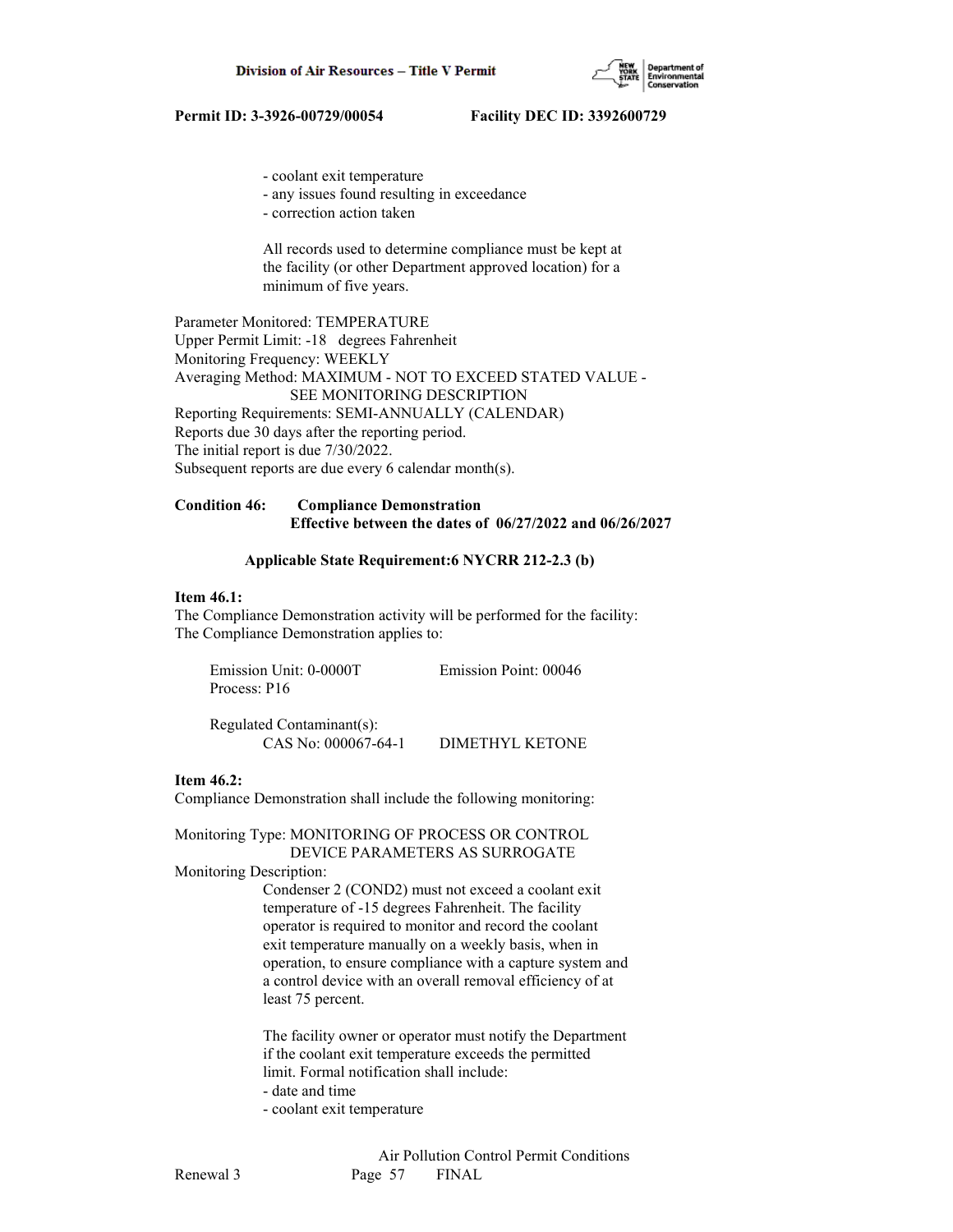

- any issues found resulting in exceedance

- correction action taken

 All records used to determine compliance must be kept at the facility (or other Department approved location) for a minimum of five years.

Parameter Monitored: TEMPERATURE Upper Permit Limit: -15 degrees Fahrenheit Monitoring Frequency: WEEKLY Averaging Method: MAXIMUM - NOT TO EXCEED STATED VALUE - SEE MONITORING DESCRIPTION Reporting Requirements: SEMI-ANNUALLY (CALENDAR) Reports due 30 days after the reporting period. The initial report is due 7/30/2022. Subsequent reports are due every 6 calendar month(s).

## **Condition 47: Compliance Demonstration Effective between the dates of 06/27/2022 and 06/26/2027**

#### **Applicable State Requirement:6 NYCRR 212-2.3 (b)**

#### **Item 47.1:**

The Compliance Demonstration activity will be performed for the facility: The Compliance Demonstration applies to:

| Emission Unit: 0-0000T    | Emission Point: 00046 |
|---------------------------|-----------------------|
| Process: P16              |                       |
| Regulated Contaminant(s): |                       |

CAS No: 000067-64-1 DIMETHYL KETONE

## **Item 47.2:**

Compliance Demonstration shall include the following monitoring:

Monitoring Type: INTERMITTENT EMISSION TESTING Monitoring Description:

> For the removal of acetone associated with Process P16 (process equipment COAT7/HOOD4) and control equipment (COND2/DC-18), the facility shall maintain a capture and control system with an overall removal efficiency of at least 75 percent.

 The facility shall monitor and record coolant exit temperature manually on a weekly basis when in operation. The Department has the right to require further testing, if deemed necessary.

 If required to test, the facility shall submit a test protocol detailing methods and procedures to be used during the performance stack testing at least 60 days prior to the scheduled test. Performance test results must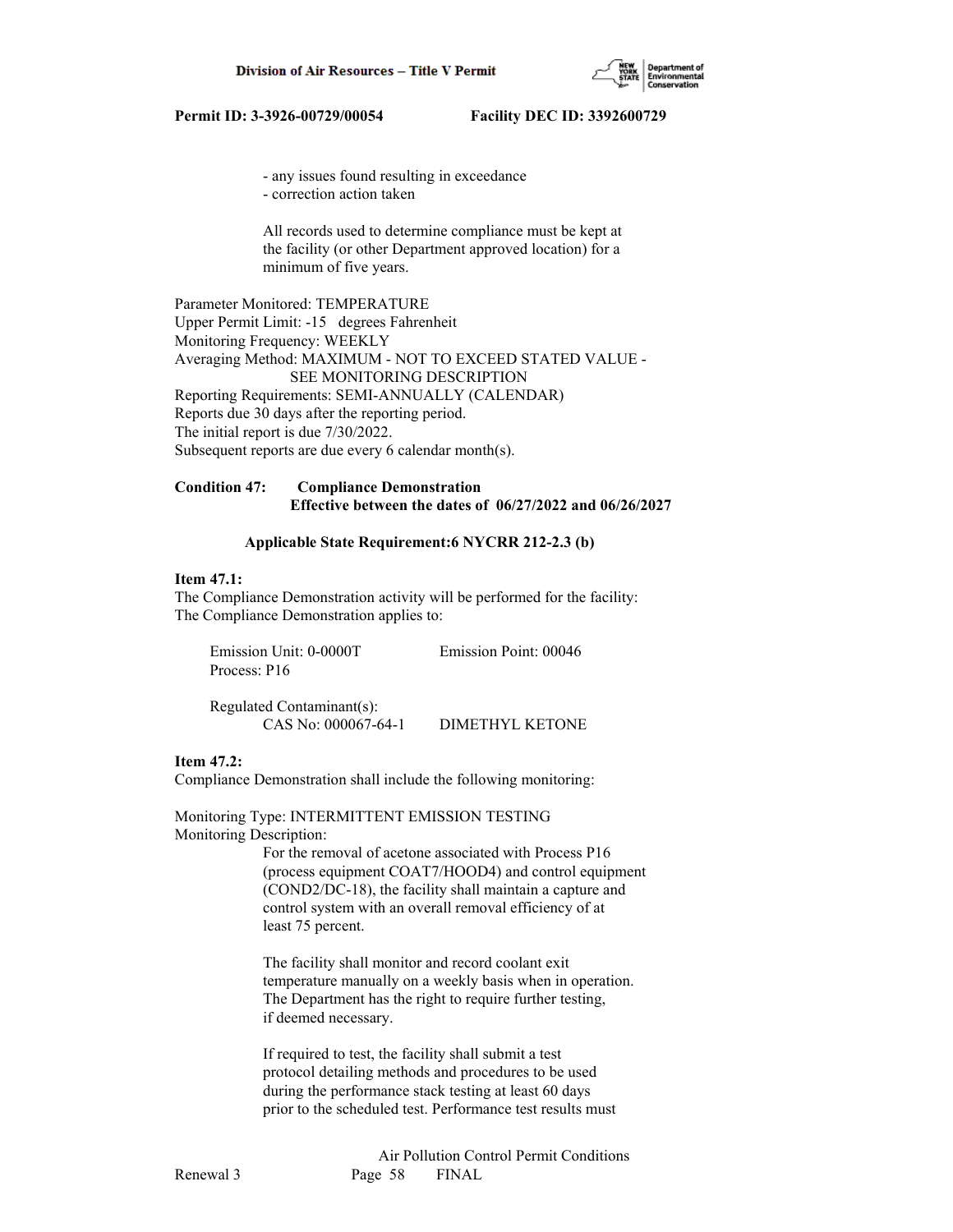

 be reported within 60 days after the completion of compliance testing.

 All records used to determine compliance with the applicable limit(s) must be kept at the facility (or other Department approved location) for a minimum of five years.

Lower Permit Limit: 75 percent Reference Test Method: EPA Method 25 Monitoring Frequency: UPON REQUEST OF REGULATORY AGENCY Averaging Method: 1-HOUR AVERAGE Reporting Requirements: AS REQUIRED - SEE MONITORING DESCRIPTION

**Condition 48: Compliance Demonstration Effective between the dates of 06/27/2022 and 06/26/2027**

#### **Applicable State Requirement:6 NYCRR 212-2.3 (b)**

#### **Item 48.1:**

The Compliance Demonstration activity will be performed for the facility: The Compliance Demonstration applies to:

| Emission Unit: 0-0000T | Emission Point: 00045 |
|------------------------|-----------------------|
| Process: P16           |                       |
|                        |                       |

| Regulated Contaminant(s): |                 |
|---------------------------|-----------------|
| CAS No: 000067-64-1       | DIMETHYL KETONE |

#### **Item 48.2:**

Compliance Demonstration shall include the following monitoring:

Monitoring Type: INTERMITTENT EMISSION TESTING Monitoring Description:

> For the removal of acetone associated with Process P16 (process equipment COAT4/HOOD1) and control equipment (COND1/DC-11), the facility shall maintain a capture and control system with an overall removal efficiency of at least 77 percent.

 The facility shall monitor and record coolant exit temperature manually on a weekly basis when in operation. The Department has the right to require further testing, if deemed necessary.

 If required to test, the facility shall submit a test protocol detailing methods and procedures to be used during the performance stack testing at least 60 days prior to the scheduled test. Performance test results must be reported within 60 days after the completion of compliance testing.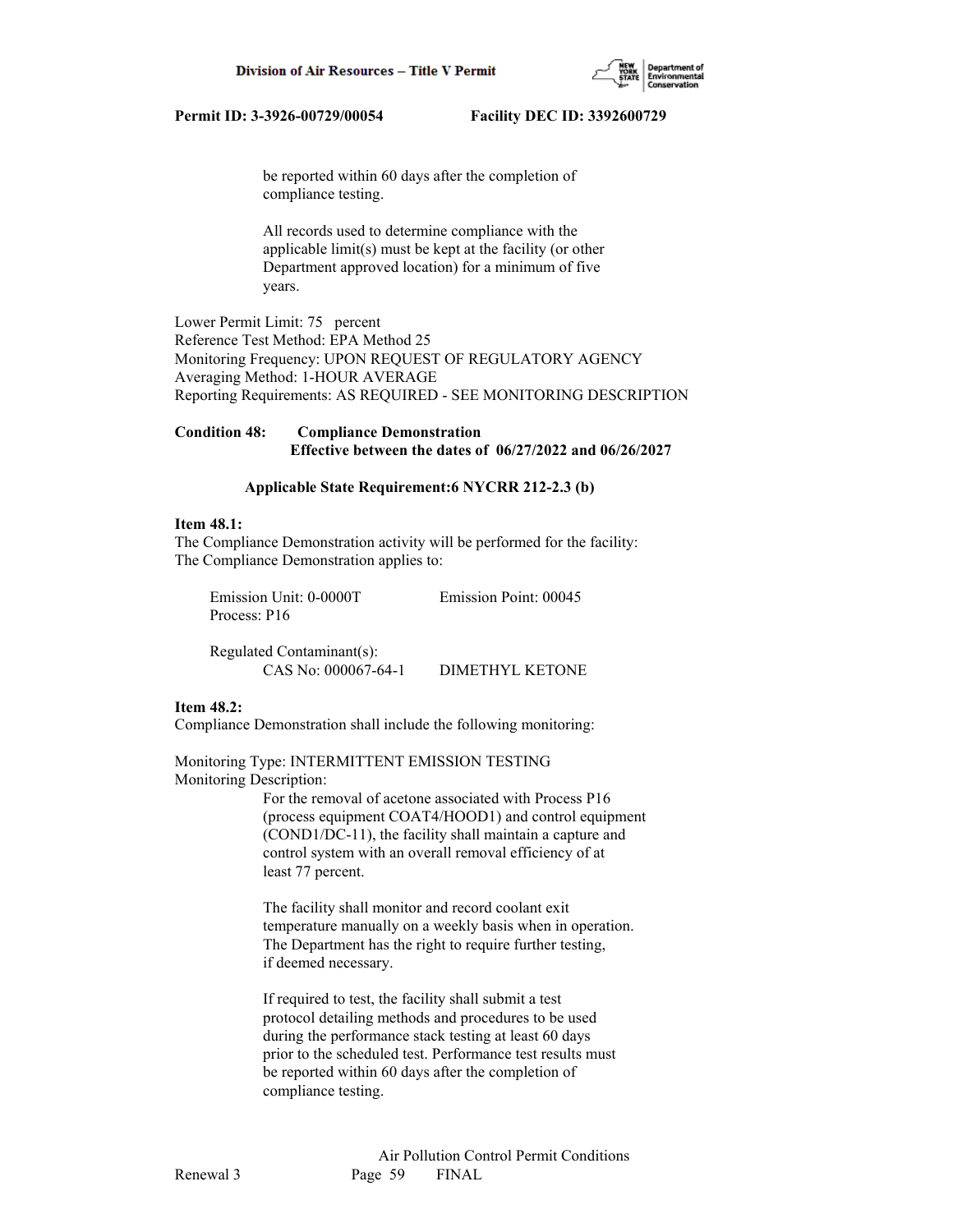

 All records used to determine compliance with the applicable limit(s) must be kept at the facility (or other Department approved location) for a minimum of five years.

Lower Permit Limit: 77 percent Reference Test Method: EPA Method 25 Monitoring Frequency: UPON REQUEST OF REGULATORY AGENCY Averaging Method: 1-HOUR AVERAGE Reporting Requirements: AS REQUIRED - SEE MONITORING DESCRIPTION